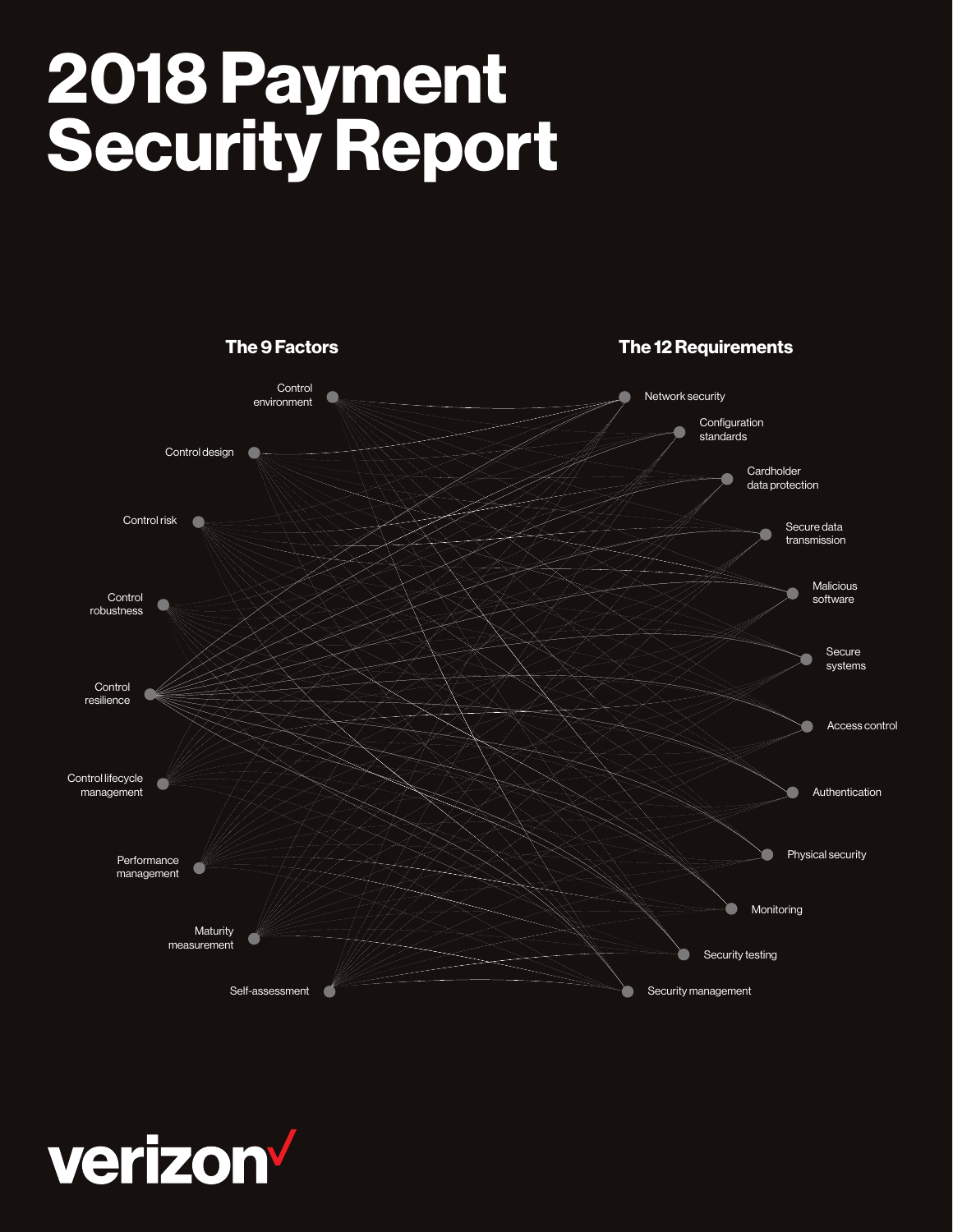## Executive summary

The key theme of this edition of the Payment Security Report is improving visibility, control, and compliance program performance and maturity. The report highlights the importance of building performance measurement into the compliance program and provides expert recommendations on how to structure compliance program management for effective data protection.

#### Verizon payment security report history



#### 2010: Complexity and uncertainty

An exploration of the complexity of PCI Security, the growing pains of PCI compliance, and the need to evolve toward a process-driven approach for compliance.



#### requirements with insights into the importance of sound decision-making, and

2011: Dealing with evolution

A review of the changing compliance

how organizations can position themselves for success.



#### *Executive Summary* 2014: Simplifying complexity

A review of the value of compliance and the impact of PCI DSS changes, the need for sustainability, how to improve scope reduction and compliance program management.



#### 2015: Achieving sustainability

A focus on improving the sustainability of compliance, a review of the state of scope reduction, payment security innovation and the need to avoid over-reliance on technology.



### 2016: Developing proficiency Developing data protection proficiency,

the necessary skills and experience, and applying a structured approach to compliance management.



#### 2017: Establishing internal control The importance of establishing and maintaining an internal control environment and a holistic approach, including security control lifecycle management.

This edition includes Verizon's 9 Factors of Control Effectiveness and Sustainability (the 9 Factors) to help you focus on the key success factors of a corporate security management program.

Lack of sustainable control environments remains a top contributor and precursor to ineffective controls, which in turn become susceptible to data breaches. Organizations achieve sustainable PCI Security compliance when they demonstrate a consistent capability to maintain ongoing operation of all required security controls within their compliance environment. This enables them to prevent or minimize any future deviation from the required standard of performance.

Organizations achieve sustainability by design; i.e., by building sustainability into the functional, operational specifications of the compliance program and reinforcing it through frequent education, training and awareness campaigns. In this report, we explain how to structure compliance program management for effective data protection—with the 9 Factors.

Full compliance with PCI DSS at interim validation increased between 2011 and 2016, going up almost five-fold. In 2017, we knew that this positive trend was declining when only 52.5% of organizations—compared with 55.4% in 2016—maintained full compliance. At a regional level, only 39.7% of organizations in the Americas maintained full compliance, compared to 46.4% in Europe and 77.8% in the Asia Pacific region.

In 2017, the percentage of controls that were not in place (the control gap) increased, which resulted in more companies failing their interim assessment. Many of the security controls that were missing cover fundamental security principles that have broad applicability. Their absence could be material to the likelihood of an organization suffering a data breach. Indeed, no organization affected by payment card data breaches was found to be in full compliance with the PCI DSS during a subsequent Verizon PCI forensic investigator (PFI) inquiry.

This report delves into the detail of payment security and PCI DSS compliance and analyzes compliance patterns and control failures from global, regional and industry perspectives. It's the only major industry publication based on data from real compliance validation assessments.

The inclusion of insights from our Data Breach Investigations Report (DBIR) specific to companies that have suffered from payment card data breaches makes this report a unique resource for compliance professionals.

Verizon thanks our first guest co-author, Andi Baritchi, Director, KPMG Cyber Security Services, for his valuable insight and writing the data breach correlation section (see page 44).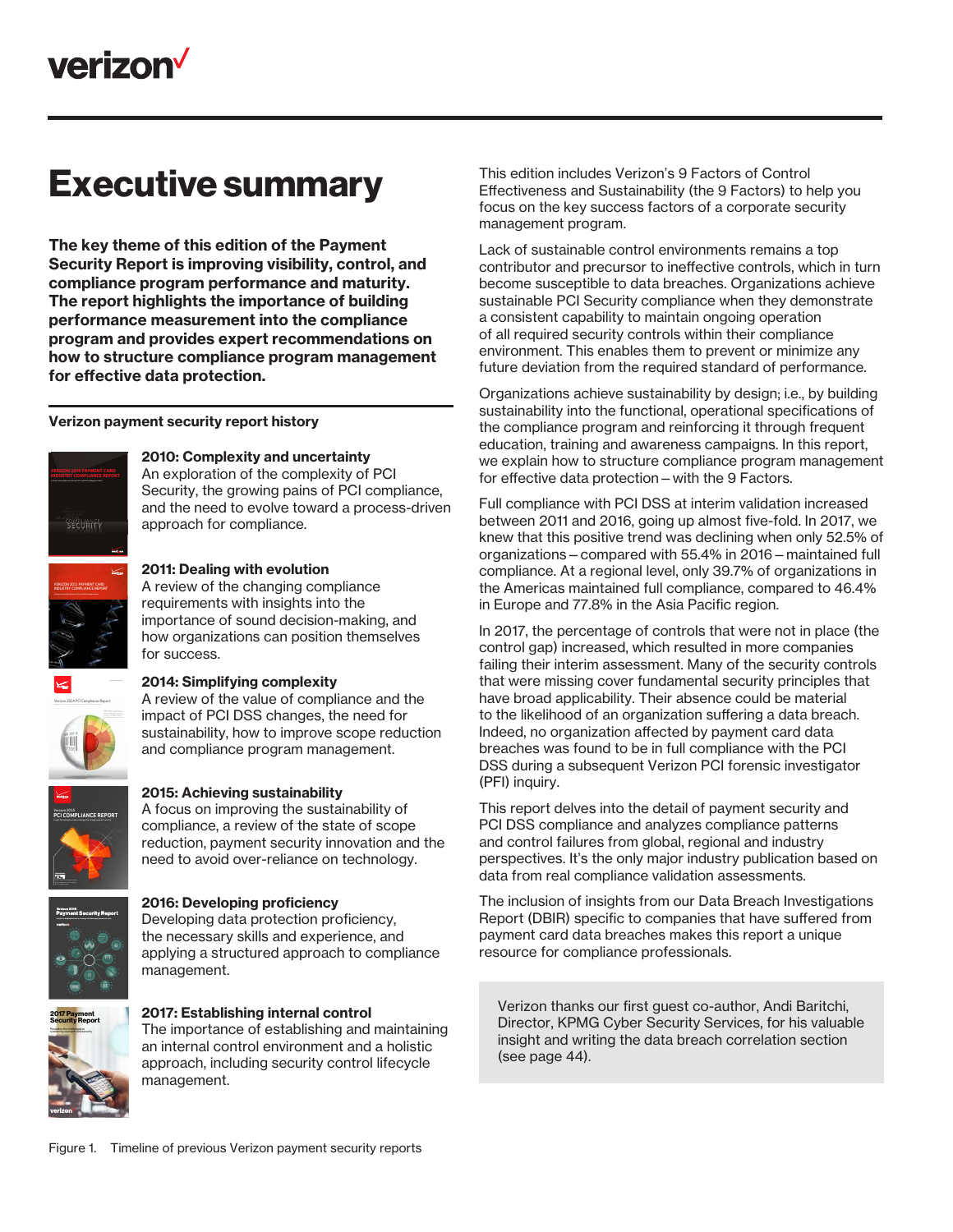



#### What is PCI DSS?

The Payment Card Industry Data Security Standard (PCI DSS) was established by the leading card brands to help businesses that take card payments reduce fraud. While it's focused on protecting card data, it's built on solid security principles that apply to all types of data. It covers vital topics such as retention policies, encryption, physical security, authentication and access control.

Find out more: pcisecuritystandards.org

#### Attitudes toward compliance

Based on our field observations and industry survey:<sup>1</sup>

- Two thirds (67%) of organizations approach and manage their PCI DSS compliance as an ongoing program with a formal structure, defined objectives, scope and supporting projects
- One third (33%) of organizations are still treating PCI Security compliance as an annual project
- Just under one in five (18%) of organizations attempt to manage PCI Security without a defined compliance program or project structures in place
- Nearly three quarters of organizations (70%) followed a phased approach with incremental deployment of PCI Security across their organization

## **Contents**

| Recommendations for control effectiveness and           |
|---------------------------------------------------------|
| 9 Factors of Control Effectiveness and Sustainability 4 |
| 1.                                                      |
|                                                         |
|                                                         |
|                                                         |
|                                                         |
|                                                         |
|                                                         |
|                                                         |
|                                                         |
|                                                         |
|                                                         |
|                                                         |
|                                                         |
|                                                         |
|                                                         |
|                                                         |
|                                                         |
|                                                         |
|                                                         |
|                                                         |
|                                                         |
|                                                         |
|                                                         |
|                                                         |
| والألام وبرابين<br>A 4.                                 |

| A: Maturity models and improving the control environment41 |  |
|------------------------------------------------------------|--|
|                                                            |  |
|                                                            |  |
|                                                            |  |
|                                                            |  |

| Verizon security professional services 49 |  |
|-------------------------------------------|--|
|-------------------------------------------|--|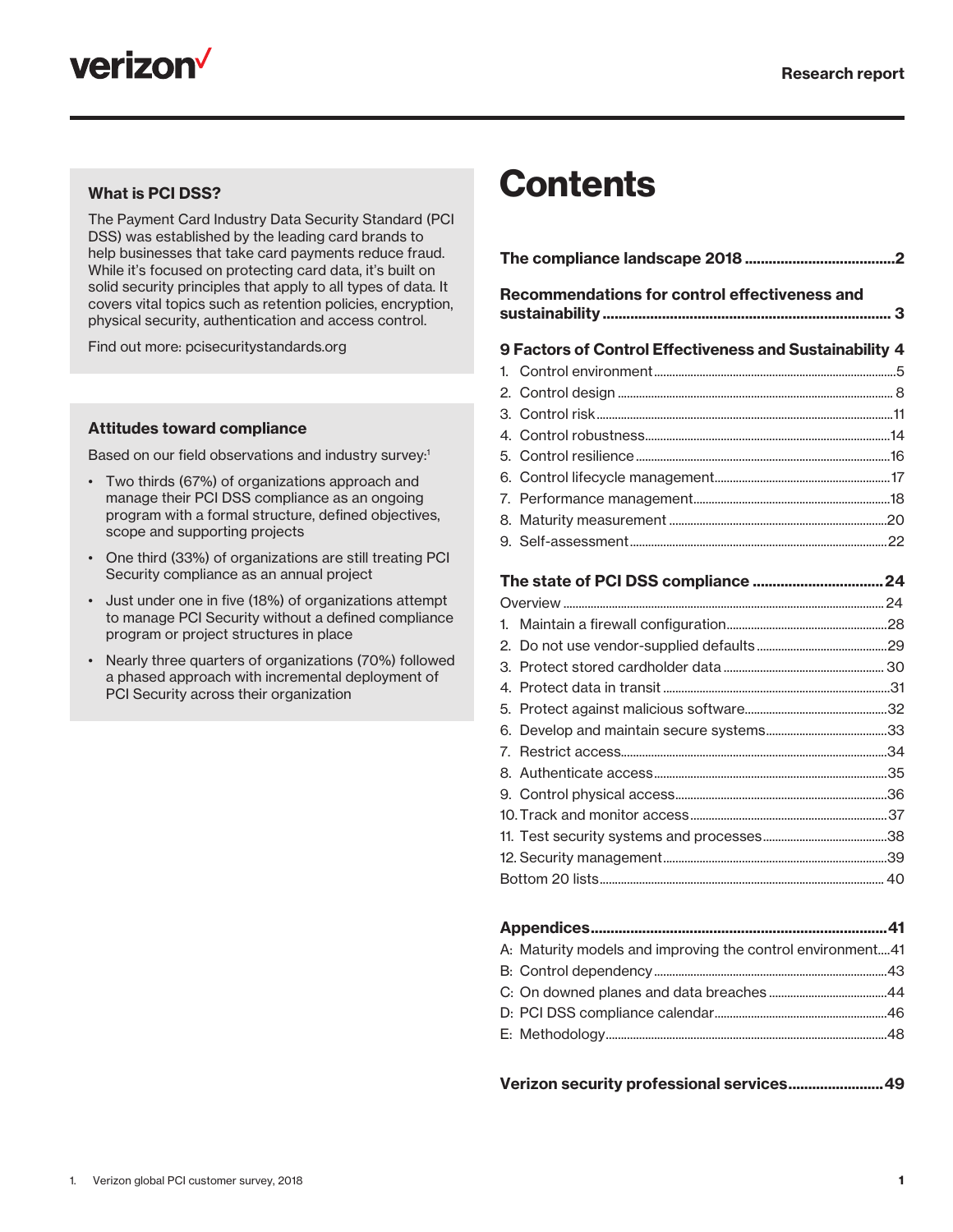

### The compliance landscape 2018

The PCI DSS has seen little fundamental change since its launch in 2004. The original version established today's familiar 12 Requirements and 6 domains. Through updates, including v2.0 (2010) and v3.0 (2013), the same basic framework of controls has remained with little deviation.

The biggest change with the release of v3.0 was in the reporting requirements: the Security Standards Council (SSC) introduced a strict reporting template mandating the way assessors present assessment findings. The latest update to the PCI DSS took place when the Council released v3.2.1 of the standard in May of 2018.

Over the lifecycle of PCI DSS v3.x, the changes introduced by the PCI SSC clearly responded to security threats. For example: v3.1 was released in April 2015 in response to vulnerabilities impacting SSL and early versions of TLS<sup>2</sup> that are consistent with the guidance published by the National Institute of Standards and Technology (NIST) advising organizations to migrate to the more secure protocols TLS 1.1 or higher.<sup>3</sup> Further, recent data breach trends resulted in stricter requirements surrounding POS security as well as the requirement for multi-factor authentication (MFA) use with administrative access to the CDE, in addition to remote access. The ability of the standard to remain relevant and beneficial is dependent on continued adaptation in response to ever-changing threats in the prevailing risk landscape.

Almost half (49%) of organizations worldwide were leveraging PCI DSS compliance efforts to meet other security requirements.<sup>4</sup>

The PCI DSS has established itself as a proven and timetested framework for payment security with benefits for organizations that extend beyond the protection of payment data. A survey of Verizon's PCI customers found that almost half (49%) were leveraging PCI DSS compliance efforts to meet other security requirements of data protection regulations, such as the European Union (EU) General Data Protection Regulation (GDPR).

#### General Data Protection Regulation

The GDPR<sup>5</sup> came into force in May 2018. It regulates the processing of personal data related to individuals residing in the EU6 by an individual, company or organization. The GDPR is applicable globally, wherever data related to an EU citizen is processed, making the impact of the regulation far-reaching. It is an extensive regulation defining the reasons why and where data may be processed, as well as the protections that must be applied. The GDPR covers individual rights, including privacy, the right to be forgotten and portability. Also addressed are governance and accountability rules for organizations, with time-bound reporting requirements for data breaches.

Data security represents only a small component of the GDPR, and the regulation doesn't specifically define security controls for compliance; rather, it states that personal data shall be "processed in a manner that ensures appropriate security of the personal data, including protection against unauthorised or unlawful processing and against accidental loss, destruction or damage using appropriate technical or organisational measures" [Article 5(1)(f)].7

Under local data protection laws that preceded GDPR, some regulators have issued undertakings on breached organizations mandating PCI DSS compliance as part of the enforcement action. Again, it should be noted that the scope of data covered by the GDPR extends far beyond payment card data as defined by the PCI DSS.

The GDPR adopts a risk-based approach for organizations to define the controls required to provide adequate protection of data covered by the regulation. Many of the data components requiring protection under PCI DSS are also defined as personal data by the GDPR, and the controls prescribed in the PCI DSS can be applied to systems and environments involved in processing all types of personal or confidential data.

2. itgovernance.co.uk/pci\_dss/pci-dss-v3-0-update-changes-explained<br>3. nist gov/news-events/news/2014/04/nist-revises-guide-use-transpo

- 4. Verizon global PCI customer survey, 2018
- 5. eur-lex.europa.eu/legal-content/EN/TXT/PDF/?uri=CELEX:32016R0679&from=EN

6. ec.europa.eu/commission/priorities/justice-and-fundamental-rights/data-protection/2018-reform-eu-data-protection-rules\_en

7. ico.org.uk/for-organisations/guide-to-the-general-data-protection-regulation-gdpr/security/

<sup>3.</sup> nist.gov/news-events/news/2014/04/nist-revises-guide-use-transport-layer-security-tls-networks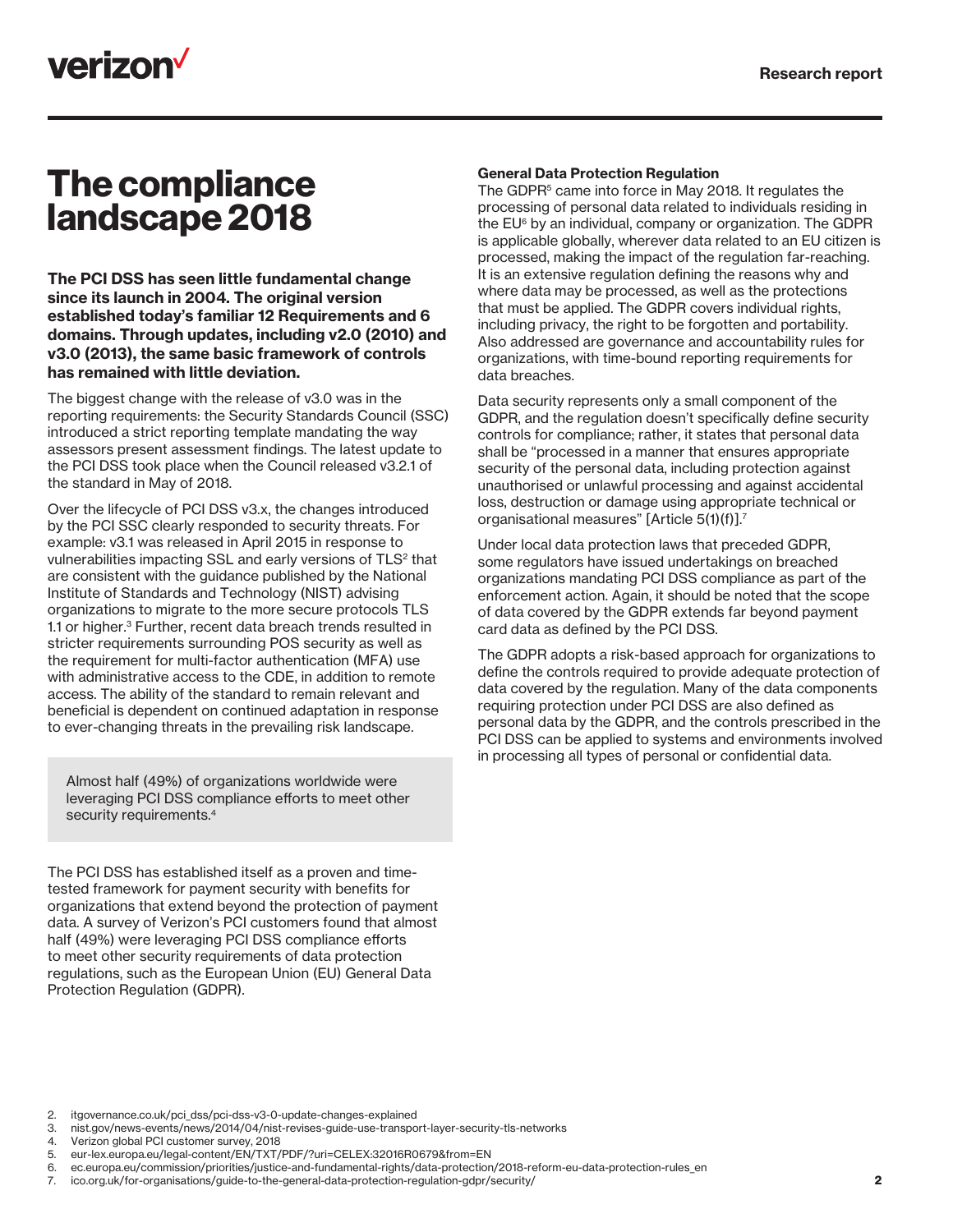## **verizon**

### Recommendations for control effectiveness and sustainability

#### What and how performance is measured are inextricably linked in any security program.

Sustainable controls are extremely relevant to payment security. They can only be achieved in an environment that is measured and monitored for performance and that identifies weaknesses as they develop. To function well, payment systems need to be regularly maintained with reliable and measurable performance standards.

"…measurements are all-important in the planning process," wrote the renowned business management guru, Peter F. Drucker, over 40 years ago. "…what we measure and how we measure determine what will be considered relevant, and determine thereby not just what we see, but what we - and others - do..."<sup>8</sup>

Peter F. Drucker understood the necessity of measuring performance in business to improve productivity, enhance ecosystem relationships, and predict future needs and concerns. Drucker's insights are highly relevant to payment security: How often and thoroughly you measure is highly relevant to the effectiveness of your payment security plan. Drucker knew that a business is less likely to thrive or even tread water without reliable performance measurement.

The risk of a "crash" is greater if the aerodynamics of your payment system isn't streamlined to support the mothership. The risks rise in direct proportion to the extent that you do or don't measure and implement a supportive environment. The degree to which you create an optimal environment is directly proportional to the likelihood of a breach. That's why Verizon has dedicated this report to the critical importance of measuring performance and control effectiveness.

This report emphasizes the value of the what and how of measuring performance and control effectiveness, and explores integrating the following recommendations into an organization's compliance program to improve sustainability.

|   | <b>Consider how not all measurements will be</b><br>quantifiable as strict metrics; some are about<br>evaluating evidence in relation to determining<br>increase or decrease in control performance<br>and control risk.                                                                |
|---|-----------------------------------------------------------------------------------------------------------------------------------------------------------------------------------------------------------------------------------------------------------------------------------------|
| R | Review the role of performance management<br>structures to support continuous monitoring<br>and the development of metrics to drive<br>desired behaviors or outcomes.                                                                                                                   |
|   | <b>Implement the 9 Factors of Control</b><br><b>Effectiveness and Sustainability, a monitoring</b><br>program for control effectiveness that<br>incorporates metrics.                                                                                                                   |
|   | Test controls throughout the operational<br>lifecycle for their robustness to remain<br>effective; maintaining consistent performance<br>in an inevitably changing environment.                                                                                                         |
| Е | Elevate control design within operational<br>processes and the control environment<br>to quantify control risk; exploring the<br>dependency on other controls to counteract<br>any weaknesses.                                                                                          |
| R | Review and respond to any anomalies or<br>negative trends, including insights into the<br>struggle to develop effective controls within a<br>sustainable control environment.                                                                                                           |
|   | Include control performance metrics within<br>business continuity and incident response<br>planning for measuring the resilience of<br>controls; considering possible challenges<br>associated with defining metrics for control<br>resilience in business as usual (BAU)<br>operation. |
|   | Assess organizational culture on control<br>environments, monitoring security awareness<br>and increasing employee engagement.                                                                                                                                                          |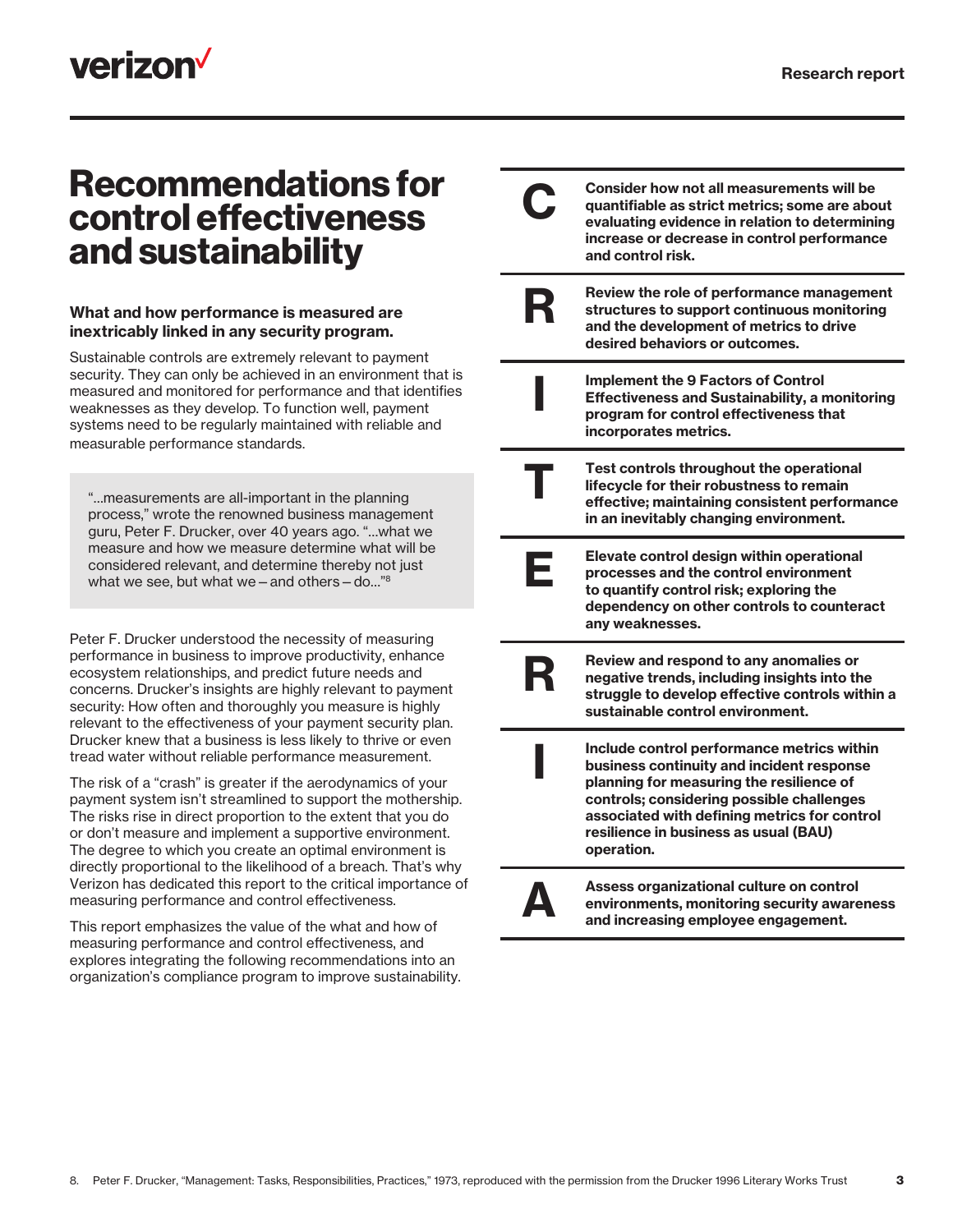Research report

## 9 Factors of Control **Effectiveness** and Sustainability

# verizon

Today's increasingly complex ecosystems—with evolving mobile technology, IoT, FinTech, blockchain, and the cloud make measuring the weakest points in compliance practices an additional priority.

About 70 years ago, Abraham Wald, a Hungarian mathematician and the founder of statistical sequential analysis, solved a serious military problem when he addressed the weakest points in World War II fighter aircraft defenses. A member of the Applied Mathematics Panel at Columbia University in Manhattan—a division of the National Defense Research Committee—he was assigned to analyze warrelated statistical challenges. His most famous assignment occurred when the United States Air Force asked him to determine how much armor could be added to reinforce the sections of the fighter aircraft that incurred the heaviest damage from enemy fire. Reinforcing the entire plane's armor would add too much weight, compromising maneuverability.

Wald's analysis resulted in surprising conclusions. The military hadn't considered downed aircraft in their assessment. Their investigation only included planes that survived their missions and returned home safely, he pointed out. The sections of the planes with the greatest damage actually were the least vulnerable, his analysis concluded. Wald focused on areas of the planes with the least amount of damage and advised placing extra armor there—on the engines.

Full compliance may sometimes seem impractical or too high a bar to achieve. As the story of Abraham Wald shows, a top priority should be assessing and addressing the most vulnerable areas in a payment security system and reinforcing those concerns. Once the "engine" is better protected, the chances of a nosedive are significantly diminished.

Verizon's 9 Factors of Control Effectiveness and Sustainability are critical not only to vet out the weakest points in your security system but also to position you with the greatest confidence and maneuverability when facing evolving challenges. For additional insights into the statistical analysis performed by Abraham Wald and how it relates to your data security, see Appendix C written by Andi Baritchi, Director, KPMG Cyber Security Services.

#### The 9 Factors of Control Effectiveness and Sustainability



Figure 2. A relational model of the 9 Factors. Factor 1 is the core from which the other factors emanate. After achieving the objectives of the earlier factors, the final outcome, Factor 9, is the ability to self-assess, the output of which can then be used to improve all the factors.

1. Control environment ............................................................................... 5 2. Control design ...........................................................................................8 3. Control risk .................................................................................................11 4. Control robustness ................................................................................14 5. Control resilience ...................................................................................16 6. Control lifecycle management ..........................................................17 7. Performance management ................................................................18 8. Maturity measurement .......................................................................20 9. Self-assessment .................................................................................... 22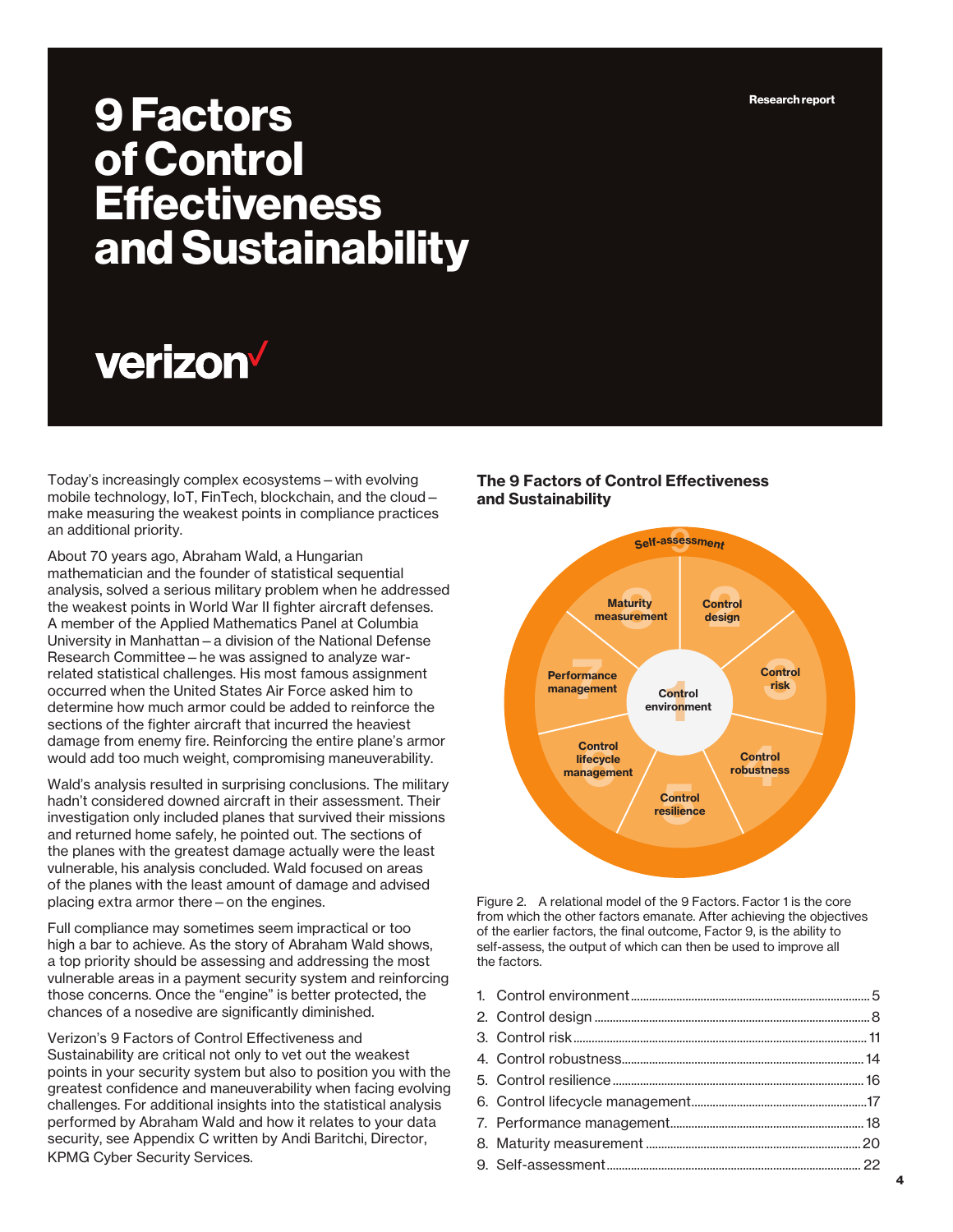## verizon<sup>V</sup>

### Factor 1 Control environment

A control environment is created through the culture of an organization and is defined by and enforced through the values, priorities and management styles of the business. It includes the standards, processes and organizational framework from which internal controls are implemented and operated. The control environment reflects the organization's values, and the atmosphere in which people conduct their activities and carry out control responsibilities.

In payment card data protection, a control environment with a defined internal control framework contributes to risk mitigation and provides guidance on controls to address card security risks. Management is responsible for creating a security-conscious control environment throughout the culture to promote the protection of payment card data.

An effective control environment is defined as "an environment in which competent people understand their responsibilities, the limits of their authority, and are knowledgeable, mindful and committed to doing what is right and doing it the right way. Employees in this environment are committed to following an organization's policies and procedures, and its ethical and behavioral standards."9

#### Achieving sustainable control environments

Control failures do not happen in isolation within the environment—they often occur because the environment contributes toward control weaknesses or introduces control exposure. Payment card security environments are not immune to chain reactions of consequences from deficiencies in the control environment that eventually result in control failures. While most PCI DSS control failures are detectable and avoidable, poor management of the control environment and control deficiencies can unnecessarily perpetuate these types of issues.

#### Benefits of incorporating control environment reviews into PCI DSS compliance programs

Many organizations are overly reliant on external validation assessments performed by Qualified Security Assessors (QSAs) for payment card data protection and compliance. They need to instead develop a program of internal reviews (Factor 9—self-assessments) because reliance on an annual review leaves organizations exposed to weaknesses, as controls fail to adapt to changes in the control environment. Internal reviews indicate a value on measurement, which then become integrated into the mindset of the culture.

The PCI DSS provides a control framework for cardholder data security that is often integrated into, or used in conjunction with, other industry frameworks for broader application and more comprehensive data protection.

More than 80% of respondents use another industry standard framework to structure their data protection and compliance programs. About two-thirds use ISO 27001, one third use NIST 800 and GDPR, and less than one quarter follow CobIT. A few organizations indicated they also use frameworks such as CIS Critical Controls, HIPAA, SOX, Swift and various government-specific regulatory frameworks—in addition to PCI Security. None indicated that they follow the COSO framework.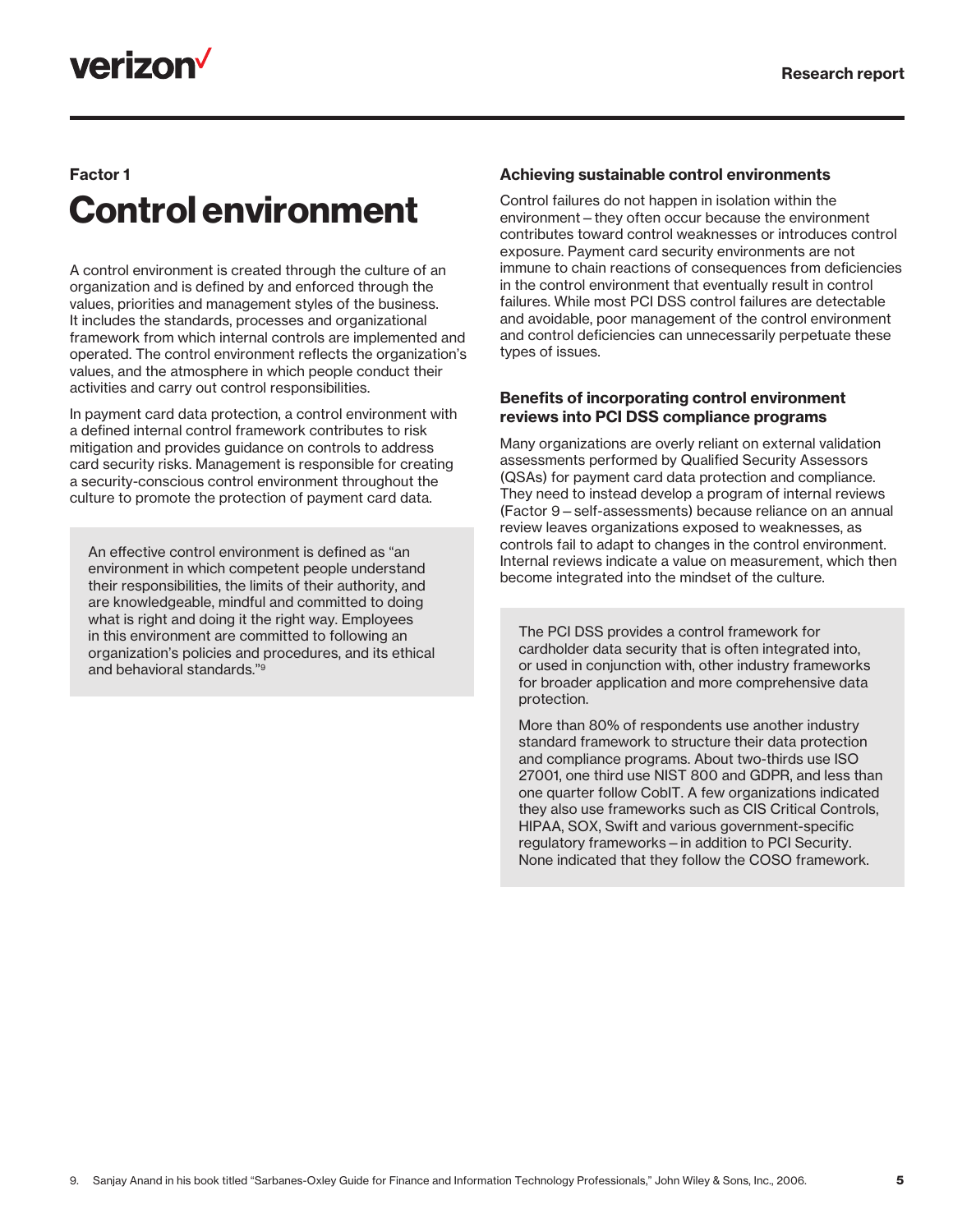

#### Elevating PCI DSS security compliance programs toward higher maturity

The PCI DSS evaluates aspects of the control environment, such as: policies, user training and awareness, risk assessment and network security. However, the PCI DSS does not directly address organizations' capability for assessing data protection governance, oversight, and commitment toward competence. Organizations need to take self-ownership of their responsibility to develop data protection governance capabilities.

Most organizations should optimize their overall control environments and can start by answering questions, such as:

- How well is your control environment defined and documented to support you in understanding its impact on control performance, and to help you manage and improve it?
- Is your control environment supporting or detracting from achieving sustainability and continuous improvement of your PCI compliance program?
- How confident are you in understanding the relevance between your control environment and the performance of your data protection program?
- Do you have an enterprise-wise internal control program based on an independent structure with a clear responsibility matrix, such as the Responsible, Accountable, Consulted and Informed (RACI) matrix?

Nearly half (47.5%) of the organizations Verizon assessed during interim PCI DSS compliance validation did not maintain all DSS controls.

| Americas     | 39.7% |       |
|--------------|-------|-------|
| Europe       | 46.4% |       |
| All regions  | 52.5% |       |
| Asia Pacific |       | 77.8% |

Figure 3. Organizations achieving 100% during interim validation

The majority of organizations across the payment security industry have room for improvement in designing and maintaining sustainable control environments. Trying to address the sustainability problem by attempting to improve it at an individual control level is unlikely to succeed. Control sustainability must start with improving the maturity of the control environment and following this up with regular performance measurement.

Organizations proficient at managing change also find it easier to design and maintain a sustainable control environment.

The simple act of describing the control environment in a document is an important step toward a more sustainable control environment. Once the control environment has been defined by listing all of its components, each can then be analyzed, and risk assessment may be performed to evaluate the impact on the payment security control environment.

Nearly one in five (18%) organizations do not have a defined compliance program with a formal structure, defined objectives, defined scope and supporting projects.<sup>10</sup>

This analysis can be further drilled down to understand the positive and negative forces that the environment is applying to the compliance and CDE. Identification of these forces is a key step toward managing them, mitigating risk, and improving the quality and effectiveness (robustness, resilience and sustainability) of the environment.

PCI DSS controls often overlap with controls from other regulations, making a unified compliance approach more cost-effective to achieve and maintain.

Based on our survey results:

- Just under half (47%) were taking a unified approach to meet the requirements of multiple compliance standards
- Almost two thirds (65%) that didn't follow a unified compliance approach planned to do so in the future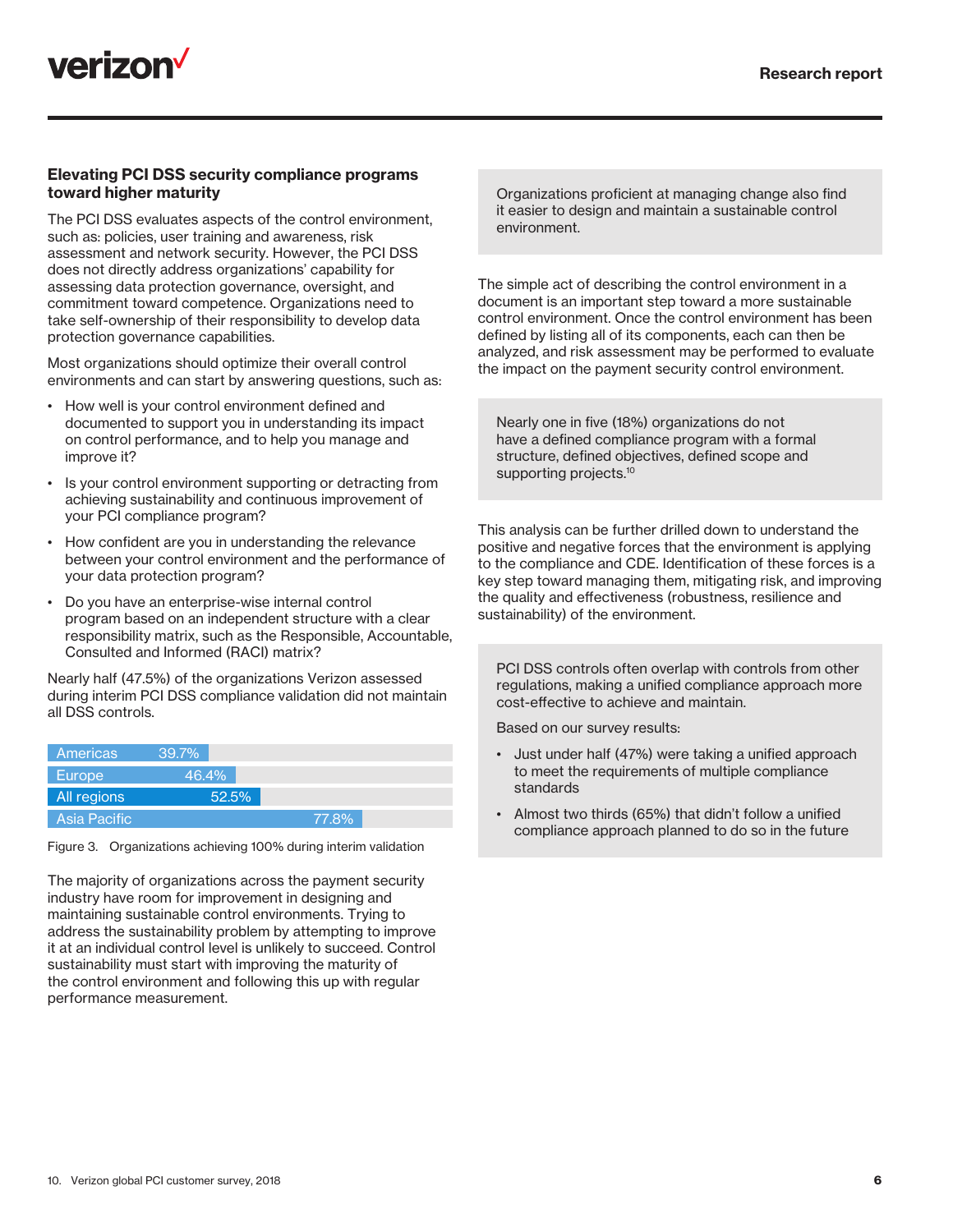

#### Top-down versus bottom-up approach to PCI compliance program management

The control environment is also influenced by how an organization approaches the planning, development, deployment and monitoring of their compliance programs. Different approaches exist as to how an organization with multiple entities (offices, geographic locations, business units) can approach the management of a compliance program; mainly top-down versus bottom-up.

Most of the organizations in our survey (69%) follow a top-down approach to compliance management. Executive support and organizational culture are critical components of the control environment.

#### Top-down approach

Organizations that have geographically distributed environments need to carefully consider their approach to compliance program management. One option is a top-down approach that usually includes centralized initiation of the compliance program with a high degree of organization-wide control from headquarters. The PCI compliance program and strategy are defined and enforced by headquarters. The organization may follow a stepwise design to deploy the program across the enterprise to gain insight into its compositional sub-elements. Authority is disseminated to lower levels in the hierarchy, which are to a greater or lesser extent bound by them, while still offering efficiency and oversight. However, this approach may result in slower decision-making in some cases. Reforms may be perceived as imposed "from above." Managers of business units may sometimes view top-down direction and control as losing respect and authority, and it can be difficult for lower levels to accept that approach.

#### Bottom-up approach

A functional business unit adopts a strategic, operational, or technical management plan to outline, develop and execute data protection initiatives without significant involvement from headquarters/group executive management. They usually follow an incremental change approach that represents an emergent process cultivated and upheld primarily by frontline workers and individual business units. This strategy often resembles a "seed" model, in which the beginnings are small but will eventually grow in complexity and thoroughness. This direction can be especially helpful for organizations that need immediate security attention. Upper management is still informed about progress and decisions made.

#### Commitment to competence

Enhanced commitment to competence should be integral to every stage of employee performance. Employees should be hired for their skills, knowledge and comprehensive understanding of the roles and responsibilities of the job. Maintaining internal controls are integral to job performance, as well as training, and hiring standards, and regular data protection and compliance performance evaluation.

#### **Oversight**

Oversight groups positively influence an organization's control environment through watchful supervision and care. Management (the board, senior leadership, executive management) must follow up on the authority the board delegates to staff to ensure consistent adherence to policies and procedures. In particular, the long-term sustainability of internal controls must be part of the board's oversight responsibilities—to ensure that there are enough resources in the pipeline for continuous evaluation and improvement of the control environment.



Figure 4. The payment security control environment

Cardholder data environment (CDE): The people, processes and technology that store, process, or transmit cardholder data or sensitive authentication data.

Compliance environment: The entire in-scope environment consisting of all in-scope system components—the CDE, directly connected systems and related third-party service providers.

Internal control environment: The set of structures, processes and standards that provide the basis for carrying out internal control across the organization.

Control environment: The entire environment, internal as well as external; i.e., including entities that exist outside the boundary which have significant influence on the organization.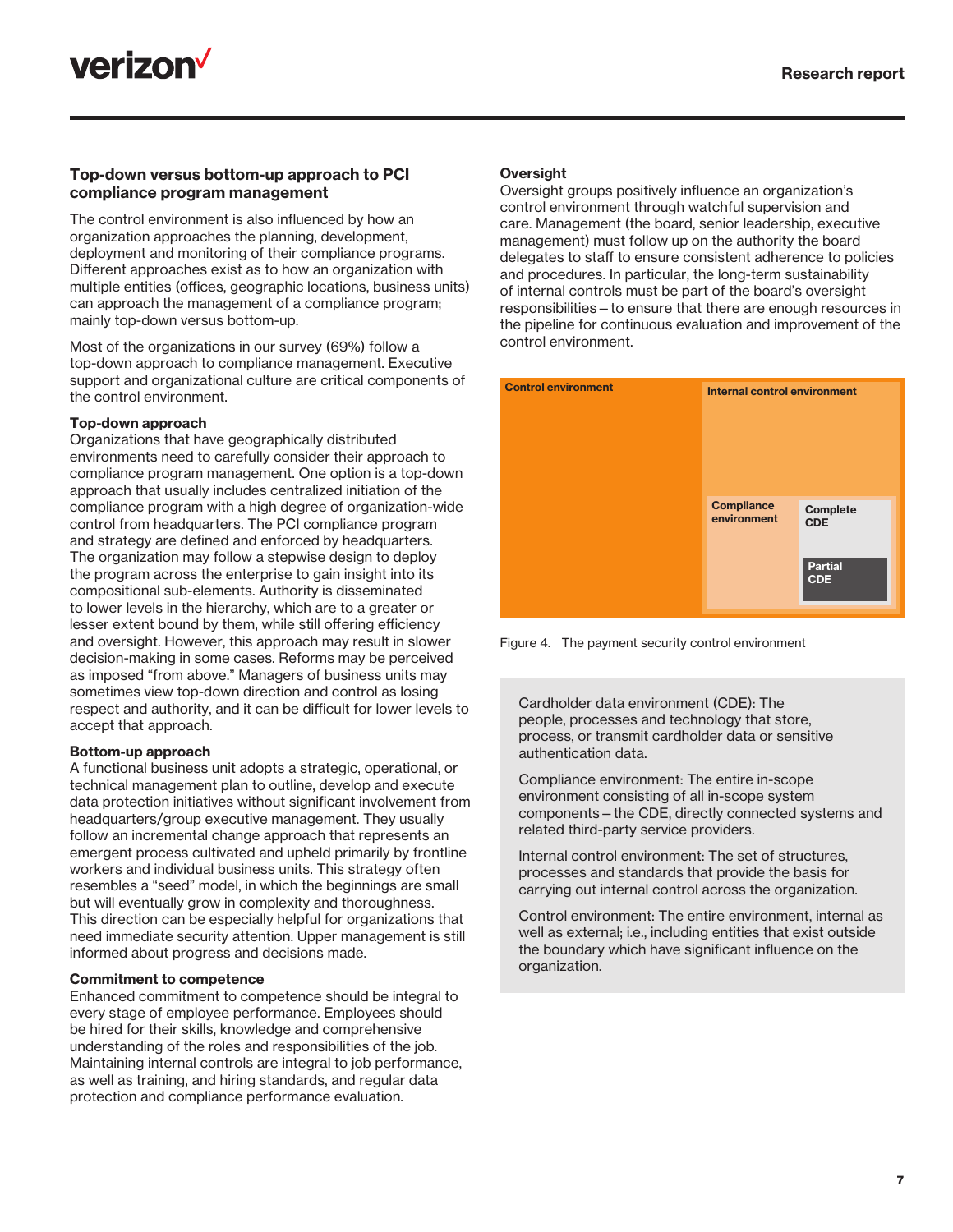## **verizon<sup>v</sup>**

### Factor 2 Control design

Documented control design is the process of systematically planning and specifying the purpose, function, scope, limitations and dependencies of a security control. This is done in accordance with its control environment to ensure that controls can operate effectively throughout the control lifecycle (see Factor 6, page 17). PCI Security controls are influenced by circumstances and their surrounding conditions, i.e., their environment, which impacts control performance. A systematic control design is therefore critical for managing control effectiveness and sustainability, and to achieve predictable control performance.

Control systems are multi-layered; some layers compensate for weaknesses in other layers, and these dependencies must be understood. A control design document is a useful tool that should include a description of the control in its effective state, as well as any business scenarios that could impact control effectiveness. Control designs reflect the requirements of an organization's security policies and standards. Most importantly, the control in operation must be appropriately documented and described so that its effectiveness measurement can be validated.

Data protection programs rely on several internal control processes. Key processes should be designed with skill rather than allowing them to evolve and expecting deficiencies to be corrected over time. It requires a control design capability to architect the controls and the control environment that fits the needs of the process and organization.

To operate effectively, most DSS controls require customization specific to the organization's control environments. Control implementation must take into account constraints that can limit effectiveness within the environment. It's not prudent to assume that controls will be sustainable and meet control objectives without first carefully evaluating how their design meets operational requirements. Control environments differ substantially from one organization to the next, and implementing PCI DSS controls "out of the box" and expecting them to perform flawlessly usually isn't effective and very likely isn't sustainable unless the security controls include tailor-made documentation and specifications for operating within the specific environment.

Controls need to be designed in order to be effective within an organization's control environment. The way controls are implemented should take into account business needs, technical requirements and technical or operational constraints. Not only does a poorly designed control risk failure to provide adequate security, it may limit effective operation of the organization.

This method includes determining that the suitability of technology and supporting processes—and the capability, competence and commitment of the people behind them are in place and can remain in place over appropriate technology lifespans to support the operation and continuous improvement of security controls and the control environment.

As repeatedly mentioned in previous reports, most DSS controls should meet requirements by design, not by luck. Control performance should be predictable by evaluating, comparing the results against a documented control specification, and correcting any deviations.

It's important to examine and understand control design and operational constraints by recognizing the way that the effectiveness of a control is limited. Without this awareness, entire control systems can operate with unknown limitations that usually only become apparent when a control fails with noticeable consequences.

The CISO Desk Reference Guide cites crucial questions to ask when deploying PCI DSS controls: "What are the processes for implementing them? Are these security control processes documented and periodically reviewed? What are the procedures to mitigate risk identified by these processes? As you can see, controls are like children. They will need to be fed, monitored, cared for and, as they mature, updated to ensure they effectively provide value to the organization."11

The control design document is the foundation for control risk assessment (see Factor 3, page 11). Many organizations neglect to design and test security controls before deployment. They assume that the system is secure if there is no evidence of design or operational issues once the control system goes live, i.e., "no news is good news." Actually, no news is rather alarming! It often suggests that vital checks were not performed to detect problems or that issues found were not reported upward. What appears to be missing in organizations is not a lack of awareness of macro constraints, but an air of ignorance surrounding them. Some important questions to ask are:

- Can the people and technologies tasked with implementing and maintaining required security controls actually do so?
- Do they have the resources they need?
- Are there other demands placed on them that reduce their capacity and limit the efficacy of the control?
- Was the control designed in a way that ignores the day-today realities of an environment?
- Does the control consider how legacy software or hardware might behave?
- During a time of layoffs, has a control been designed to assume a full workforce?
- Was the control design drawn from best practice that assumes skill level and software or hardware upgrades that are not present in the entity's actual environment?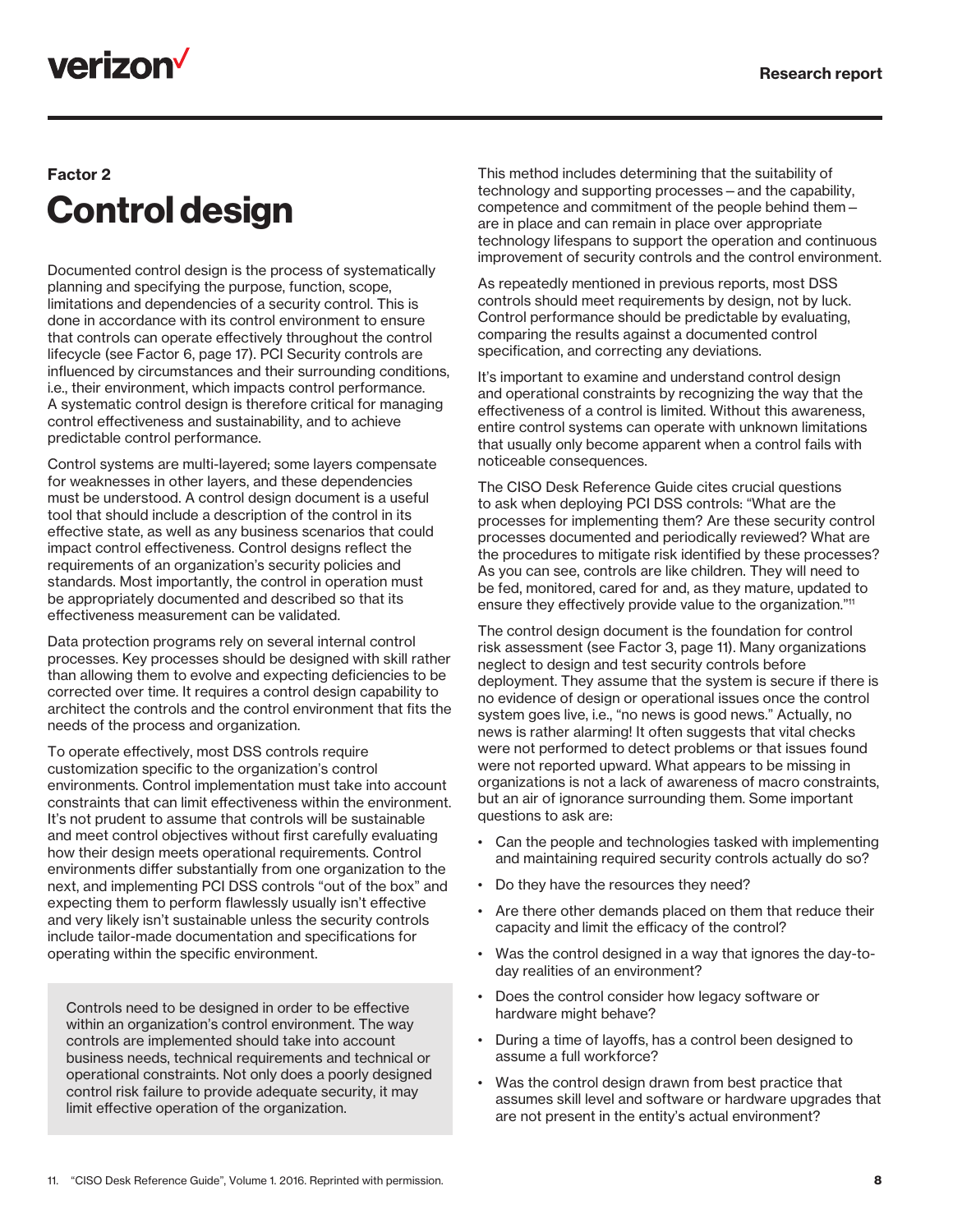



#### Controls are not created equally

Organizations that demonstrate an inability to keep PCI DSS controls in place often lack insight into how control systems should be designed and beneficially function.

All controls are not created equally. They differ in many ways. Some controls (called "preventive" controls) treat the likelihood of risk to prevent threats and vulnerabilities from materializing, while others treat the consequences (called "mitigating" controls) when the controls act to reduce the negative consequences.

In our previous publication, the 2017 Payment Security Report, we discussed foundational security control concepts, including the concept of a "control system"—a suite of controls that contributes toward achievement of a particular control objective or represents the total effectiveness of a group of controls that act upon a particular risk.

It's not sufficient for organizations to know the ability of controls to theoretically treat a risk. They must know the actual effectiveness in terms of consistent, complete, reliable and timely operation.

Whoever gets the job of reviewing control effectiveness should be looking at three key elements—maturity, competence and testing—to validate the actual achievement of the task. The importance of assessing control effectiveness during regular audits is obvious. Creating control design documentation in a structured manner can be timeconsuming, although it's useful for developing a standardized template that generates a control design profile for each required security control.





Using templates provides substantial benefits for control system improvement, ease, transparency, and the consistency with which controls are deployed, operated and maintained. Templates assist in the early detection of control design and control operation issues. They also contribute toward the effectiveness and strength of the control environment, providing much-needed perspective on control purpose, function and operational limitations.

Security incidents clearly demonstrate an opportunity for improvement but should not be the primary motivation for data protection.

| <b>Control categories</b>                                                                                                        | <b>Management controls</b>                                                                                                                                                                                                | <b>Operational controls</b>                                                                                                                                                                                                                                                                                          | <b>Technical controls</b>                                                                                                                                                                                             |
|----------------------------------------------------------------------------------------------------------------------------------|---------------------------------------------------------------------------------------------------------------------------------------------------------------------------------------------------------------------------|----------------------------------------------------------------------------------------------------------------------------------------------------------------------------------------------------------------------------------------------------------------------------------------------------------------------|-----------------------------------------------------------------------------------------------------------------------------------------------------------------------------------------------------------------------|
| Three types of controls are<br>used to meet the needs<br>of an organization, namely<br>management, operational<br>and technical. | These are security controls<br>that are strategic and<br>suitable for planning and<br>monitoring purposes.<br>Examples include<br>information assurance policy<br>and information assurance<br>risk management exercises. | These are used in day-to-<br>day operations to ensure<br>the secure execution of<br>business activities. Examples<br>include mechanisms or<br>tools for IT support and<br>operations, physical and<br>environmental security<br>controls, and information<br>security incident-handling<br>processes and procedures. | These are the possible<br>technical and physical<br>implementation of<br>information assurance<br>solutions and<br>recommendations.<br>Examples include access,<br>security auditing, and<br>monitoring and alerting. |

Figure 5. Control types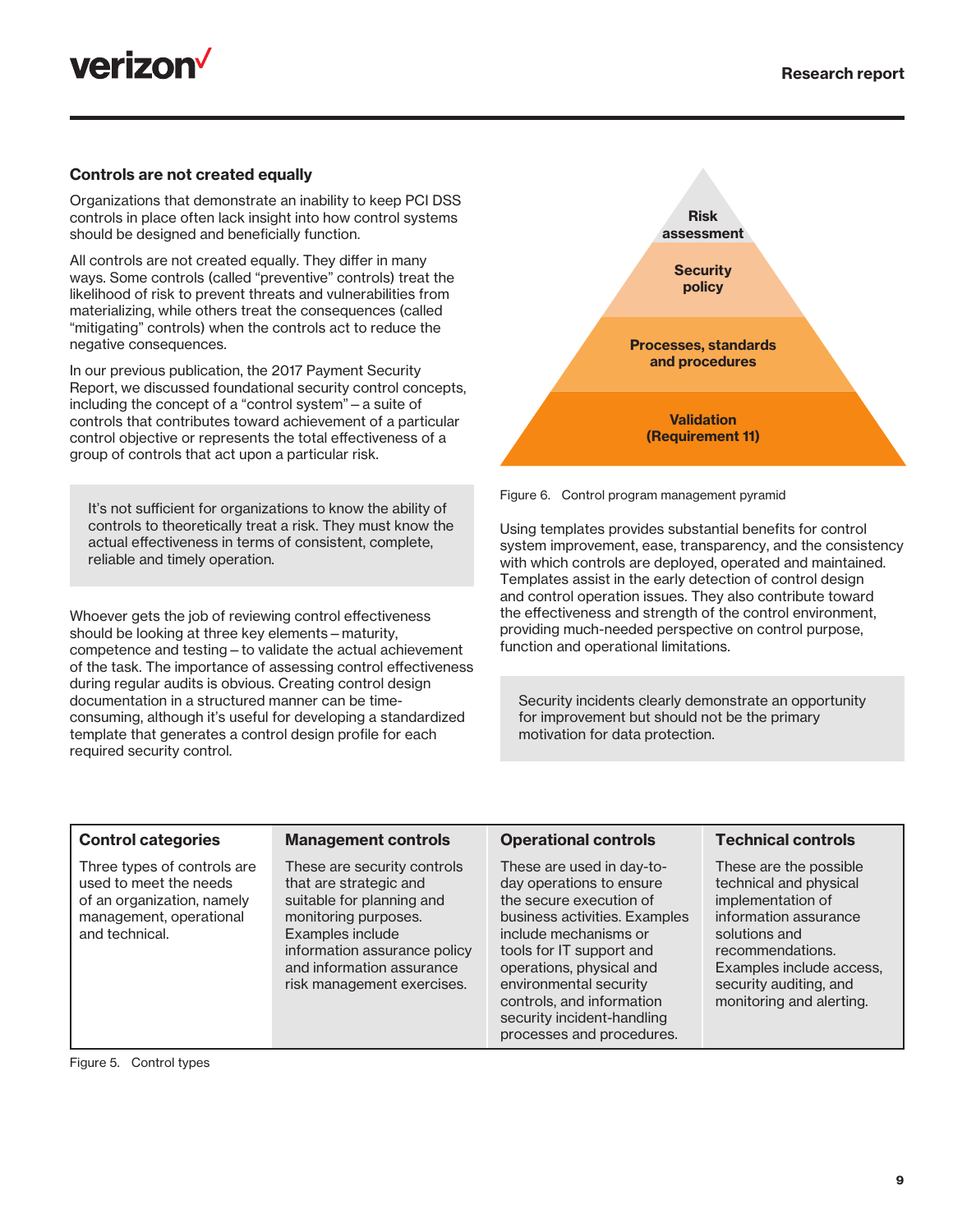

#### The typical documented control profile

At a basic level, a typical PCI DSS control profile document should include the following:

| <b>Control</b><br>objective   | Defines the applicable control objective(s)<br>of the control or control system                                                                                                                                                           |
|-------------------------------|-------------------------------------------------------------------------------------------------------------------------------------------------------------------------------------------------------------------------------------------|
| <b>Control owner</b>          | Assigns ownership and responsibilities                                                                                                                                                                                                    |
| <b>Control</b><br>function    | Describes the control function, i.e.,<br>management, procedural, technical, etc.                                                                                                                                                          |
| <b>Control type</b>           | Describes the control type, i.e.,<br>preventative, detective, corrective,<br>directive                                                                                                                                                    |
| <b>Architecture</b>           | Defines the control architecture, i.e.,<br>system-specific, common, hybrid                                                                                                                                                                |
| <b>Control risk</b>           | Describes key risks that the control<br>mitigates, i.e., using control-to-risk matrix<br>or mapping                                                                                                                                       |
| <b>Control testing</b>        | Describes or references control test<br>procedures and standards                                                                                                                                                                          |
| Implementation                | Specifies implementation scope,<br>control, procedure implementation and<br>dependencies                                                                                                                                                  |
| <b>Operation</b>              | Documents control operation<br>specifications; defines scope<br>processes, operational dependencies,<br>supporting processes and control<br>support requirements, and components<br>impact (people, systems, processes,<br>third parties) |
| <b>Maintenance</b>            | Addresses control maintenance<br>specifications, scope, and maintenance<br>processes                                                                                                                                                      |
| <b>Performance</b><br>metrics | Provides a list of PCI DSS key<br>performance indicators (KPIs) and other<br>metrics by which control performance<br>should be measured                                                                                                   |
| Governance                    | References related policies, standards,<br>frameworks, and regulations                                                                                                                                                                    |

Maintaining control design profiles positively contributes toward the quality of controls and the control environment. Clear control design and operation specifications establish context and perspective on control performance expectations, identify and communicate design limitations, and list the operating and maintenance requirements of key control systems. Without these profiles, security and compliance teams could lack sufficient direction for early detection and correction of deviations that could result in control failure. In general, the more detailed the specification of the design profiles, the tighter the control and more predictable the performance.

Less than a third (30%) of the organizations in our survey used some form of documented control design profile for their DSS controls. Only 16% did so for all DSS controls.<sup>12</sup>

The overall outcome of control design is to enable and promote control effectiveness in terms of consistent, complete, reliable and timely operation.

#### A point worth repeating: Control design requires a systematic method

The PCI DSS defines a set of dependent and interdependent controls that require customization to every unique control environment in order to be truly effective and sustainable. Without a deliberate and systematic method for control design, the strength of each implemented control depends mostly on the enthusiasm of the team or person tasked with its implementation, not the actual measurement of control strength and sustainability requirements.

Gaps typically exist in areas of control dependency. This point is so important that it's worth repeating: The problems associated with organizations implementing PCI DSS controls "out of the box" are well known. People assume that controls will work well and do not need refinement. Yet, things often have to go wrong before action is taken to evaluate the control design and implement supporting processes for the controls to operate as intended and be sustainable.

When conducting compliance validation assessment, QSAs are often surprised at how organizations willingly tolerate routine security control operation and design errors, where management will continue to accept low but persistent levels of control and compliance errors as inevitable and acceptable, even when they are not difficult to avoid.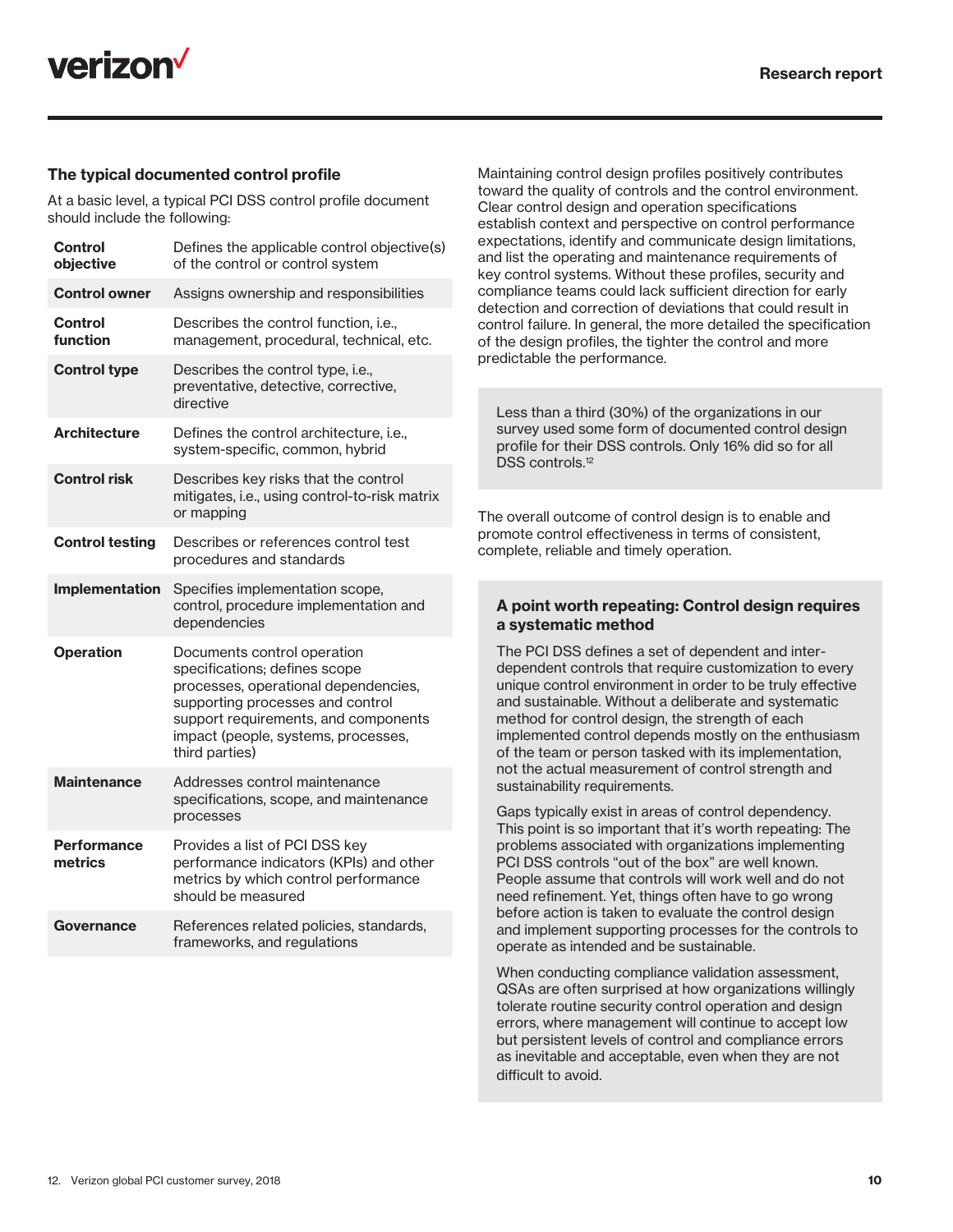## **verizon**

### Factor 3 Control risk

Control risk is the likelihood and impact of control failure due to the tendency of controls to lose their effectiveness over time. This loss can be a result of deficiencies in control design or operation failure, exposing the assets they were instituted to protect. Control risk is considered high when the assessed entity has poorly designed internal controls and ineffective management of its control environment; i.e., the risk that a company's internal controls may fail and/or cannot detect a control failure.

Increased awareness about the importance of managing control risk is needed across the payment card industry since any control failure can severely handicap an organization's ability to protect cardholder data. Managing control risks also helps to reduce audit and assessment risks, thereby improving assurance of compliance with PCI DSS requirements. While the measurement of control risk is not explicitly defined as a requirement in the PCI DSS, it's mentioned in its information supplement: "Best Practices for Maintaining PCI DSS Compliance"<sup>13</sup> – an updated version of the information supplement is expected at the end of 2018.

### Control failure taxonomy

Control risk can be affected by many elements. To effectively evaluate the source of the risk, it's important to understand the factors that impact the functionality of a control.

Factors that affect the risk associated with a control include:14

- Known history of control deficiencies or errors
- The nature and probability of the risks that the control is intended to prevent, the frequency with which it operates, and the inherent risks associated with the control and related control system
- Changes that might adversely affect the design or operating effectiveness of the control
- The degree to which the control relies on the effectiveness of other controls (e.g., the control environment or general information technology controls)
- Competence of the personnel who perform the control or monitor its performance and current information on changes in key personnel
- Whether the control relies on performance that is manual or automated

A very useful framework to evaluate potential operational control risks is "A Taxonomy of Operational Cyber Security Risks, Version 2" (James J. Cebula, Mary Popeck, Lisa R. Young, The Carnegie Mellon University, 2014):<sup>15</sup>

It lists four broad categories:

- Actions of people: Action, or lack of action, taken by people either deliberately or accidentally that impact cybersecurity
- Systems and technology failures: Failure of hardware, software and information systems
- Failed internal processes: Problems in internal business processes that impact the ability to implement, manage and sustain cybersecurity
- External events: Issues beyond the control of the company (disasters, legal issues and service provider dependencies)

Measuring control risk should not be difficult for organizations. What is needed is evidence to prove that the implemented DSS controls are part of an effective control system—a collection of related and dependent controls used to meet the required control objectives and prevent or uncover mistakes. Control sustainability depends on the quality of support from the control environment and a management team commitment to demonstrated competence, policies, and performance standards.

Guesswork should not be used when measuring control risk. Control risk must be adequately supported by evidence facts gathered during the control evaluation procedures that provide a reasonable basis for forming an opinion on control systems and the control environment under assessment. This effort improves predictability and anticipation of control risks. Typical risk mitigation actions include a thorough inspection of the adequacy and effectiveness of the security control review process, evaluating the thoroughness with which organizations are assessing and monitoring control performance, and frequent re-evaluation of control design and operations.

Organizations should not forego these control risk evaluations. Control-systems management overrides should be minimal and applied with exceptional discretion. Otherwise ongoing arbitrary controls can override even the most welldesigned control systems and be equivalent to "no control" regarding risk.

PCI DSS risk assessment evidence is subjective, notoriously under-scoped throughout the industry, and rarely includes the evaluation of control risk.

<sup>13.</sup> pcisecuritystandards.org/documents/PCI\_DSS\_V3.0\_Best\_Practices\_for\_Maintaining\_PCI\_DSS\_Compliance.pdf

<sup>14.</sup> "Auditing Standard No. 5." pcaobus.org/Standards/Auditing/Pages/Auditing\_Standard\_5.aspx

<sup>15.</sup> resources.sei.cmu.edu/asset\_files/TechnicalNote/2014\_004\_001\_91026.pdf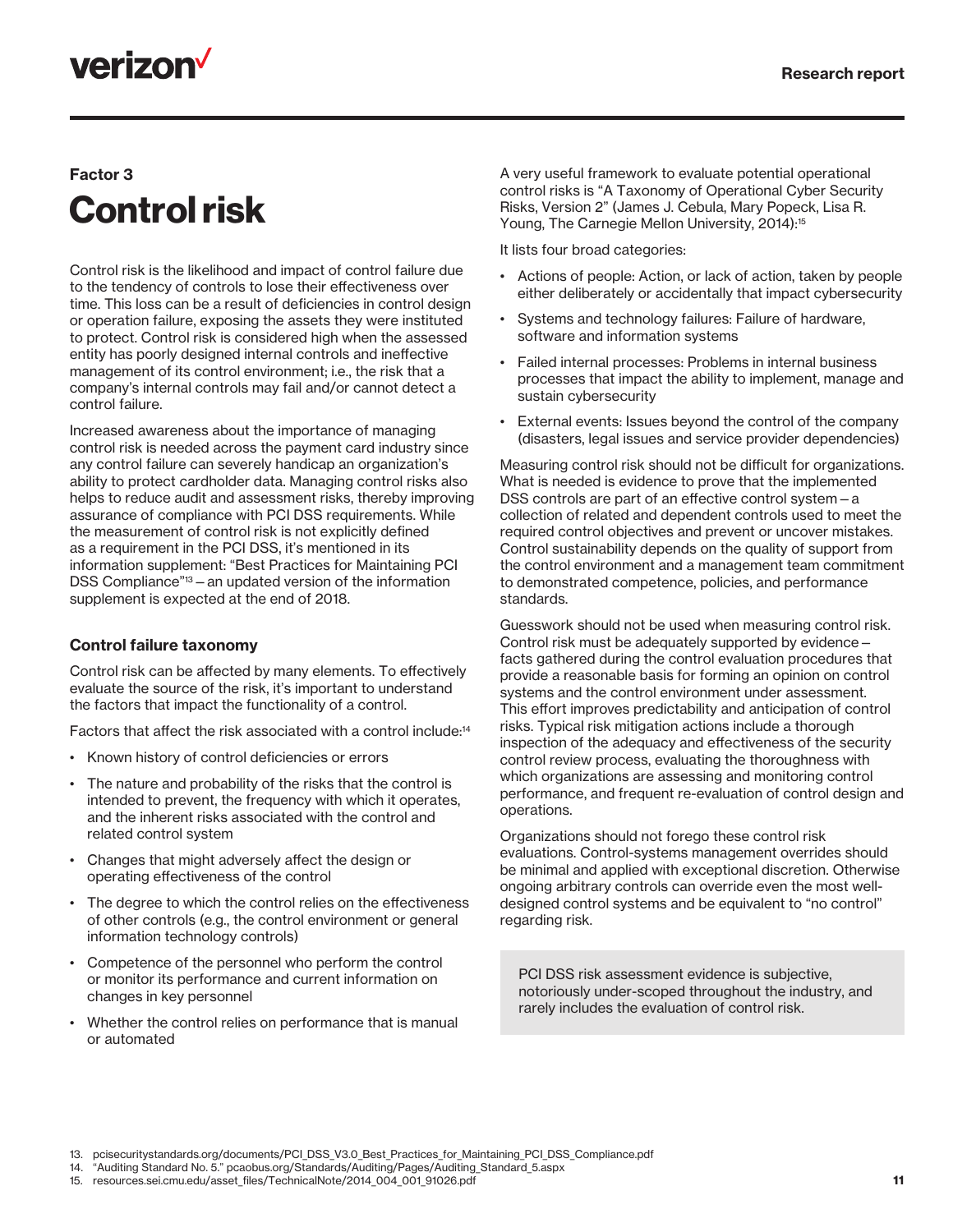

#### Taxonomy of operational risk

| 1.                    | <b>Actions of people</b>                                                                   | 2.  | <b>Systems and</b><br>technology failures                                                                                                                              | 3.               | <b>Failed internal</b><br>processes                                                                                                                                                                                                                                                    | 4.                | <b>External</b><br>events                                                                                        |
|-----------------------|--------------------------------------------------------------------------------------------|-----|------------------------------------------------------------------------------------------------------------------------------------------------------------------------|------------------|----------------------------------------------------------------------------------------------------------------------------------------------------------------------------------------------------------------------------------------------------------------------------------------|-------------------|------------------------------------------------------------------------------------------------------------------|
| 1.1<br>1.1.1<br>1.1.3 | <b>Inadvertent</b><br><b>Mistakes</b><br>1.1.2 Errors<br>Omissions                         | 2.1 | <b>Hardware</b><br>2.1.1 Capacity<br>2.1.2 Performance<br>2.1.3 Maintenance<br>2.1.4 Obsolescence                                                                      | 3.1              | Process design or<br>execution<br>3.1.1 Process flow<br>3.1.2 Process<br>documentation<br>3.1.3 Roles and<br>responsibilities<br>3.1.4 Notifications<br>and alerts<br>3.1.5 Information flow<br>3.1.6 Escalation of issues<br>3.1.7 Service level<br>agreements<br>3.1.8 Task hand-off | 4.1<br>4.1.2 Fire | <b>Disasters</b><br>4.1.1 Weather event<br>4.1.3 Flood<br>4.1.4 Earthquake<br>4.1.5 Unrest<br>4.1.6 Pandemic     |
| 1.2                   | <b>Deliberate</b><br>1.2.1 Fraud<br>1.2.2 Sabotage<br>1.2.3 Theft<br>1.2.4 Vandalism       |     | 2.2 Software<br>2.2.1 Compatibility<br>2.2.2 Configuration<br>management<br>2.2.3 Change control<br>2.2.4 Security settings<br>2.2.5 Coding practices<br>2.2.6 Testing |                  | 3.2 Process controls<br>3.2.1 Status monitoring<br>3.2.2 Metrics<br>3.2.3 Periodic review<br>3.2.4 Process ownership                                                                                                                                                                   |                   | 4.2 Legal issues<br>4.2.1 Regular compliance<br>4.2.2 Legislation<br>4.2.3 Litigation                            |
| 1.3                   | <b>Inaction</b><br>1.3.1 Skills<br>1.3.2 Knowledge<br>1.3.3 Guidance<br>1.3.4 Availability |     | 2.3 Systems<br>2.3.1 Design<br>2.3.2 Specifications<br>2.3.3 Integration<br>2.3.4 Complexity                                                                           | 3.3 <sub>1</sub> | <b>Supporting</b><br>processes<br>3.3.1 Staffing<br>3.3.2 Funding<br>3.3.3 Training and<br>development<br>3.3.4 Procurement                                                                                                                                                            | 4.3               | <b>Business issues</b><br>4.3.1 Supplier failure<br>4.3.2 Market conditions<br>4.3.3 Economic conditions         |
|                       |                                                                                            |     |                                                                                                                                                                        |                  |                                                                                                                                                                                                                                                                                        |                   | 4.4 Service<br>dependencies<br>4.4.1 Utilities<br>4.4.2 Emergency services<br>4.4.3 Fuel<br>4.4.4 Transportation |

Figure 7. Taxonomy of operational risk, CMU/SEI, ibid. This publication incorporates portions of the Technical Report "A Taxonomy of Operational Cyber Security Risks Version 2" by James J. Cebula, Mary E. Popeck, and Lisa R. Young, (c) 2014 Mellon University, with special permission from its Software Engineering Institute. Any material of Carnegie Mellon University and/or its software engineering institute contained herein is furnished on an "as-is" basis. Carnegie Mellon University makes no warranties of any kind, either expressed or implied, as to any matter including, but not limited to, warranty of fitness for purpose or merchantability, exclusivity, or results obtained from use of the material. Carnegie Mellon University does not make any warranty of any kind with respect to freedom from patent, trademark, or copyright infringement. This publication has not been reviewed nor is it endorsed by Carnegie Mellon University or its Software Engineering Institute. CMU, SEI, and CERT are trademarks of Carnegie Mellon University.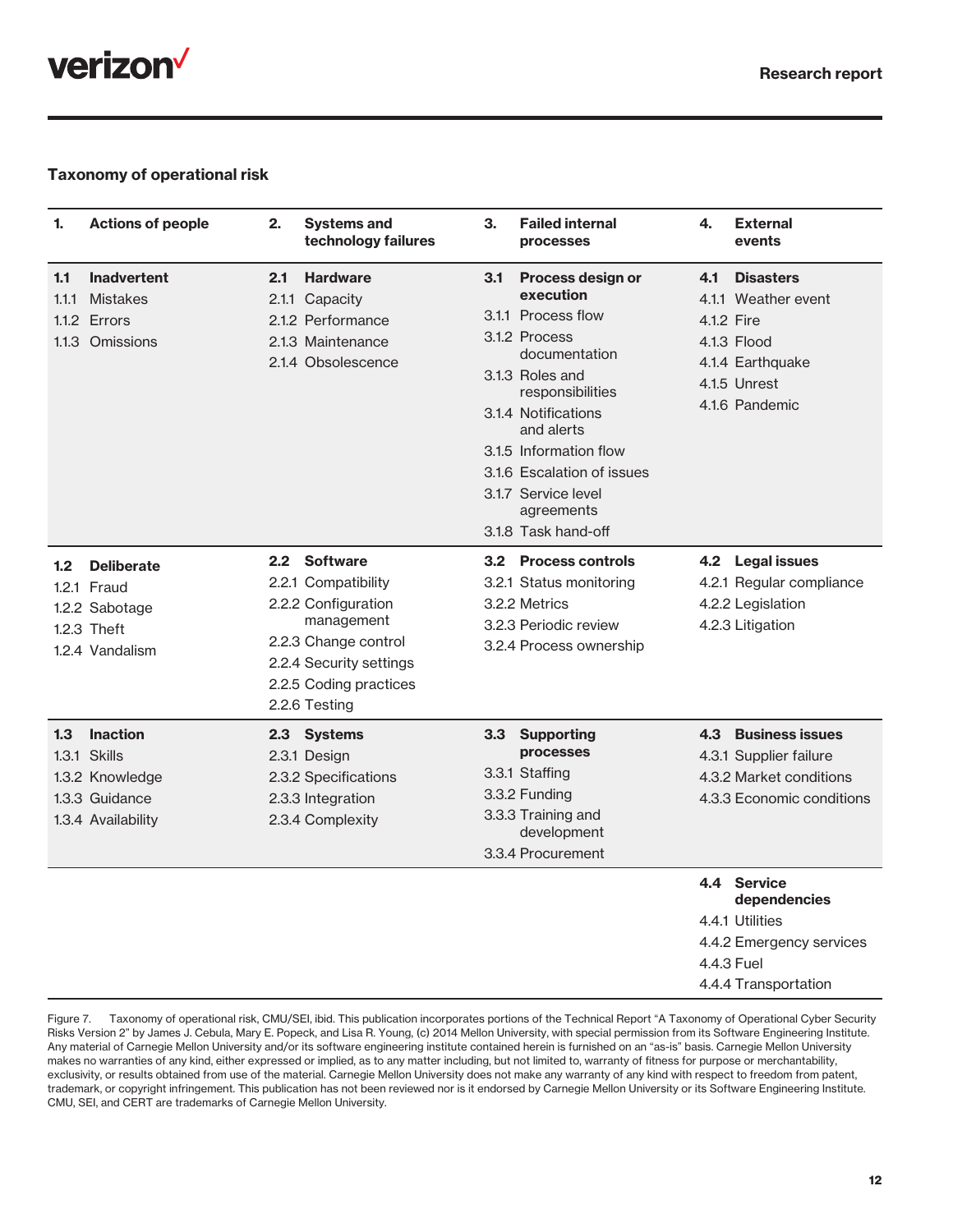

#### Evaluating control risk

Once all critical controls are identified, present risk in the design and operation of each control can be evaluated by taking the following actions:

#### Identify risk

Identify potential internal and external risks to the DSS control, either in the design or operation for all involved people, processes and technologies.

#### Assess risk

Assessment and timely reporting of control risk should be made mandatory for all critical PCI DSS controls.

#### Prioritize risk

Select and prioritize the risks to be concentrated on through a risk management process. Focus on the significant few; put the insignificant many to one side and attend to them afterward.

#### Plan risk mitigations

Develop a response plan. Once risks are identified, assess impact on the CDE, compliance environment and the overall control environment.

#### Manage risk

Manage the identified risk and correlated response plan: monitor whether the risk evolves into a threat or vulnerability that is exploited; take action if it does. Having a risk response plan reduces the impact if it occurs and improves response time, further reducing the impact.

It is the responsibility of management, and not of the auditors or assessors, to implement and manage an internal control system to prevent errors and deficiencies in security controls and control systems. Organizations may mistakenly be under the impression that external assessments address control risk.

For PCI DSS validation assessments, the mandate of QSAs is to make a binary assertion on compliance versus non-compliance measured against the requirements of the Standard.

There is not yet an explicit requirement to objectively determine the risk to security controls and cardholder data (CHD) beyond the requirements of the DSS.

#### Which controls should be evaluated for control risk?

All security control systems should be included in a control risk evaluation. At minimum, all critical control systems (collections of DSS and supporting controls) should have a documented control design and associated control risk report. This includes all sub-requirements in addition to the PCI DSS base controls. Each organization's implemented controls for applicable DSS requirements work together to form a baseline set of controls—even when compensating controls are implemented within the assessed environment. These controls become part of the compliance matrix and risk assessment process and therefore cannot be excluded from evaluation based on a perception of risk mitigation qualities. Using a control prioritization method for measuring control effectiveness is highly recommended, such as the one below:

#### Example: Control prioritization to measure control effectiveness<sup>16</sup>

| <b>Criticality</b> | <b>Descriptor</b>                                                                                                                                                                                                                                                                                    |
|--------------------|------------------------------------------------------------------------------------------------------------------------------------------------------------------------------------------------------------------------------------------------------------------------------------------------------|
| 5                  | The control is absolutely critical to the<br>management and reduction of the risk. If this<br>control is ineffective or partially effective, the<br>likelihood and/or consequence of the risk will<br>increase significantly (i.e., increases likelihood<br>or consequence by three or more levels). |
| 4                  | The control is very important to the<br>management and reduction of the risk. If this<br>control is ineffective or partially effective,<br>the likelihood and/or consequence of the<br>risk will increase (i.e., increases likelihood or<br>consequence by two levels).                              |
| 3                  | The control is important to the management<br>and reduction of the risk. If this control is<br>ineffective or partially effective, the likelihood<br>and/or consequence of the risk will increase<br>(i.e., increases likelihood or consequence by<br>one level).                                    |
| 2                  | The control has some impact on the<br>management and reduction of the risk.<br>Depending on the criticality of the other<br>controls, an analysis should be undertaken to<br>determine the necessity of this control.                                                                                |
|                    | The control has little-to-no impact on the<br>management and reduction of the risk. [A low<br>priority control].                                                                                                                                                                                     |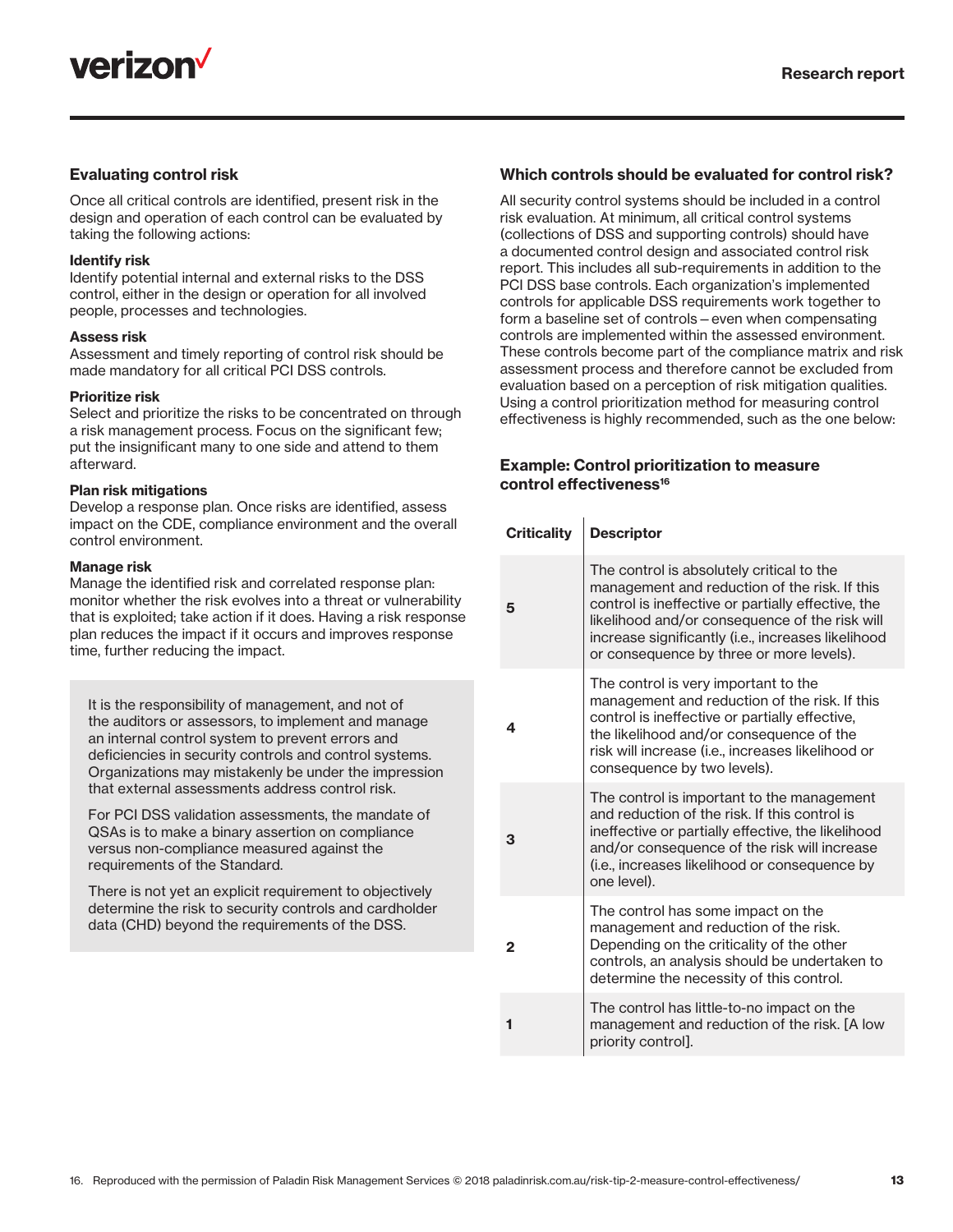## verizon<sup>V</sup>

### Factor 4 Control robustness

Control robustness relates to the ability of a control or control system to remain effective in meeting its control objective, despite environmental disruption. A robust control environment is more resistant to attacks and can operate effectively over extended periods of time even when exposed to changes in business as usual operations and adverse events, such as persistent, stealthy and sophisticated attacks.

Control environments are subject to all kinds of pressures: IT component changes, changing business requirements, limited resources, external regulatory change, as well as ever-evolving external threats. A control environment that can withstand these pressures while operating according to its design specifications is called "robust." When an environment cannot withstand additional pressures, but can deal with them through multiple layers of controls, thereby keeping data protected, then it's "resilient" (see Factor 5, page 16).

The best approach is to maintain an environment that is both robust and resilient, while recognizing that control failures happen even within mature control environments.

The approach taken by some organizations to prevent data breaches is to design robust controls; i.e., controls that are designed to prevent failure. However, this often results in rigid controls that are difficult to sustain within a dynamic threat environment where new threat actors and new vulnerabilities are discovered daily.

Maintaining robust controls goes beyond maintaining processes that ensure IT components are up to date. It starts with establishing a sound control environment (discussed in Factor 1), strengthening the design, operation and maintenance of security controls (Factor 2), and consistent management of control risk (Factor 3).

#### The four Cs of organizational proficiencies for a robust control environment

Robust control environments require four key organizational proficiencies in this order of progression: capacity, capability, competence and commitment. These proficiencies are fundamental to establishing robust and sustainable control environments.

#### **Capacity**

An organization's "data protection capacity" can be described as the required amount of resources available to produce or deliver a determined amount of data protection objectives over an extended period. Data protection program performance depends heavily on the organization's ability to acquire and maintain the required number of resources, i.e., the people, processes, technology, time and attention needed to support the program. A threshold of resources is required for a successful program. You cannot measure, manage and improve what your teams cannot capture.

#### **Capability**

The ability of the organization to direct and apply resources to perform data protection tasks and the processes to support them. Individuals and teams must have the skills and capacity to perform the necessary actions. You need to determine whether the system components (people, processes, and technology) within your control environment have the awareness, knowledge and understanding to achieve the required standard of performance. Capability does not, however, mean there is an actual desire to apply those skills. The organization may just have the capability, but motivation and incentives are needed to make data protection and compliance a priority.

#### **Competence**

You need to have the knowledge, skills and experience to establish and maintain a sustainable operational control environment. It requires a level of maturity in business process management to achieve quality (repeatability and consistency) in each step of the control lifecycle. Agility and flexibility also are needed to change and develop in light of new situations, and to deal with constant changes in the threat and regulatory landscapes.

#### **Commitment**

Assurance that management and employees will consistently adhere to data protection and compliance programs is critical. It demands consistency of application and across-the-board discipline to adhere to standards and programs. In other words, consistency in doing the right things, in the right manner and at the right time.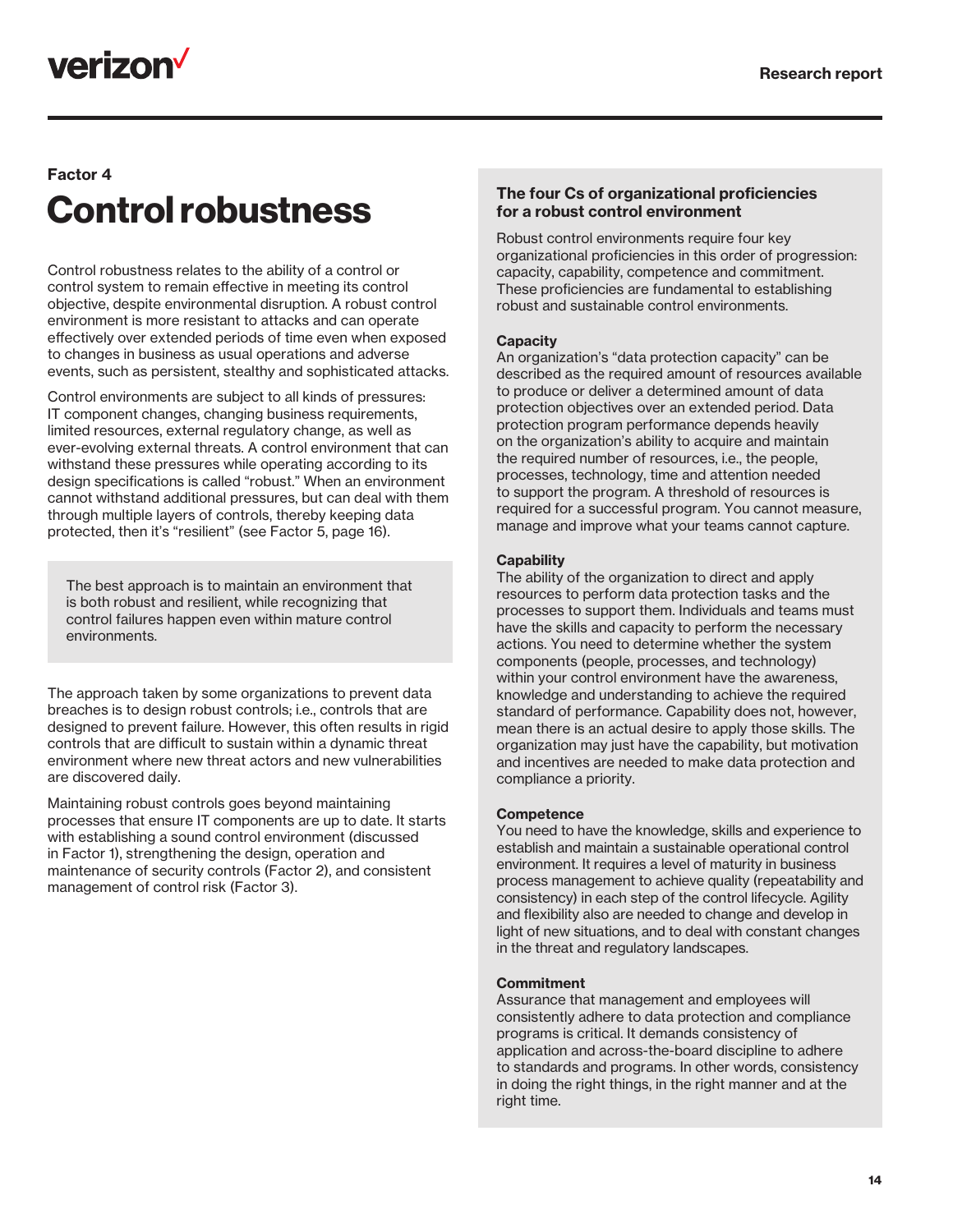



#### Whose line is it anyway?

A robust control environment requires multiple lines of defense. A theoretical assurance model appears in a position paper published by the Institute of Internal Auditors (IIA) titled "The Three Lines of Defense in Effective Risk Management and Control."17 This model received a fair amount of critique for its perceived over simplification. An extended model called The Five Lines of Assurance<sup>18</sup> was proposed to correct the deficiencies in it. In our opinion, this four-lines model is a better fit for the payment security environment.

|              | <b>Individual accountability</b>                      |
|--------------|-------------------------------------------------------|
| $\mathbf{2}$ | <b>Risk management and compliance functions</b>       |
| З            | Internal audit                                        |
|              | <b>External audit, regulators and external bodies</b> |

Figure 8. The Four Lines of Assurance

#### 1: Individual accountability

Assurance comes directly from work units: the front line staff, operational management and directors—those responsible for delivering specific objectives or processes. This line is the function that owns and manages risks, and they are executing risk and control procedures to maintain adequate internal controls. While they may lack independence, the value is that the operational staff and management know the day-today challenges and are crucial in anticipating and managing operational risks.

#### 2: Risk management and compliance functions

Risk and compliance teams are the specialist support units responsible for monitoring the implementation of policies and procedures and serving as the management oversight over the first line. It is the role of the second line to provide the systems and advice necessary to integrate risk management and compliance into key processes and allow the front line to manage for success, and to ensure the first line of assurance is properly designed, in place, and operating as intended. As a management function, the second line of assurance cannot offer truly independent analyses.

#### 3: Internal audit

The internal audit function provides a level of objective, independent assurance, and also timely information to the board that the risk management and internal control framework is working as designed, with reasonable (not absolute) assurance of the overall effectiveness of governance, risk management and controls. Internal audit's role is largely detective and corrective, i.e., detect control weaknesses or breakdowns and suggest improvements or remedial action.

#### 4: External auditors, regulators, external bodies

Independent assessors, such as QSAs, provide assurance on the effectiveness of governance, risk management and internal controls. They evaluate the manner in which the first three lines of assurance achieve control objectives. External assessors provide comprehensive assurance based on the highest level of independence and objectivity since they reside outside the organization's structure.

Each line in the "Lines of Assurance" model has a purpose and can provide assurance, promoting efficiency and effectiveness through information sharing; Activities are coordinated among the groups responsible for managing the organization's control environment.

17. theiia.org/3-Lines-Defense

18. riskoversightsolutions.com/wp-content/uploads/2011/03/Risk-Oversight-Solutions-for-comment-Three-Lines-of-Defense-vs-Five-Lines-of-Assurance-Draft-Nov-2015.pdf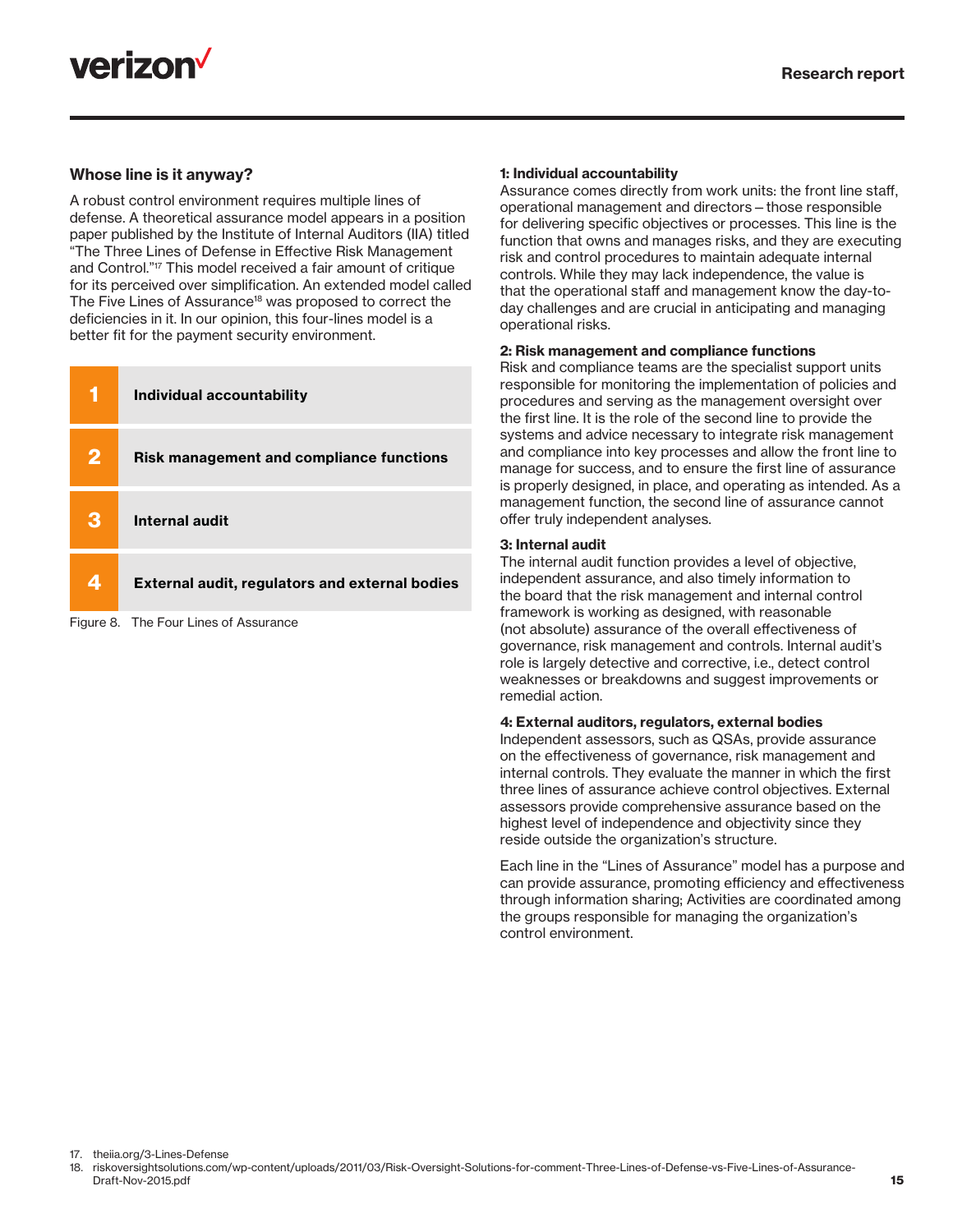## **verizon**

### Factor 5

# Control resilience

Control resilience refers to an organization's ability to design and operate security controls that are able to rapidly recover from disruptive events and to resume operating effectively after being exposed to adverse events, such as operational failures and attacks. When a resilient security control is impacted, it's able to return to its former state due to fast detection and recovery from disruptive events.

Control resilience brings together the areas of data protection, business continuity, and organizational resilience into an individual control-level concept. This enables continuous control operation and contributes toward maintaining stable control environments. Control resilience is distinctly different from control robustness, which is the ability of controls to withstand challenge and disruption. A robust security control can absorb a significant amount of "damage" before it fails. A robust system (by definition) is designed to operate the same way throughout changes in the control environment, and any breakdown of a robust system is likely to be a catastrophic failure of control performance. The risk of such catastrophic failure underscores the need to integrate control resilience into control design and operation objectives.

Resilience, in its simplest form, is often defined as the ability to bounce back. This is a misguided concept since the "back" doesn't exist. Systems progress in time, and so do we. Therefore, it's more accurate to think of resilience as the ability to "bounce forward." Resilient controls, control environments, and organizations survive, learn, adapt, and grow stronger as a result, according to Eric J. McNulty<sup>19</sup>.

Control resilience is a concept that extends beyond technology and includes processes and competent people with significant training. It must be part of the data protection culture and organizational strategy and incorporate key processes across the control environment.

#### Cyber resiliency design principles

Foundational principles to help organizations build an effective resilience plan for the protection of their CDEs include:20

- Focus on common critical assets
- Support agility and architect for adaptability
- Reduce attack surfaces
- Assume compromised resources
- Expect adversaries to evolve

"Organizations need to understand that cybersecurity and risk management teams do not control the threat landscape facing their company. These teams instead control the company's ability to respond to its risk environment. The ability to respond, to adjust, and to protect the business so it can focus on its strategic goals, is 'resiliency.' However, even though the security teams are tasked with responding to this risk, a company's board of directors will hold the organization's senior management accountable for the development of a clear strategy to address its threats and vulnerabilities to cybercrime. This strategy, in most organizations, is the domain of the CEO. The CIO is expected to have systems and controls in place that reduce risk to the company, plus processes to monitor program maturity."21

#### Resiliency goals

#### Anticipate

Maintain a state of informed preparedness.

#### **Withstand**

Continue essential functions, despite successful attacks.

### Recover

Restore functions to the fullest extent possible.

#### Evolve

Change functions to minimize adverse future effects.

Source: "Cyber Resiliency Basics," Rosalie McQuaid, MITRE22

20. Adapted from "Cyber Resiliency Design Principles," Deborah Bodeau and Richard Graubart, MITRE, January 2017

21. "CISO Desk Reference Guide," Volume 1. 2016.

22. mitre.org/capabilities/cybersecurity/overview/cybersecurity-blog/cyber-resiliency-basics

<sup>19.</sup> "What Is This Thing Called Resilience," strategy+business, Dec 10, 2014: strategy-business.com/blog/What-is-This-Thing-Called-Resilience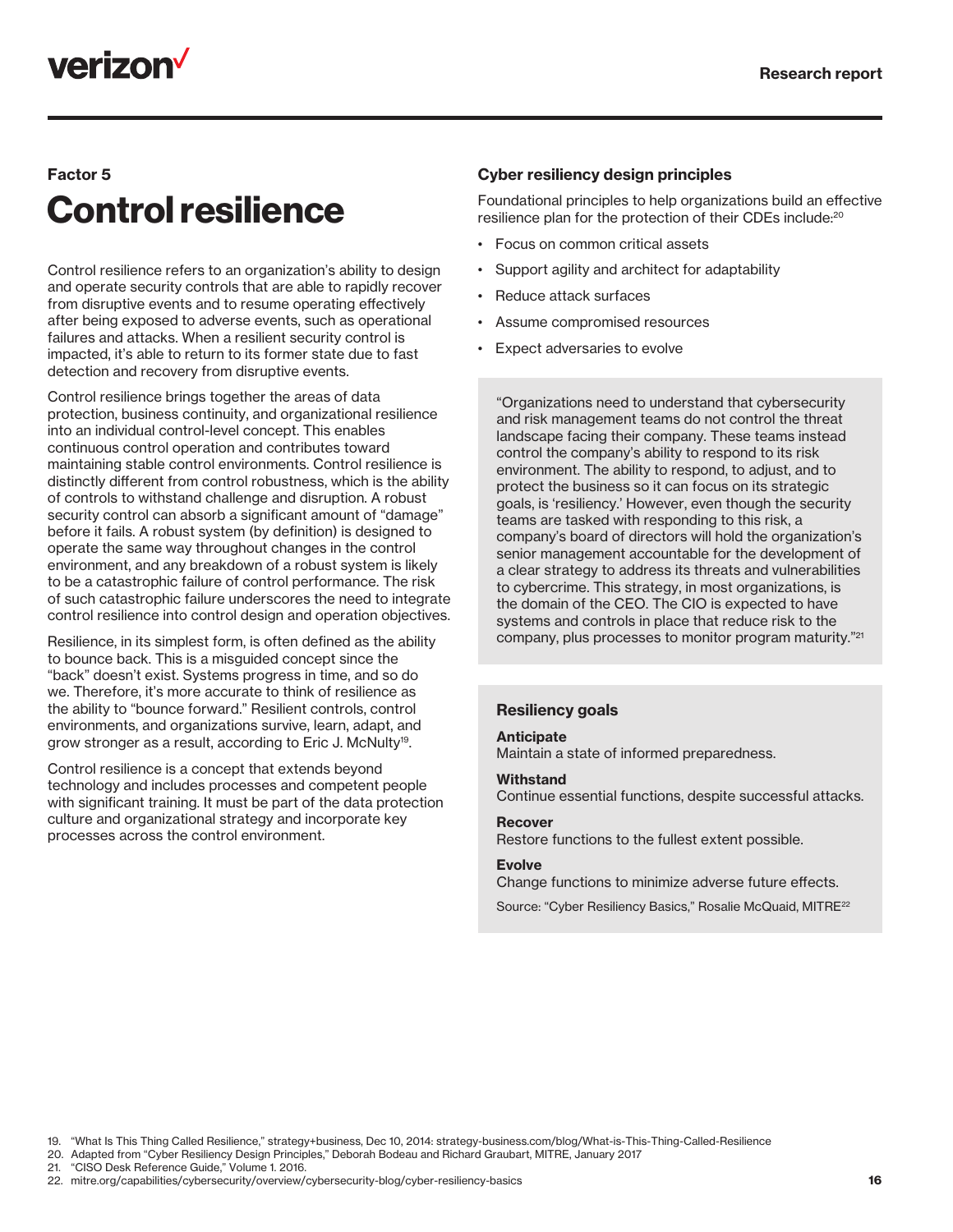## **verizon**

#### Factor 6

## Control lifecycle management

Security control lifecycle management (SCLM) defines the control support requirements over the life of the control or control system—the journey from its conception and design to the retirement of a control. It's essential that organizations understand how each stage of the control lifecycle influences underlying support processes, operational efficiency and effectiveness of security controls.

We described the security control lifecycle in the 2017 Payment Security Report, where we introduced the concept as a way to support the development and maintenance of sustainable controls.

Lifecycle management is a familiar concept in several disciplines. Most people associate it with software development. Its application to the management of security controls is a logical, and even essential, activity for the analysis, identification and improvement of control design and support requirements.

The integration of SCLM into PCI Security compliance programs helps to prevent the continued degradation of the control environment and can enable and support early identification of control weaknesses. Each lifecycle stage should have an associated control performance standard and defined evaluation procedures. These serve as gateway or milestone checkpoints to determine and record the state of the control and guide decisions about control management and performance, particularly in monitoring stages from maturity to decline.

More recently, the use of control lifecycle management has extended to data breach investigation analysis. We explained the data breach chain in previous Payment Security Reports. Data breaches occur when a weakness in a control environment is exploited to obtain unauthorized access to data. Post-breach investigations aim to determine the origin of security control exposures, such as: When exactly did a security control fail? Who or what began the failure? Was it accidental or deliberate?

Forensic investigators find significant benefit in using the DSS Control Lifecycle Management Model as a tool during post-breach investigations. They can evaluate the strengths and weaknesses of the control throughout its lifecycle and determine the point of the initial cause-and-effect factor that resulted in a DSS control deviating from the requirements, weakening the control system, and exposing the environment to the resulting data breach.

We presented the taxonomy of control failures in Factor 3 (see page 11). The practical application of SCLM to strengthen control environments and either proactively or reactively pinpoint critical events in a particular lifecycle stage of a control is self-evident.

In conclusion, actively maintaining SCLM for all PCI DSS controls in a control environment brings immediate and longterm benefits to the effectiveness and sustainability of data protection and compliance efforts.



Figure 9. The security control lifecycle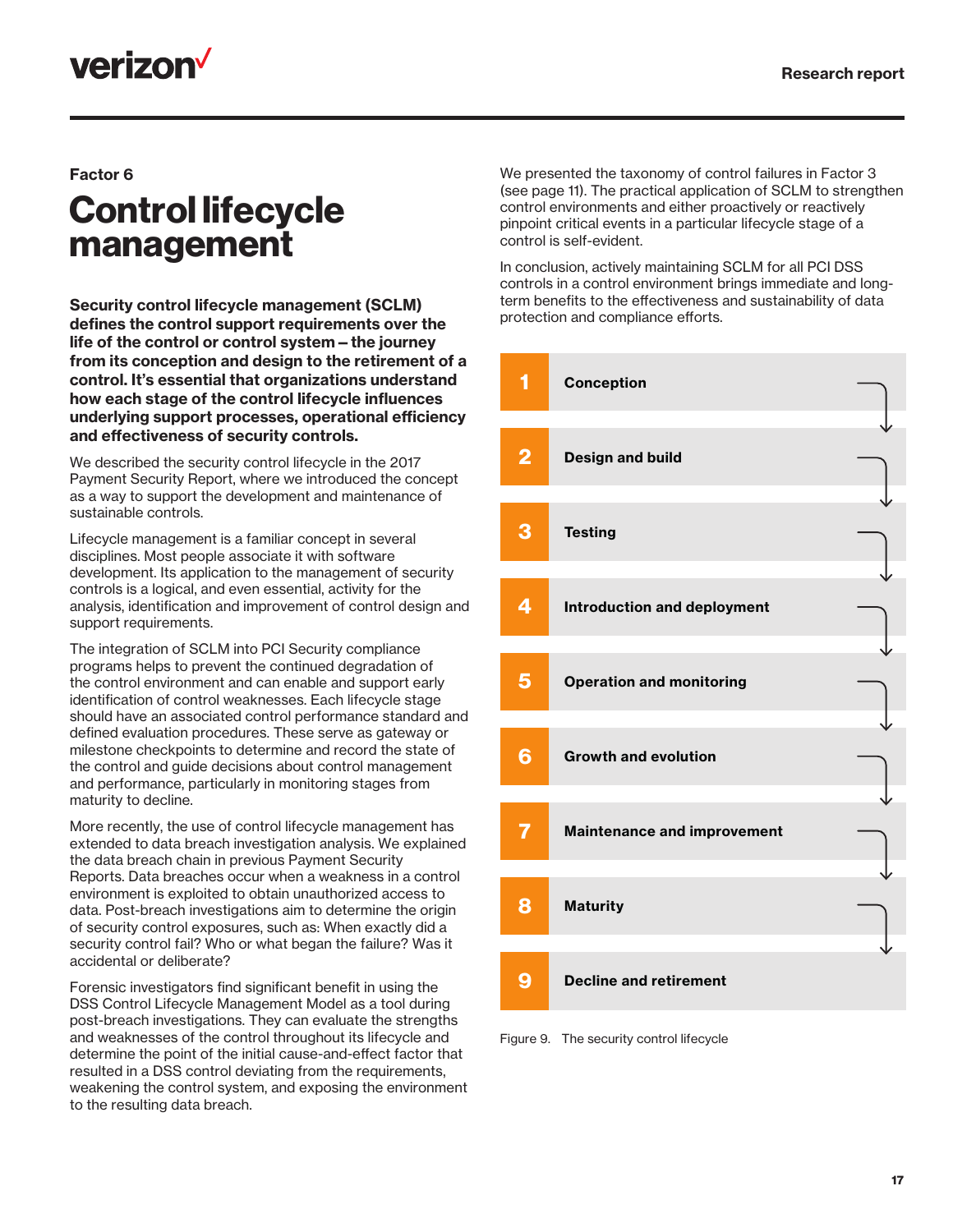## verizon<sup>V</sup>

#### Factor 7:

## **Performance** management

Performance management in the context of data protection and compliance programs is defined as a management control process for improving the performance and capabilities of all system components within the control environment (people, processes and technology) to achieve defined data protection and compliance goals within an established timetable. The performance management activity includes the clarification of goals and objectives setting standards, measuring actual performance and taking corrective action.

Effective performance management requires a structured process to nurture a culture in which individuals and groups take responsibility for their own skills and behaviors, and are encouraged to support the continuous improvement of business processes. It usually requires continuous monitoring and reporting against KPIs or metrics that are used to monitor performance against desired behaviors or operational outcomes.

Performance management must be aligned with the strategic goals of an organization. Too often, data protection, security and compliance objectives are not addressed effectively within a corporate strategy. They are overlooked in performance management processes or siloed to particular teams or functions. In reality, the responsibilities for security or compliance goals should be borne companywide. For many organizations within the payment card industry, measuring and improving the actual effectiveness of security controls are seldom part of their program objectives. There is significant need across the industry to promote the use of tools and procedures to measure data protection and compliance performance.

The bottom line is that what gets measured, gets done. To improve an organization's data protection performance, you need to know the current performance. Organizations are coming to terms with being measured on 400-plus test procedures for their annual PCI DSS compliance validation, but they seem to fail in establishing continuous monitoring processes to support sustainable compliance performance.

Based on Verizon's interviews with organizations worldwide, half (50%) of organizations manage their PCI DSS compliance programs as a standalone project and not as part of a broader data protection program initiative.

Compliance programs focus on achieving compliance objectives, but once the project is concluded and compliance efforts transition into BAU, there is a drop in control sustainability. The dilution of compliance objectives among other business pressures is a contributing factor, but perhaps just as significant, a lack of adequate monitoring of control performance means that compliance failures creep in unknowingly.

The formal requirement for the establishment of a performance monitoring program to support continuous improvement is still not included as part of the PCI DSS. This omission seems to be increasingly important, as we see organizations continuing to struggle with maintaining year-onyear compliance.

"Performance management is the continuous process of improving performance by setting individual and team goals which are aligned to the strategic goals of the organization, planning performance to achieve the goals, reviewing and assessing progress, and developing the knowledge, skills and abilities of people."23

The focus should not be on paperwork, but rather on changing behavior and achieving results by improving how the organization is enabling the capability of people to consistently adhere to data protection and compliance requirements.24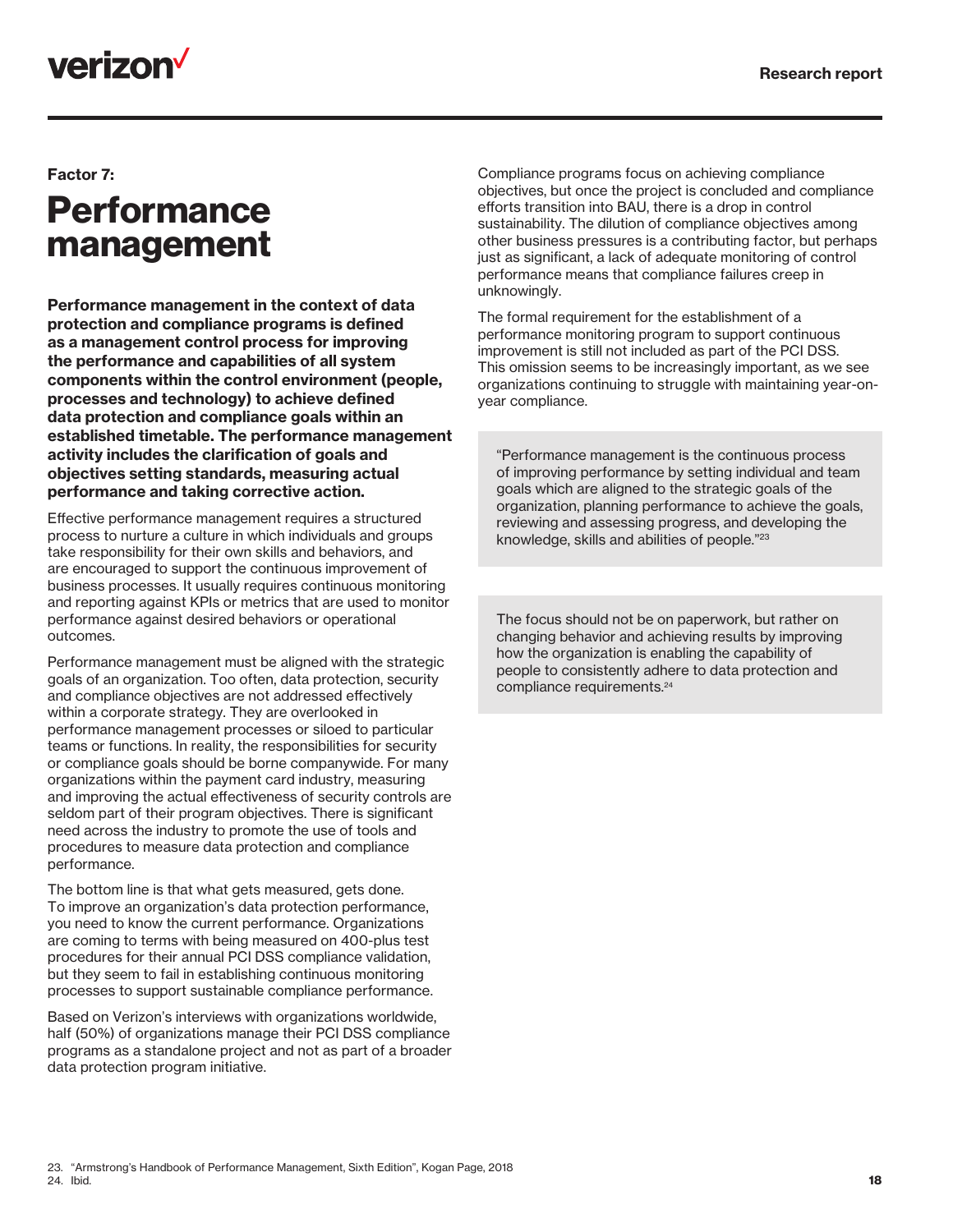

#### Principles of performance management

Performance management includes activities that ensure that goals are consistently being met effectively and efficiently. It is all-pervasive and needs structures to support it. The four key elements of a data protection performance program are:

- The clarification of goals and objectives
- Setting standards
- Measurement and comparison
- Managing deviations

#### Clarifying goals and objectives

One of the first steps of managing data protection performance is to translate corporate goals into specific objectives and then into individual, team, department and divisional objectives set in precise terms. What are the objectives of your PCI compliance program? Are they the same as the objective of your corporate data protection program? Do they include unified compliance objectives? Continuous improvement? Maintaining capacity, capability and competence of all critical resources?

#### Setting standards

Management needs to establish the standards of performance for each aspect of the data protection program. The setting of clearly defined standards creates the parameters for performance management. A simple example of a standard is the perfect score for candlepin bowling of 300. Individual players compare their actual scores with the perfect score. It's a yardstick expressed in a clearly measurable and documented form. Without a standard, it's not possible to measure outcomes in any meaningful or objective way. They should define the methods in which progress is to be measured and monitored, the degrees of deviation from standards that will be tolerated, and what actions will be taken to correct failures to achieve the required performance.

#### Measurement and comparison

Actual performance measurements must be compared against documented standards. Management assesses all data protection and compliance performance against jointly agreed upon goals. It relies on consensus and co-operation rather than control or coercion. The objective is to create a shared understanding of what is required to improve the efficiency and effectiveness (i.e., the overall performance) of payment card data protection, and how it will be achieved.

The organization should encourage self-management of individual performance (see Factor 9 page 22). It requires a management style that is open and honest and helps two-way communication between superiors and subordinates, with continuous feedback. Feedback loops enable the experiences and knowledge gained on the job by individuals to modify corporate objectives.

#### Managing deviations

When deviations from management standards are detected, appropriate corrective action must be taken. These can be established for each of the 9 Factors discussed in this report. The function of the performance management program is to set a standard for performance measurement.

Teams and individuals must know and understand data protection and compliance expectations and have the skills and ability to deliver on these expectations. They must be supported in reporting deviations and management must create a culture of openness in which individuals feel safe to call out control issues without fear of blame or burdensome responsilibility.

#### State of compliance measurement

About half (48%) of survey respondents indicated that they measure controls beyond the requirements in the Data Security Standard. Of those, about half (53%) do so for the entire environment and the rest (47%) only for a portion of the environment.

Less than one in five organizations (18%) measure their DSS controls across their entire environment more frequently than the DSS requires.

In terms of compliance reporting, two fifths (40%) only measure their PCI compliance annually for compliance validation purposes. Less than a quarter (19%) measure and report their PCI DSS compliance monthly.25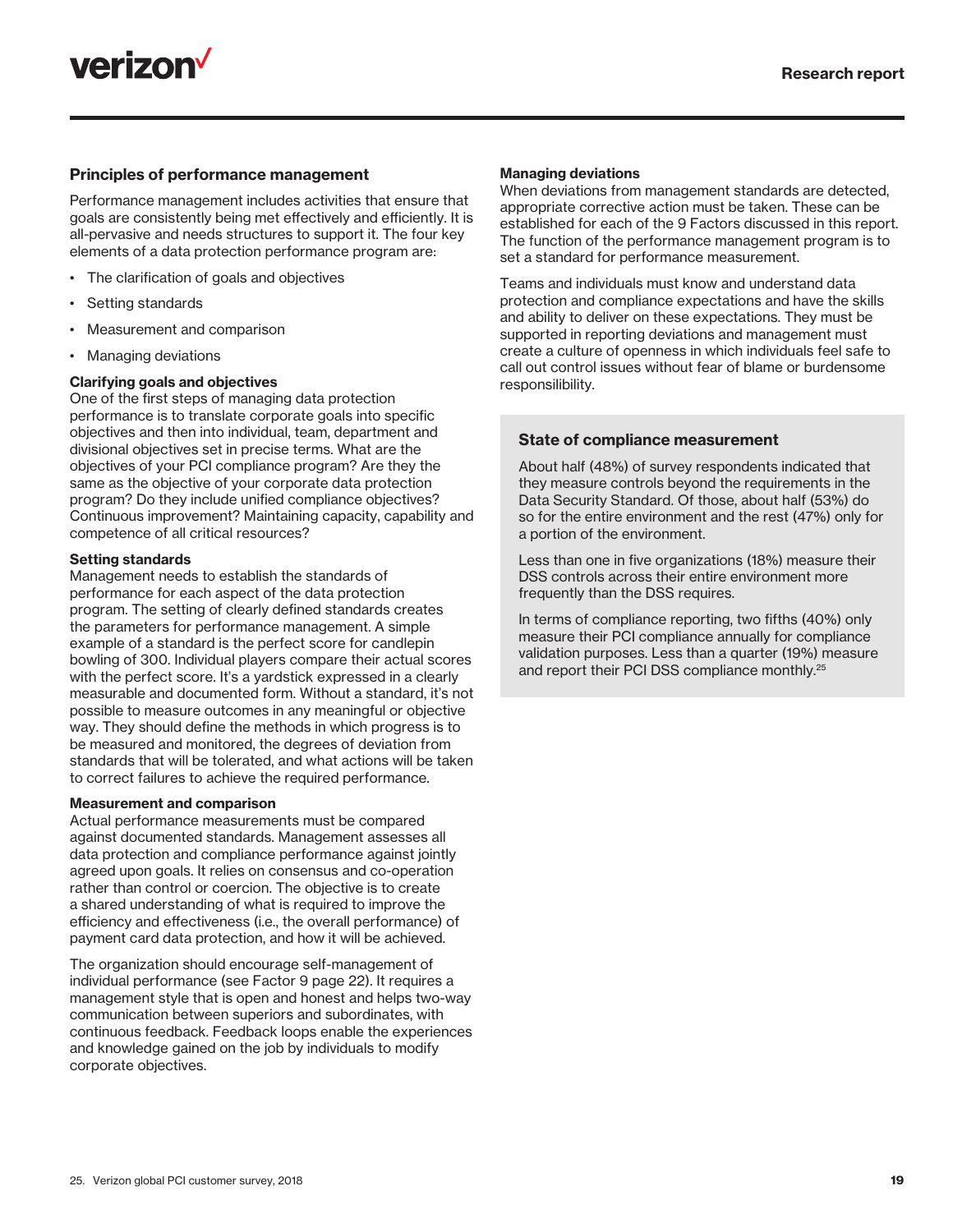## verizon<sup>V</sup>

#### Factor 8

## **Maturity** measurement

A maturity model is a benchmark with a set of structured levels that describes how well the behaviors, practices, and processes of an organization can reliably and sustainably produce required outcomes. In the context of payment card security, measuring data protection and compliance maturity gauges the level of development and optimization of processes, and how close these processes are to being complete and capable of continual improvement. It's the ability to continuously improve data protection and PCI compliance performance—an organizational capability that is essential to achieve and maintain an effective and sustainable control environment.

Maturity measurement of an organization's data protection capability combines measuring the operation of a security control against a defined target maturity level and the capability level of each control and its environment. Most organizations have had compliance programs in operation for many years—some for more than a decade. The expectation is that data protection programs should mature when program deficiencies and inherent problems in program design and operation are removed. The process should mature progressively in steps: from ad hoc practices, to formally defined steps, to managed result metrics, to the achievement of active optimization of the processes. Deliberate improvement in process and capability maturity are usually clearly observable to the extent that an organization explicitly and consistently deploys steps that are documented, managed, measured, controlled and improved.

#### Driving data protection capability and maturity improvement

Many organizations have stagnant PCI compliance programs. They have a wash-rinse-repeat mindset regarding their data protection programs and view them as an annual compliance validation exercise, instead of fostering higher levels of maturity to ensure that data protection outcomes are steadily more reliable and predictable.

Managing interval-based PCI requirements (such as daily log reviews, quarterly scanning, firewall reviews, etc.) continues to be a challenge for most organizations. Merely delivering all PCI DSS compliance calendar tasks (see Appendix D) across their compliance environment was all-consuming for organizations. What some people considered an acceptable challenge five years ago is considered underperformance by today's standards—and far from best practice.

In the face of continuing high-profile data breaches, organizations are under pressure to demonstrate control effectiveness and higher degrees of data protection performance—underscoring the need for true data protection proficiency. Maturity models provide a road map toward higher proficiency. Measuring the performance of a control environment (explained in Factor 7, page 18) and applying metrics for informed, data-driven decision-making creates the foundation for structured growth of data protection and compliance capabilities.

Every PCI DSS control relies on the correct input and continued operation (i.e., "capability") of a collection of organizational processes—with interdependencies between people and technology spanning multiple system components across corporate or departmental boundaries. Any performance deviations in processes could influence the effectiveness and sustainability of controls—which is why it is essential to measure, report and improve process capabilities and maturity of the CDE, and across the entire control environment.

#### Compliance program maturity

Based on the responses to our survey, only 40% of organizations use process maturity models to measure some aspects of their PCI Security compliance program as an indication of how close developing processes are to being complete and capable of continual improvement.

One in five (20%) of respondents said they didn't know if they used capability and maturity models—indicating a need for training and awareness.

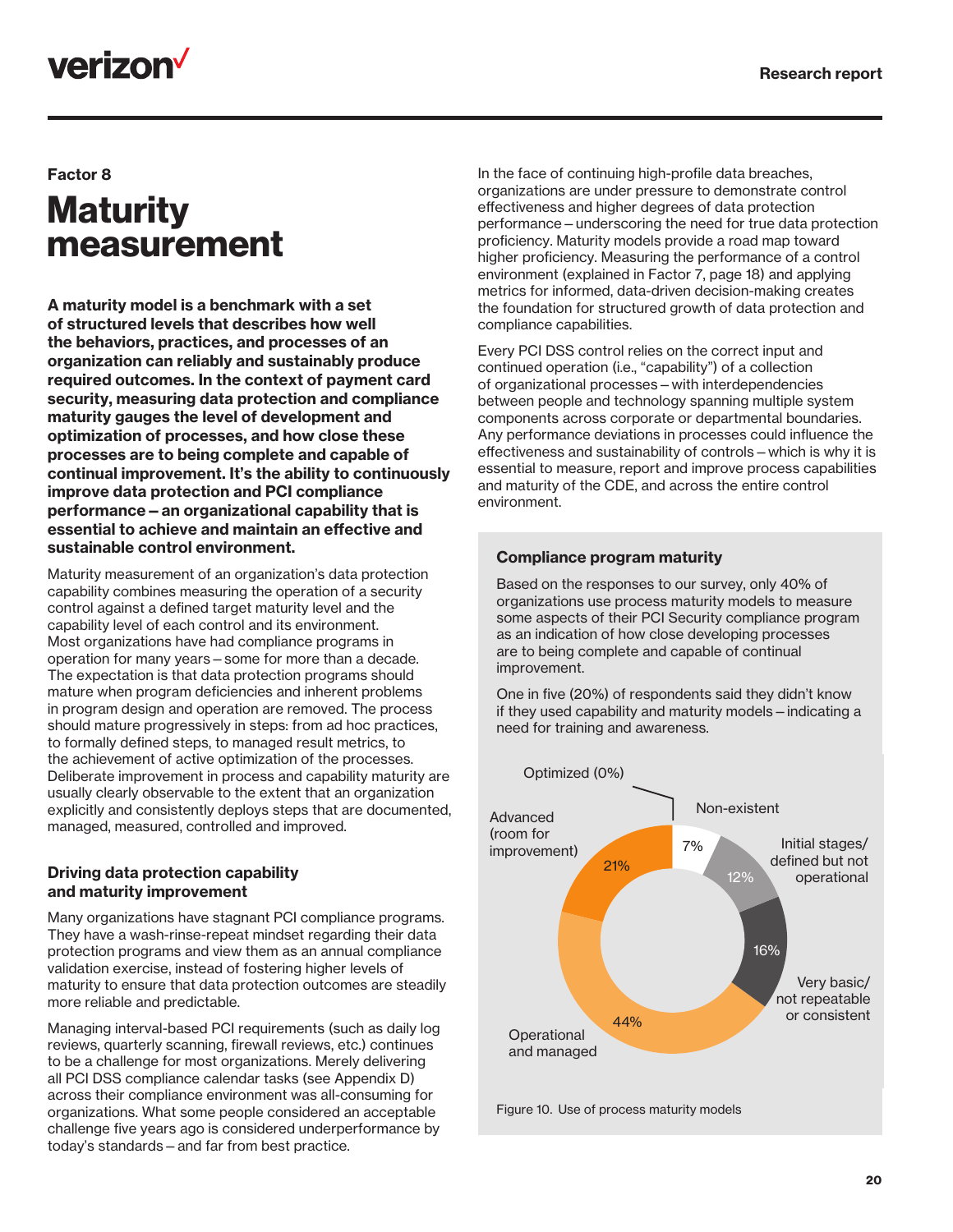

Organizations should be equally concerned with their current performance and improvement capability in the context of maturity levels, since these are key determinants of future failure or success. At present, PCI standards for measuring compliance process maturity are still lacking.

Being able to articulate not only performance-based metrics, but also the maturity of controls within the control environment and the maturity of the control environment as a whole, contributes substantially toward helping all parties within the organization participate in a meaningful dialog about the state of data protection, its actual effectiveness, sustainability and improvement.

See Appendix A (see 41) for examples on applying maturity models to improve your control environment.

Process capability levels classify an organization according to the performances of specific processes; it's deemed "capable" if it satisfies specified process performance and quality objectives. A capable process consistently produces predictable results and outputs that are within specification, based on specific competencies that must exist in an organization for the process to be executed. As each process develops, its "capability" will improve.

Process maturity levels classify an organization's ability to control various steps or processes. The activities are conducted according to a documented method; everyone knows what is expected of them and performs accordingly. For a process to be mature, it has to be complete in its usefulness, automated, reliable in information, and continuously improving.

Based on our field observations, less than a quarter of organizations apply security metrics, such as control coverage, control effectiveness and operational performance metrics, to measure the state of their PCI DSS controls.

#### Bringing objectivity to risk management

Many organizations manage risk either at a high business level that may not sufficiently involve data protection compliance, or they approach it as a vulnerability and technical risk management issue, which focuses on smaller scopes such as specific OS/ systems/technologies. Many organizations still need to bridge the gaps between broader operational risk management, IT risk management, and compliance risk management. We notice this usually in the banking sector, the energy sector, and with the occasional retailer. Banking organizations usually have an excellent risk management program in place but have yet to fold in compliance and payment card data protection in an effective manner. Also worrisome is that many banks still think their acceptance of risk supersedes the PCI Security compliance requirements.

The approach taken by a particular organization, described below, stood out as a significant contributor toward the success of their data protection and compliance program:

First is the way in which they identify risks and accurately define them in realistic terms. The organization documented and reported the threats, vulnerabilities and likelihoods of exploitation as they were occurring through ongoing objective measurement and recoding. This activity distinguished their approach from the many other organizations which continue to report risks based on the opinions of teams or individuals leaving management to make decisions based on subjective perception of risks, without backing it up with objective data.

Second, the speed with which decisions are made that changes how a company operates, how quick they adapt and make adjustments to their risk model. The organization developed a practical in-house-developed dashboard to monitor all security risk. This allowed them to avoid an IT-focused decision and assessment approach, and instead involve management to achieve the balance between business- and IT decision making. All risks are tracked, and visible almost in real time. The IT Director reviews it on demand, which can be several times a day, and it remains visible online to management (which are on a different continent).

Because of this organization's ability to adapt quickly to its own changing exposure, the company can make intelligent decisions more rapidly and more profitably than its competitors.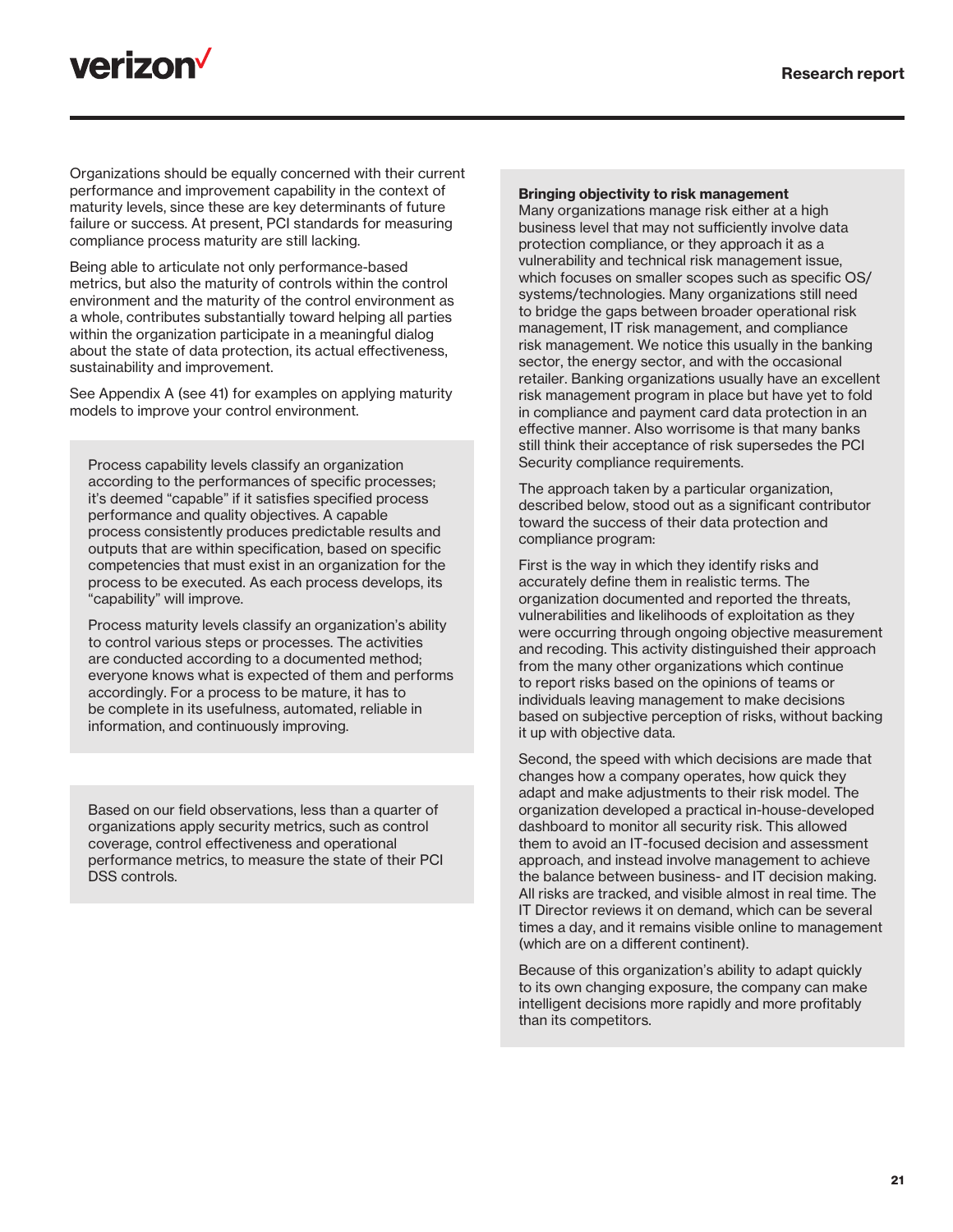

### Factor 9:

## Self-assessment

Self-assessment is an in-house organizational competency to establish, evaluate and record measurable outcomes for each of the 9 Factors that respectively also includes the assessment of selfassessment capability. Looking at Factors 1 through 8 with specific attention to 6 (lifecycle management), 7 (performance management), and 8 (maturity measurement), we can see that as organizations begin to place emphasis on establishing effective and sustainable compliance programs, a number of internal controls are necessary to actualize success through the measurement of KPIs. These internal controls should align with PCI DSS requirements and any other regulatory controls that exist within the entity's control environment.

This success can only be attained when organizations have procedures in place to measure the effectiveness of their controls and then subsequently measure the effectiveness of their control programs. It's critical to evaluate and measure the considerations provided in Factors 1 through 8 and also formalize and communicate to management how the ongoing internal control self-assessment process is progressing in a structured manner, with prioritizing of threats that impose new risks. This activity can and should be integrated into organizations' risk assessment and management processes.

Program maturity at this level requires the application of a structured and repeatable method to conduct defined internal assessments using a variety of techniques, methodologies and tools to identify and validate the actual state of compliance, along with any critical weaknesses in control performance or other underlying support processes adversely affecting the control environment. The self-assessment activity should be a core element of organizations' compliance programs to determine not only if but precisely how data protection goals are being met (or not).

Establishing an internal control self-assessment process as part of the organization's compliance program includes standardized assessment methods and procedures. The "four Cs" (see page 14) are also useful as a high-level framework in developing a self-assessment program to evaluate the required number of resources (capacity), the ability to direct and apply resources (capability), the skills, knowledge and experience (competence), and the assurance from management to consistently adhere to compliance and data protection requirements (commitment). The evaluation of organizational performance across these criteria cultivates a culture where sustainable control environments can be developed and expand prosperously.

#### Self-assessment capability improvement

A competent internal assessment team should have a positive impact on compliance programs and the overall control environment in a relatively short period of time.

Build internal assessment competency to measure, monitor and proactively manage each of the 9 Factors to move quickly from the generation of complianceonly issues to an output of improvement opportunities. Continuous improvement should always be an objective for organizations to advance in maturity, no matter what area is being measured or scrutinized.

Evaluating a control environment's control sustainability and control effectiveness through the lens of the 9 Factors creates a space for entities required to be compliant with the PCI DSS (and likely other standards and regulations) to realize through discernment where risk truly exists.

This results, ultimately, in improving the overall control process maturity and sustainability of the control environment. On page 27 of the Verizon 2015 PCI Compliance Report, we discussed the evaluation of PCI DSS requirement sustainability and reviewed the need to develop procedures to evaluate the key processes within each of your technical-, administrative-, operation- and businesssustainability domains.

Ongoing development of an in-house self-assessment competency offers many benefits:

- It improves communication and perspective about the overall state of data protection and compliance by measuring control performance (including effectiveness and sustainability) in the context of its control system and control environment
- It enables more frequent control evaluations by reducing reliance on external assessors. This, in turn, can promote proactive detection and adjustment controls on the spot throughout the year and avoid waiting for an annual compliance assessment to discover an issue
- It enhances the capability to evaluate and improve control resilience and robustness by maintaining multiple in-house lines of assurance
- It improves confidence in the internal team proficiency (capacity, capability and competency) and avoids stressful peak activities as the controls are efficient, sustainable, and performed and validated on a regular basis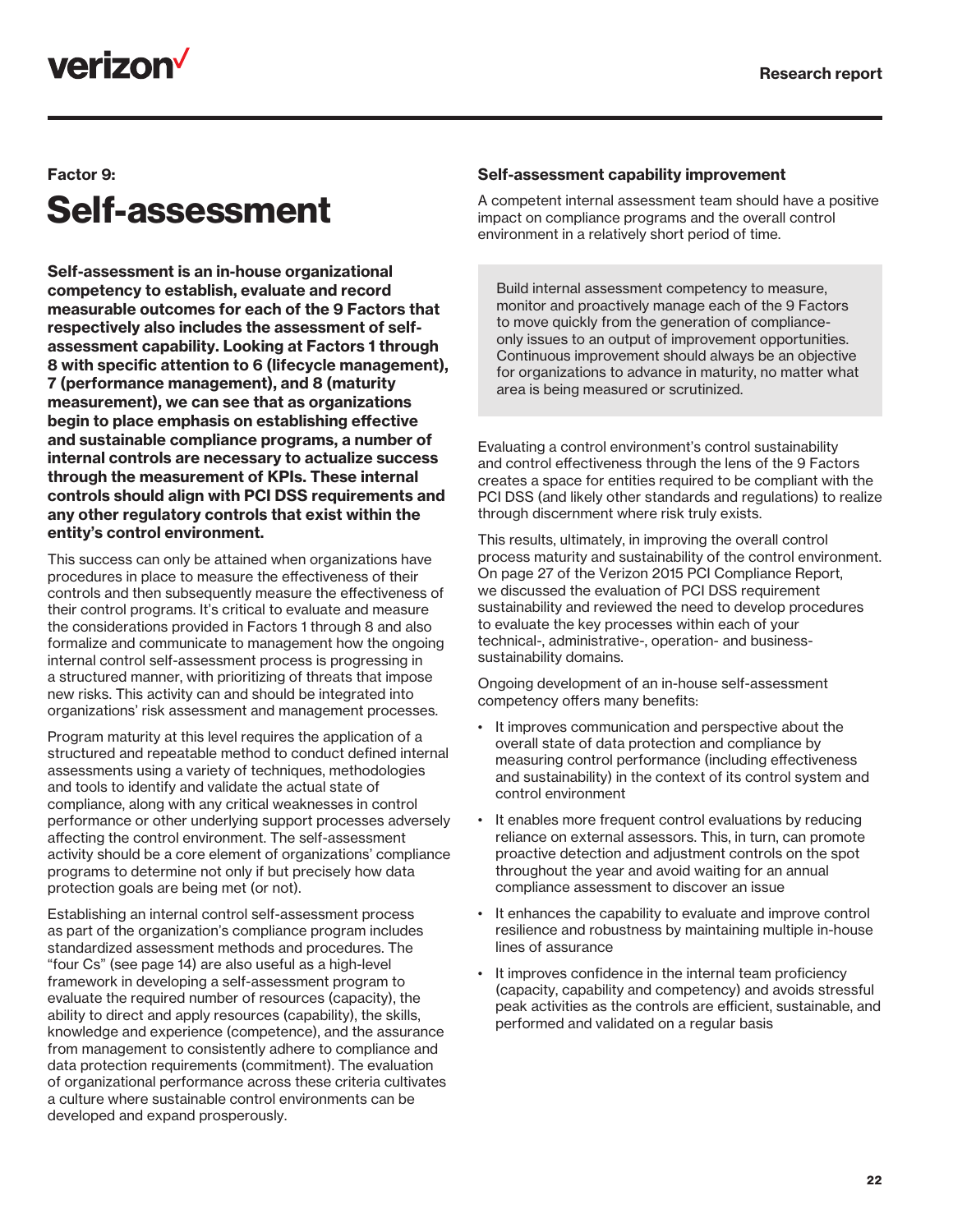

#### Commitment to competence

Just as the operation of effective controls requires skilled individuals or teams, internal assurance reviews can only add value when performed by appropriately qualified personnel. Security professionals who possess technical expertise and training with knowledge in auditing and assessing control environments are in extremely short supply; thus, organizations have an opportunity to benefit from investing in the development of existing personnel who desire to move into security and compliance roles.

Finding and developing in-house talent is the foundation of any corporate data protection strategy. Sourcing external resources is a global challenge that continues to worsen as demand for experienced information assurance and security professionals expands. Many companies are now opting to engage external information assurance services, virtual Chief Information Security Officers (CISOs), and other managed security services as part of a challenge to fill the skills gap that typically extracts a high cost.

The shortage of skilled professionals is not a new problem.

- It was estimated that the information security industry would experience a shortage of more than a million security professionals by 2014.
- In 2015, Symantec expected the demand for cybersecurity talent to rise to 6 million people globally by 2019, with a projected shortfall of 1.5 million.
- A year later, a skills gap analysis from ISACA estimated a global shortage of 2 million cybersecurity professionals by 2019.
- In 2017, the US employed nearly 780,000 people in cybersecurity positions, with approximately 350,000 current cybersecurity openings and the same number of openings in Europe.
- It is now predicted that 3.5 million cybersecurity job openings will exist by 2021.<sup>26</sup>

When struggling with empty positions or a lack of qualified individuals, businesses should find every opportunity to support their currently employed skilled professionals to maximize the value they can deliver. Organizations that rely on external parties to evaluate their internal control environments need to fully integrate learning opportunities to develop their own capabilities for evaluating control effectiveness, control risk, and measuring capability maturity to continue a path toward self-reliance.

#### Training and awareness aren't synonymous<sup>27</sup>

Too often data protection requirements and performance expectations are communicated only in awareness sessions, which usually isn't adequate. Education, training and awareness aren't synonymous.

Organizations need to distinguish between training and awareness. Many people believe awareness is looking at an awareness poster, or sitting in a session and merely looking at a presentation. The most significant difference between training and awareness is that training seeks to teach skills, which enables a person to perform a specific function. Awareness seeks to focus an individual's attention on an issue or set of issues. Training tells you how to take known variables, plug them into a known process, and get an expected result.

People need to understand the consequences of their actions, which creates a shift in thinking that inspires behavior change toward greater responsibility. People gain understanding in their own context. They need to be guided, shaped and supported with materials and training tailored to their unique learning style. Effective training is one of the bedrocks of creating a sustainable control environment.

#### Self-assessment of control effectiveness

Develop internal testing of controls operation to evaluate the design effectiveness of all critical controls through inquiry, observation, document inspection, reperforming the control, and re-doing the steps to see if the results are repeatable.

Test if the controls fully satisfy their control objectives. The assessors should demonstrate competency in testing the effectiveness of a control by determining whether it is operating as designed and whether the person performing the control possesses the necessary authority and competence to perform the control effectively. A walkthrough to compare the actual output from control operations against the documented control design should ordinarily be sufficient to evaluate its design and operational effectiveness.

To be considered effective, an individual control doesn't necessarily need to operate without any deviation. Organizations should support the development of skills, which ultimately translates into the capability of responsible personnel to discern when control exceptions are acceptable and to assess the capability of procedures to detect and respond to all unacceptable control performance deviations.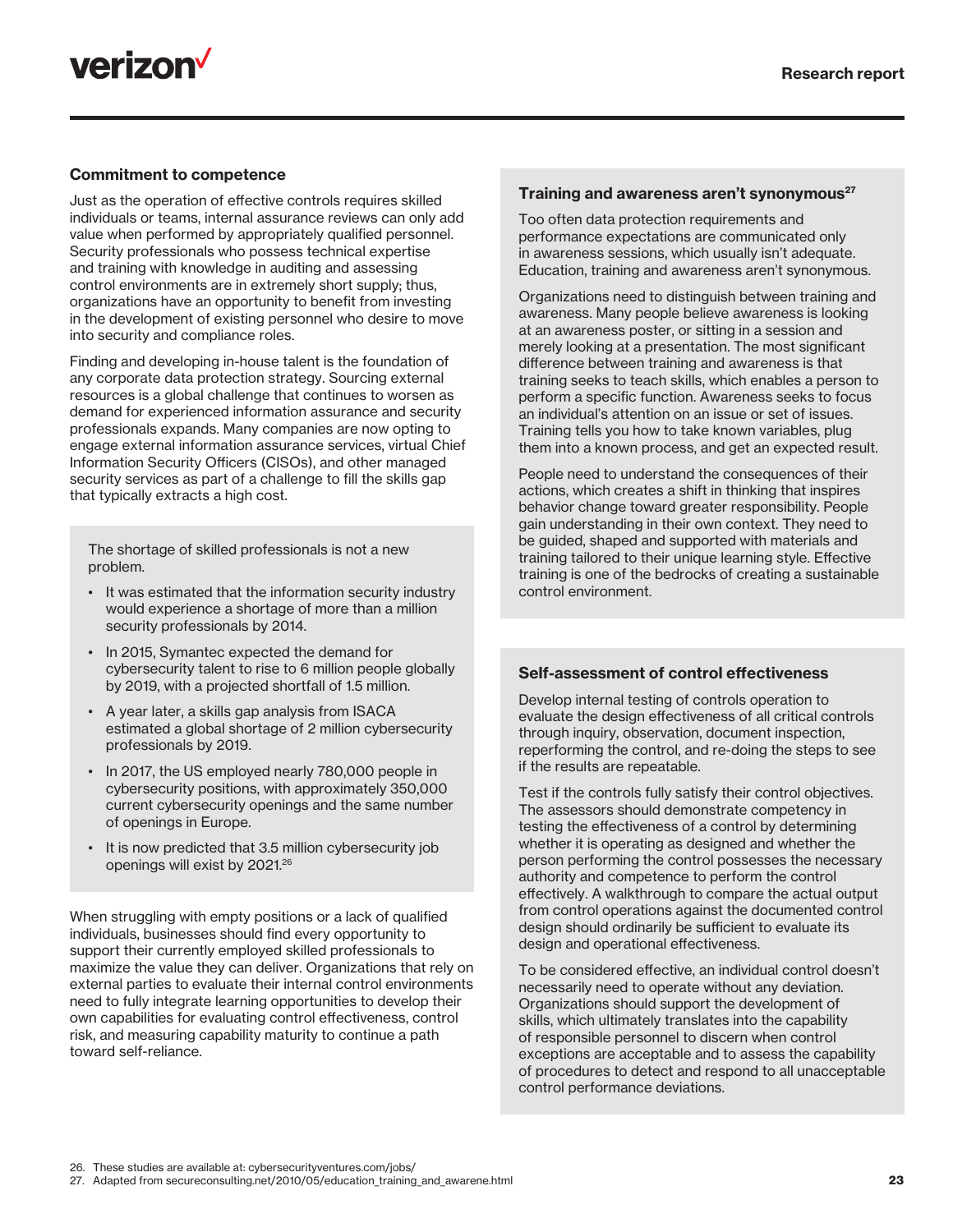Research report

# The state of PCI DSS compliance 2018

# **verizon**

This report, now in its seventh edition, has become the go-to resource for industry experts because of its critical evaluations on the performance of the PCI DSS, its insights on the evolution of payment security, and debate on the ability of organizations to meet sustained compliance.

It is the only major industry publication that is based on data from real compliance assessments, conducted worldwide. Insights from our post-data breach investigations contribute to make it an invaluable resource.

Refer to Appendix E (see page 48) for details on the research methodology and the quantitative data that we gathered and analyzed.

#### Definitions used throughout this report

#### Full compliance

The share of companies achieving 100% PCI DSS compliance at interim validation. All companies studied had passed a previous validation assessment, so this indicates how well they managed to sustain compliance.

< Worse Better >

#### Control gap

The number of failed controls divided by the total number of controls expected. This is an average figure that gives a measure of how far the assessed companies were from full compliance. This is shown right-to-left for clarity.

< Worse Better >

#### Compensating control

Compensating control: This percentage indicates how many companies used one or more compensating controls for the specified section of the DSS. It's not how many compensating controls were used.

< Fewer More > North More > North More > North More >  $\blacksquare$ 

#### Post breach compliance

The percentage of companies found to be fully compliant by a PCI forensic investigator (PFI) during a post-breach inquiry. See Appendix C, page 44.

< Worse Better >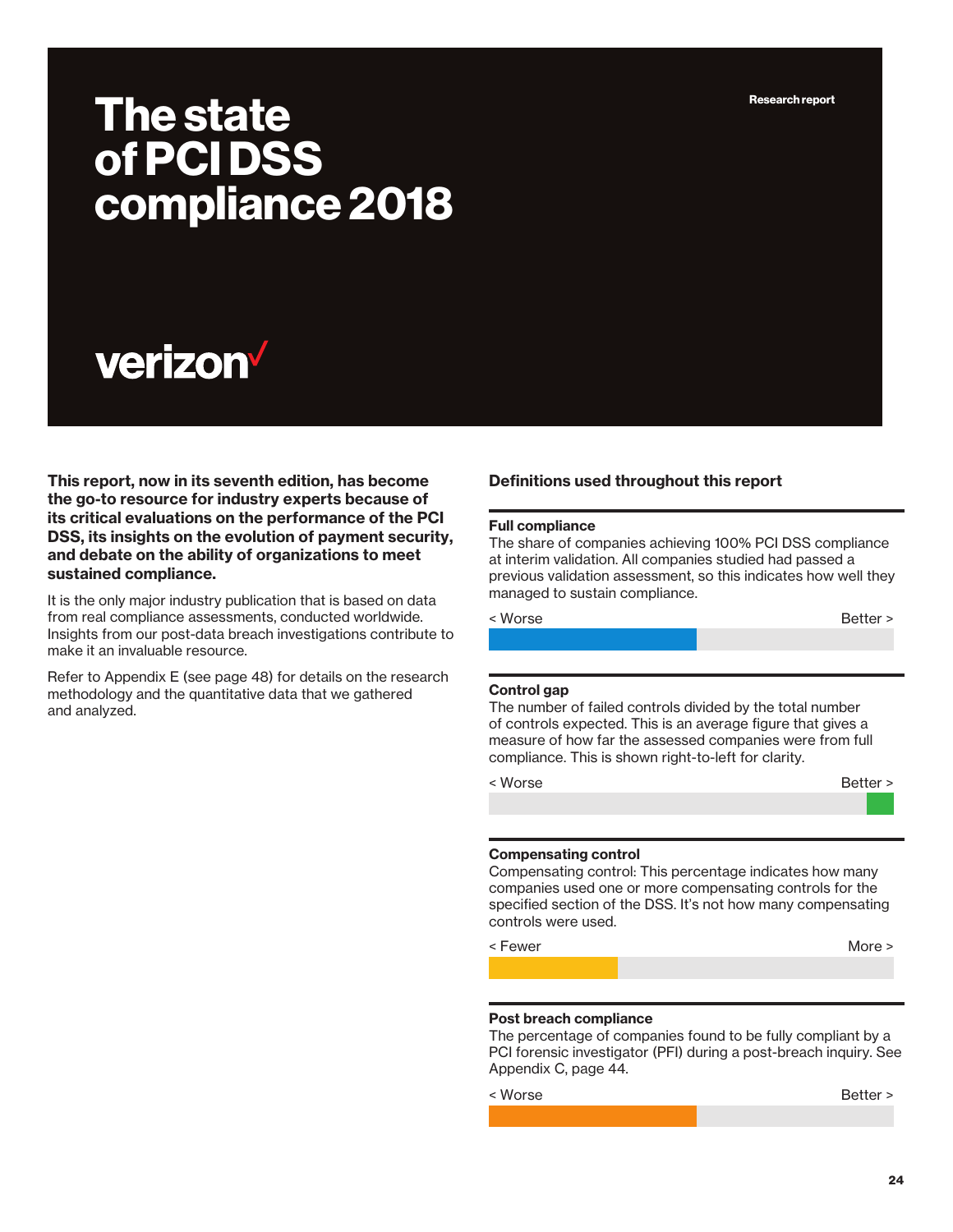## **verizon**

## **Overview**

An interim assessment—or initial Report on Compliance (iRoC)—provides a valuable opportunity for organizations to validate the effectiveness of PCI DSS control management within their organizations. Full compliance with PCI DSS measured during interim compliance validation is no longer increasing. It continued its upward trend for at least five years until 2017, when it declined by 2.9pp.

Organizations are required not only to achieve 100% compliance with the PCI DSS, but also to maintain it. This means having all applicable security controls continuously in place. We measured organizations during interim assessment to determine the percentage that achieved full compliance for each PCI DSS Key Requirement.

#### Full compliance by year Full compliance by year



Figure 11. Full compliance at interim assessment by year

Some 52.5% of organizations achieved full compliance at interim PCI DSS validation in 2017. This is a 2.9 percentage point (pp) decrease from 2016 (55.4%). In the 2017 Payment Security Report (see page 16), we noted the increases in full compliance have markedly slowed in the last few years and anticipated a possible decline in full compliance.

Worldwide, the top performing industry remains IT services, where over three quarters of organizations (77.8%) achieved full compliance. Retail (56.3%) and financial services (47.9%) were significantly ahead of hospitality organizations (38.5%) which demonstrated the lowest compliance sustainability.



#### Full compliance by Key Requirement Full compliance by Key Requirement

Figure 12. % of organizations achieving 100% iRoC compliance

Requirement 11 (Security testing) retains its traditional place at the bottom of the list in terms of full compliance (68.0%), decreasing further from last year (71.9%).

The second worst performing key requirement in terms of full compliance is 12 (Security management), which declined substantially (from 77.7% in 2016 to 69.7% in 2017).

Dropping 10.5pp year-on-year—the biggest drop in this year's analysis—Requirement 10 wasn't far behind at 73.0%.

The best performing key requirement was 7 (Restrict access), where 88.5% of organizations managed to achieve 100.0% i.e., had all controls in place at the time of their interim assessment. This was followed by Requirement 5 (Protect against malicious software) at 87.7%.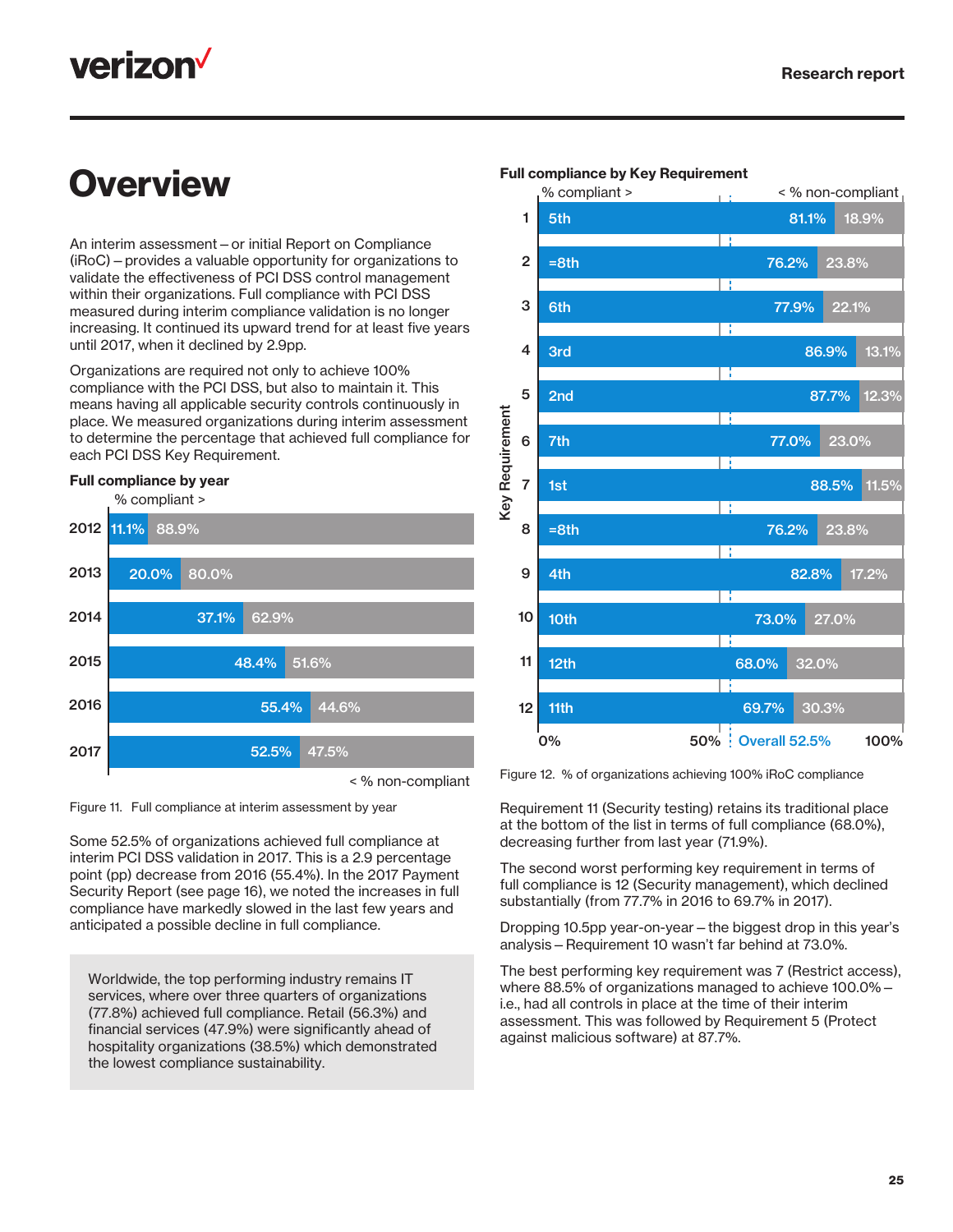

#### But the control gap has widened

In addition to compliance by organization, we also looked at the control gap—the number of failed controls as a percentage of all those assessed. Comparing this data with compliance by organization (full compliance) provides interesting insights. It allows us to identify the PCI DSS controls with which organizations are struggling to comply.

Verizon has tracked the control gap since PCI DSS 1.1. In our previous reports, we explained how each update to the PCI DSS impacted organizations' abilities to meet the requirements. The compliant of the compliant of the compliant of the compliant of the compliant of the compliant of the compliant of the compliant of the compliant of the compliant of the compliant of the compliant of the

#### Control gap (all companies, including fully compliant) Control gap (all companies, including fully compliant) ontrol gap (all companies, including fully





#### Control gap (non-compliant companies) Control gap (non-compliant companies) Control gap (non-compliant companies)

< Control gap Average compliance >



Figure 13. Overview of control gap at interim assessment, 2012–2017

When we exclude the companies that achieved full compliance this pattern of increasing control gap is even clearer. This means that while the trend for the share of organizations sustaining compliance is upward, the organizations failing to do so are on average failing more controls at interim assessment—i.e., getting worse.



Figure 14. Overview of DSS control gaps, 2017

Requirement 11 (Testing security) had the highest control gap – a substantial 11.9%. This is a significant percentage of controls not in place for a Requirement that's critical to sustaining the security of cardholder data.

Requirement 2 had the second highest control gap of 9.3%. Maintaining compliance for Requirement 2 is not easy, and organizations should expect and be prepared to respond to unauthorized, unplanned and unintended changes to the configuration of systems. Without adequate automation, keeping documented configurations up to date can be challenging.

The control gap of Requirement 10 increased to 8.5%. Many organizations still rely on poorly designed and/or implemented controls, or manual operations that are both error-prone and costly to maintain. Controls that exist and are operated within poorly designed environments impede business efficiency and adversely affect security.

#### Control gap by Key Requirement Control gap by Key Requirement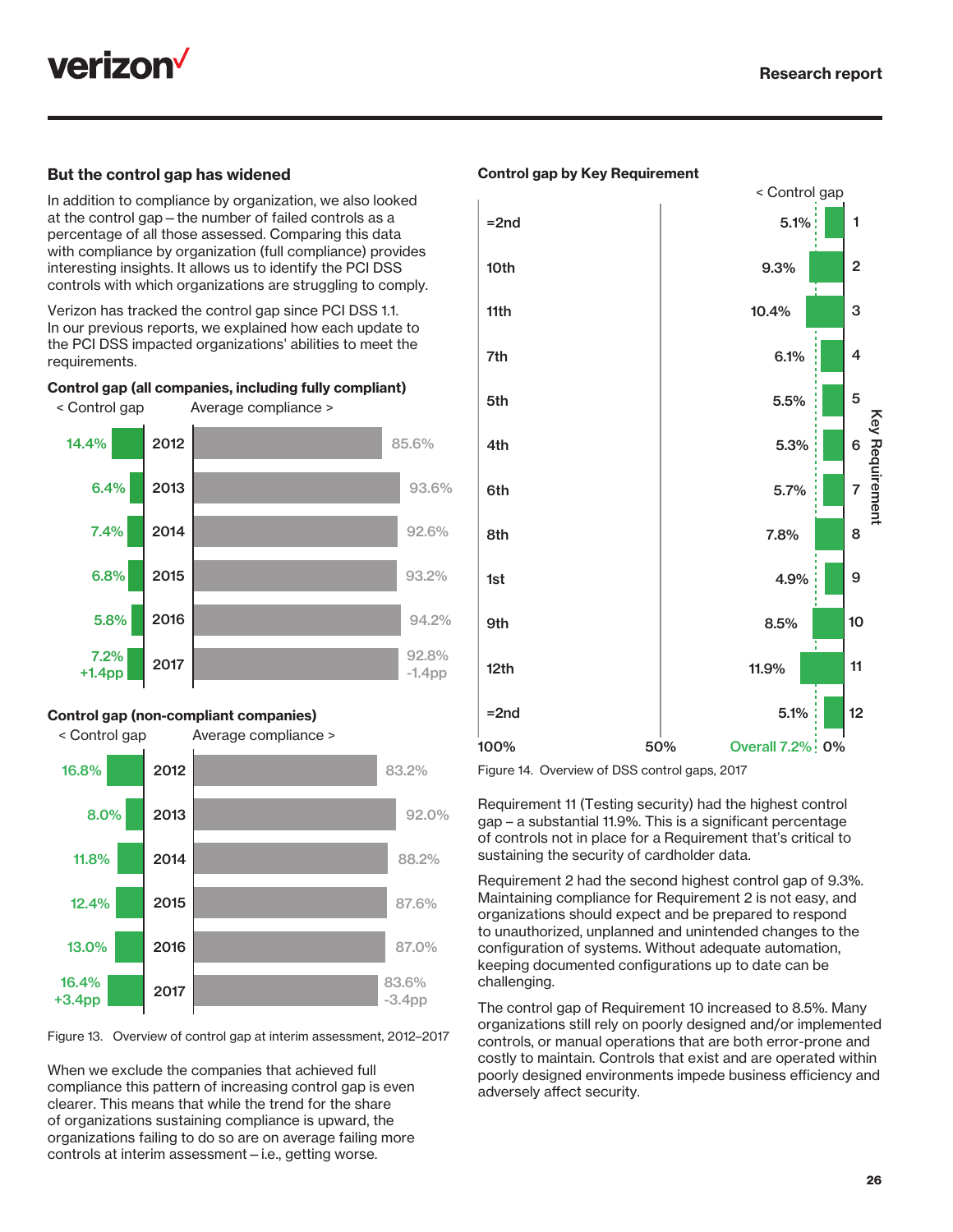

#### And the use of compensating controls is up

Overall, 41.8% of organizations applied one or more compensating controls in 2017. This is 11.6pp higher than the previous year (2016), when only 30.2% of organizations applied compensating controls.

#### Companies using one or more compensating controls



Figure 15. Perecntage of organizations using one or more DSS compensating controls

This can be partly explained by a surge of companies using a single compensating control. The vast majority of these "single users" used it in Requirement 3, 6 or 8 to address business and technical constraints preventing implementation of specific controls.

#### Number of compensating controls used



Figure 16. Distribution of compensating controls use by count

Review set-it-and-forget-it compensating controls! As the larger control that defines the data retention policies and data protection and deletion processes for a company, Requirement 3 is a cornerstone of any data security program. The design-it-and-forget-it nature of its subcontrols, though, makes them prime candidates for re-evaluation and testing, to ensure that their reliedupon techniques are still operating as intended.

#### Use of compensating controls by Key Requirement Use of compensating controls by Key Requirement

Companies using one or more >



Figure 17. Percentage of organizations applying compensating controls by DSS Key Requirement

#### Reliance on compensating controls



In 2017, more than two fifths of organizations (42.2%) found to be fully PCI DSS compliant at interim validation only did so by using one or more compensating controls.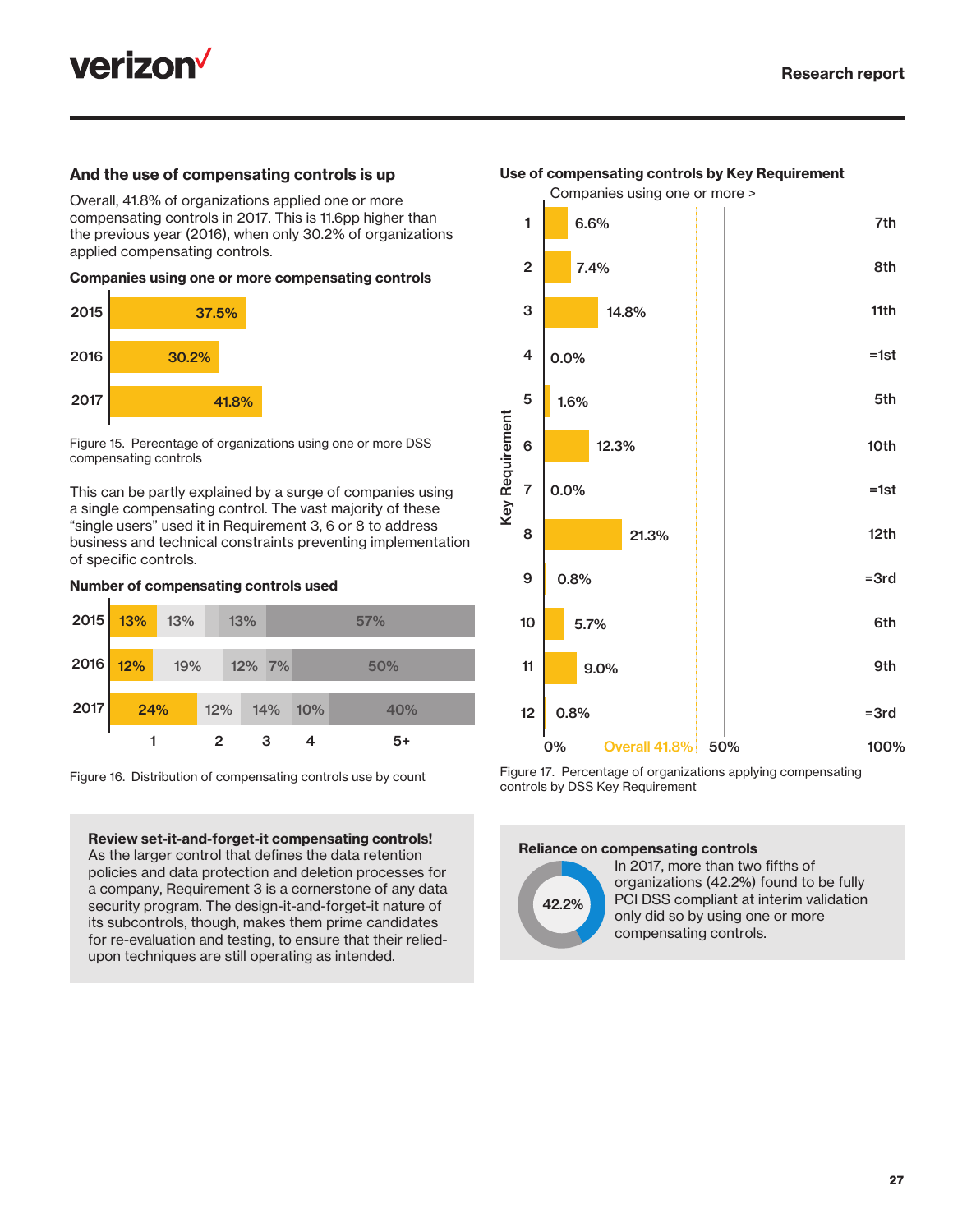

## **Maintain a firewall** configuration

This Requirement covers the correct use of a firewall to filter traffic as it passes between internal and external networks, as well as traffic to and from sensitive areas within the company's internal networks.

| 1(81.1%)      |  |  |
|---------------|--|--|
|               |  |  |
| $1.1(84.4\%)$ |  |  |
| 1.2(94.3%)    |  |  |
| 1.3(94.3%)    |  |  |
| $1.4(95.1\%)$ |  |  |
| 1.5(96.7%)    |  |  |

#### Full compliance increased

Full compliance increased 12.3pp over the last three years, indicating improved use and maintenance of firewalls.

| 2015 (68.8%)   |  |
|----------------|--|
| $2016(79.1\%)$ |  |
| 2017(81.1%)    |  |

#### Americas lags other regions

The Americas had the poorest record of full compliance, coming in at 70.7%.

| <b>Americas (70.7%)</b>     |  |
|-----------------------------|--|
| Europe $(85.7%)$            |  |
| <b>Asia Pacific (94.4%)</b> |  |

#### Biggest improvement

Control 1.2 (Restrict traffic to only necessary) showed the biggest improvement, gaining 2.9pp over 2016.

#### Lowest industry compliance

Hospitality was the least compliant at 69.2%, a year-on-year drop of 5.8pp.

#### Recommendation

Keep system and configuration documentation updated. Improve consistency by fully integrating documentation maintenance and management into your change control process.

| $1(5.1\%)$   |  |
|--------------|--|
|              |  |
| $1.1(5.1\%)$ |  |
| 1.2(5.2%)    |  |
| $1.3(5.2\%)$ |  |
| 1.4(6.3%)    |  |
| 1.5(3.4%)    |  |

Control gap showed minor change Performance on this Requirement widened by 0.3pp from 2016, with an overall control gap of 5.1%.

#### Europe set the control bar

Organizations in Europe had the smallest gap at 1.5%; Asia Pacific was next at 3.1%, followed by the Americas with 8.0%.

| <b>Europe (1.5%)</b> |  |
|----------------------|--|
|                      |  |

Americas (8.0%) Asia Pacific (3.1%)

#### Retail gap surged

Among industries the highest control gap was in retail. This was 7.6%, an improvement of 6.9pp over the previous year.

#### Only two controls showed improvement

1.1 and 1.2 were the only controls that saw a lower gap—0.7pp and 0.4pp respectively. This indicates that more companies are inspecting and maintaining firewall and router configurations and verifying that connections are restricted.

### Full compliance (5th/12) Control gap (=2nd/12) Compensating controls (7th)

| $1(6.6\%)$    |
|---------------|
|               |
| $1.1(6.6\%)$  |
| 1.2 $(0.0\%)$ |
| $1.3(0.8\%)$  |
| 1.4 $(0.0\%)$ |
| 1.5 $(0.0\%)$ |

#### Use of compensating controls increased in most regions

The use of compensating controls increased in two of the three regions, taking the overall figure to 6.6%.

Asia Pacific (0.0%)

Europe (3.6%)

Americas (12.1%)

Asia Pacific was the only region to use fewer compensating controls than in the previous year: a 2.4pp drop. The Americas region had the largest increase (5.3pp) and the highest overall use at 12.1%.

#### And most industries

All industries showed an increase, except IT services—here usage remained static at 0.0%.

#### Data breach correlation



66.7% of companies assessed after a data breach were compliant with Requirement 1. This

is a significant improvement over previous years. In fact, there has been consistent improvement in this area since 2010.

Long-term trend: 28.4%.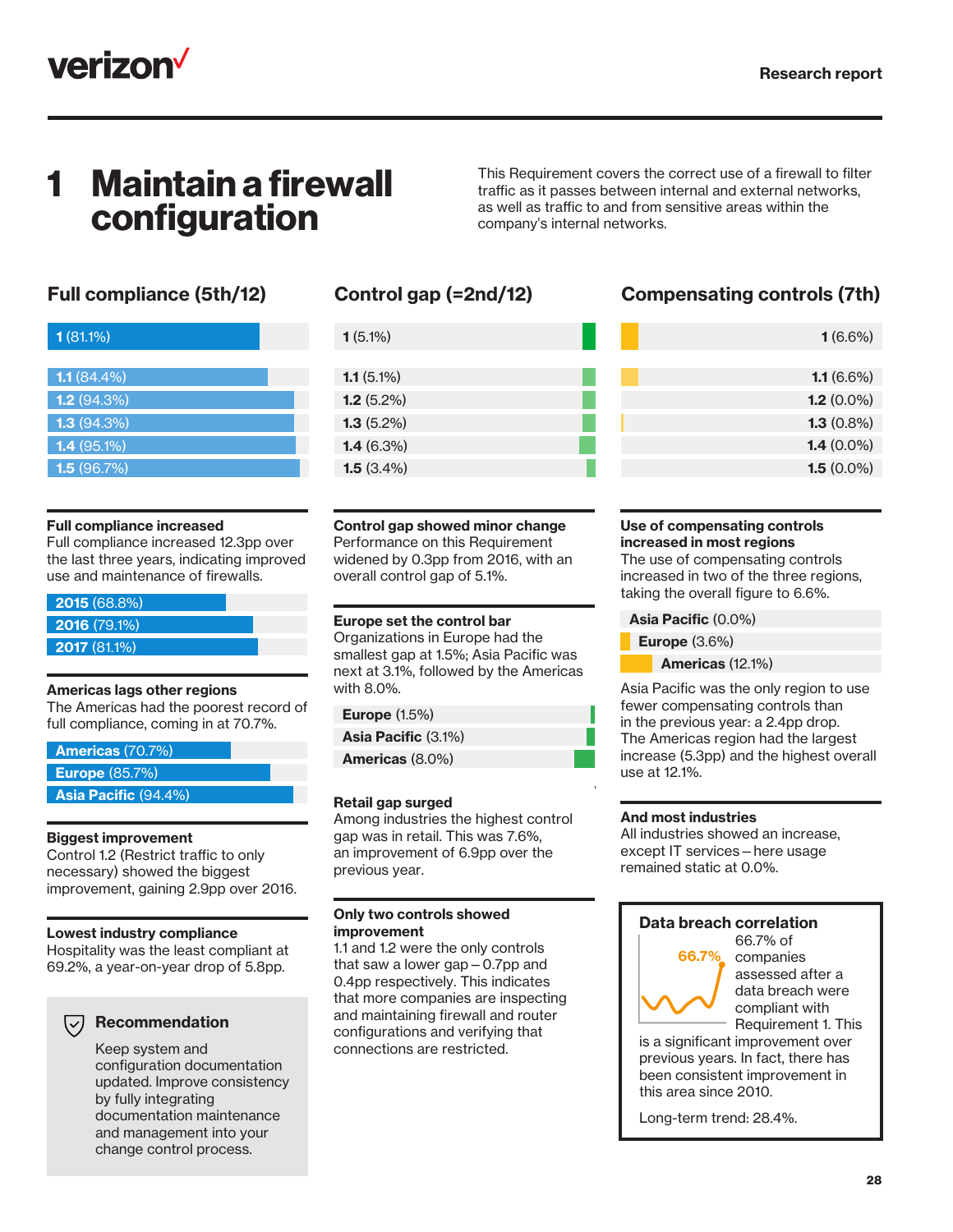

## 2 Do not use vendorsupplied defaults

This Requirement covers the controls that reduce the available attack surface on system components by removing unnecessary services, functionality and user accounts, and by changing insecure vendor default settings.

| 2(76.2%)      |
|---------------|
|               |
| $2.1(90.2\%)$ |
| 2.2(78.7%)    |
| 2.3(87.7%)    |
| $2.4(90.2\%)$ |
| 2.5(97.5%)    |
| 2.6(98.4%)    |

#### Full compliance saw a slight drop

The share of companies achieving full compliance dropped by 5.1pp in the past year to 76.2%. This was an all-time low.

#### Problems with configurations

Control 2.2 (Developing and implementing configuration standards) was the least compliant at 78.7%, a drop of 4.0pp from last year.

#### Bad year for hospitality companies

This sector had the lowest compliance score (69.2%), a drop of 20.8pp.

#### The top two controls in compliance

Despite dropping by 1.6pp (to 97.5%), the highest compliance was in Control 2.6 (Shared hosting providers' data protection responsibilities). Second was Control 2.5 (Document policy and procedures for managing vendor defaults), which rose 2.6pp to 98.4%.

#### $(\vee)$  Recommendation

Identify all use of insecure protocols and services: Telnet and SSL are common offenders. Where possible, migrate to secure alternative protocols or services.

| 2(9.3%)      |  |
|--------------|--|
|              |  |
| 2.1(11.8%)   |  |
| $2.2(9.9\%)$ |  |
| 2.3(7.8%)    |  |
| 2.4(7.7%)    |  |
| 2.5(2.5%)    |  |
| 2.6(28.6%)   |  |

### Full compliance (8th/12) Control gap (10th/12) Compensating controls (8th)

| $2(7.4\%)$   |  |
|--------------|--|
|              |  |
| $2.1(0.0\%)$ |  |
| $2.2(6.6\%)$ |  |
| 2.3(1.6%)    |  |
| $2.4(0.0\%)$ |  |
| $2.5(0.0\%)$ |  |
| $2.6(0.0\%)$ |  |
|              |  |

#### Control gap widened slightly

Requirement 2 saw an increase of 2.3pp to 9.3%. This can be primarily attributed to Asia Pacific (up 3.5pp) and the financial services sector (up 5.0pp).

#### Asia Pacific kept top spot

This region, though it rose the most, still had the lowest gap at 3.5%. Europe was next with a 4.2% control gap, followed by the Americas with 15.4%.

#### Europe the only area to get better

The only geography to reduce control gap, by a whopping 3.9pp, was Europe. If this trend continues, the region will soon have the narrowest gap.

Financial and retail sectors do worst Financial services (10.9%) and retail (10.8%) had the biggest control gaps. The level in financial services worsened by 5.0pp from the previous year, while retail improved by 5.2pp.

#### Biggest control gap gains

Controls 2.3 (Verify that non-console administrative access is encrypted) and 2.5 (Document policy and procedures for managing vendor defaults) were the only ones to show an improvement in control gap.

#### The Americas improved the most

Organizations in the Americas showed the largest improvement, with fewer using compensating controls than other regions—about one in eight (12.1%), a decrease of 3.2pp from last year.

#### Variance between sectors

Similar to Requirement 1, the hospitality sector used more compensating controls than other industries (15.4%). The financial services sector cut use by 2.1pp, matching the level of IT services.

- Financial services (5.6%)
- IT services (5.6%)
- Retail (12.5%)
	- Hospitality (15.4%)

#### Data breach correlation



Requirement 2 had the most improved score since 2010 on breach correlation. In 2017, 88.9% of

companies assessed after a data breach were compliant with Requirement 2. This is a significant improvement over the previous year and follows an overall data trend.

Long-term trend: 45.5%.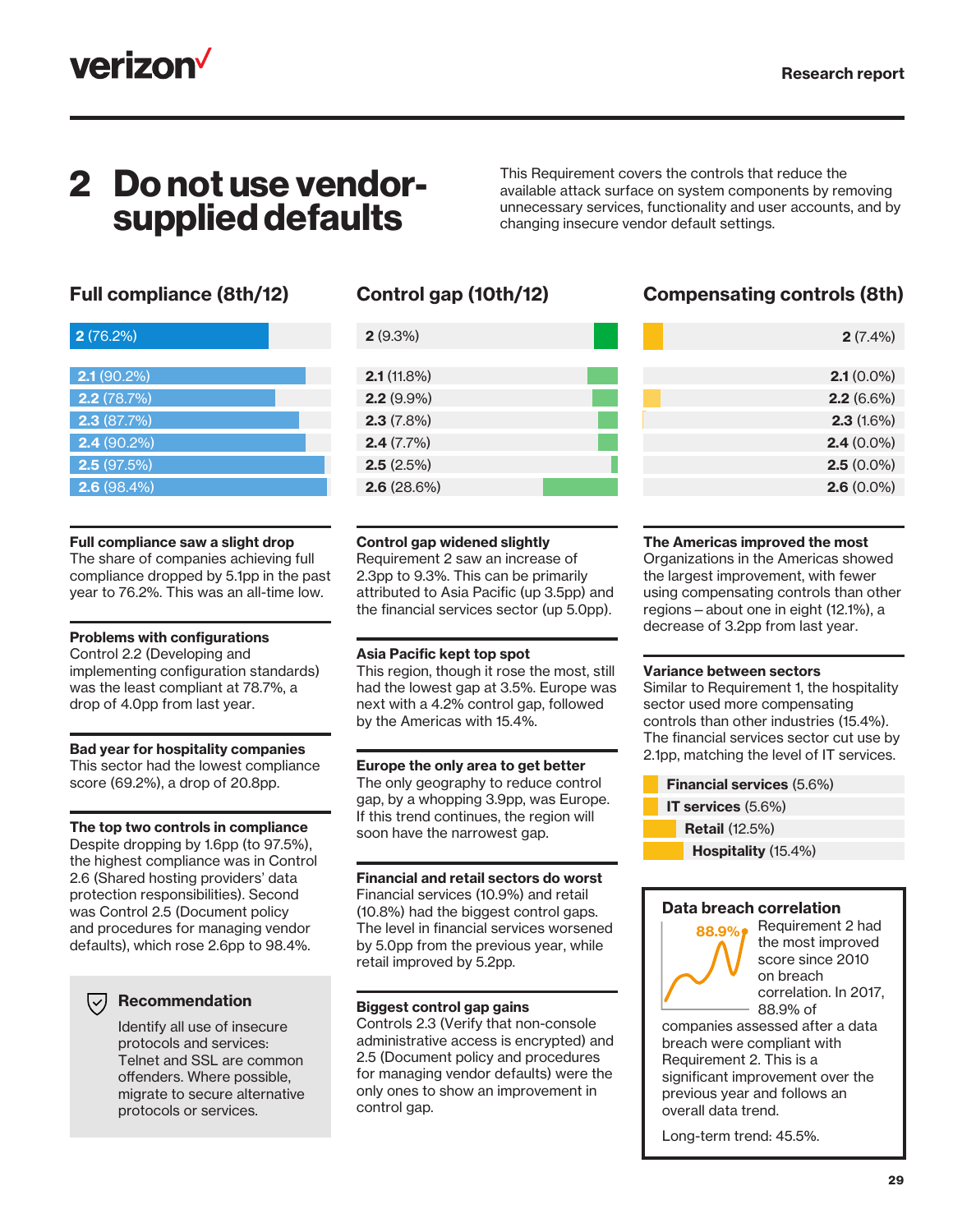

### 3 Protect stored cardholder data

This Requirement covers the storage of cardholder data and sensitive authentication data. It states that all stored data must be protected using appropriate methods, and must be deleted once no longer needed.

| 3(77.9%)      |  |
|---------------|--|
|               |  |
| 3.1(88.5%)    |  |
| 3.2(88.5%)    |  |
| 3.3(92.6%)    |  |
| 3.4 (86.9%)   |  |
| 3.5(88.5%)    |  |
| 3.6(86.1%)    |  |
| $3.6(93.4\%)$ |  |

#### Europe showed the biggest gain

During 2017, Europe improved the most, by 11.4pp, while Asia Pacific dropped by 8.3pp (from 100.0%), and the Americas improved by a slight 2.8pp.

#### IT services led the pack

More firms in the IT services industry achieved full compliance than other industries. Retail came in second. Hospitality and financial services were within 2.6pp of each other and the most challenged in maintaining full compliance.

| $\sqrt{17}$ services (94.4%)      |
|-----------------------------------|
| <b>Retail</b> (87.5%)             |
| <b>Financial services (71.8%)</b> |
| Hospitality (69.2%)               |

#### $(\vee)$  Recommendation

Conduct frequent automated data discovery scans across the environment. Drive continuous improvement in the consistency with which staff follow policies and procedures.

| $3(10.4\%)$   |  |
|---------------|--|
|               |  |
| 3.1(10.3%)    |  |
| 3.2(8.3%)     |  |
| $3.3(7.1\%)$  |  |
| $3.4(11.4\%)$ |  |
| 3.5(12.8%)    |  |
| $3.6(11.0\%)$ |  |
| 3.7(7.8%)     |  |
|               |  |

### Full compliance (6th/12) Control gap (11th/12) Compensating controls (11th)

| 3(14.8%)     |  |
|--------------|--|
|              |  |
| 3.1(1.6%)    |  |
| 3.2(1.6%)    |  |
| $3.3(0.0\%)$ |  |
| 3.4(11.5%)   |  |
| $3.5(4.1\%)$ |  |
| $3.6(4.1\%)$ |  |
| $3.7(0.0\%)$ |  |
|              |  |

#### Slight increase overall

Compared to 2016 this Requirement's control gap was 1.2pp worse at 10.4%.

#### Financial services showed increase

The financial services sector posted the greatest increase in control gap, up 6.5pp to 14.1%. Requirements 3.4 (Render PAN unreadable) and 3.6 (Key management processes) drove this year-over-year change – see right.

| IT services $(1.0\%)$             |  |
|-----------------------------------|--|
| <b>Hospitality</b> (3.1%)         |  |
| <b>Retail (7.9%)</b>              |  |
| <b>Financial services (14.1%)</b> |  |
|                                   |  |

Retail (-15.1pp), hospitality (-4.8pp), and IT services (-4.8pp) all narrowed their control gaps.

#### Regional performance

Asia Pacific led (+1.9pp) followed by Europe (-3.2pp), with the Americas lagging way behind (+6.5pp).

#### Asia Pacific (3.9%)

Europe (5.2%)

Americas (17.0%)

#### Use of compensating controls up

About one in seven (14.8%) companies relied on compensating controls to meet Requirement 3. From 19.7% in financial to just 5.6% in IT services.

#### Highest use in 3.4

At 11.5%, use of compensating controls for Control 3.4 (Render PAN unreadable) was more than double any other control in Requirement 3.

Acquirers and issuers have a business need to access CHD at high speeds and on a continual basis. Encrypting or otherwise rendering this data unreadable in storage causes processing delays that impact businesses downstream, exponentially. Hence the high use of compensating controls, in this group, for 3.4.

#### Data breach correlation



55.6% of companies were compliant with Requirement 3 following a breach. This number has

been steadily increasing, with a noticeable dip to 9% in 2013.

Long-term trend: 27.1%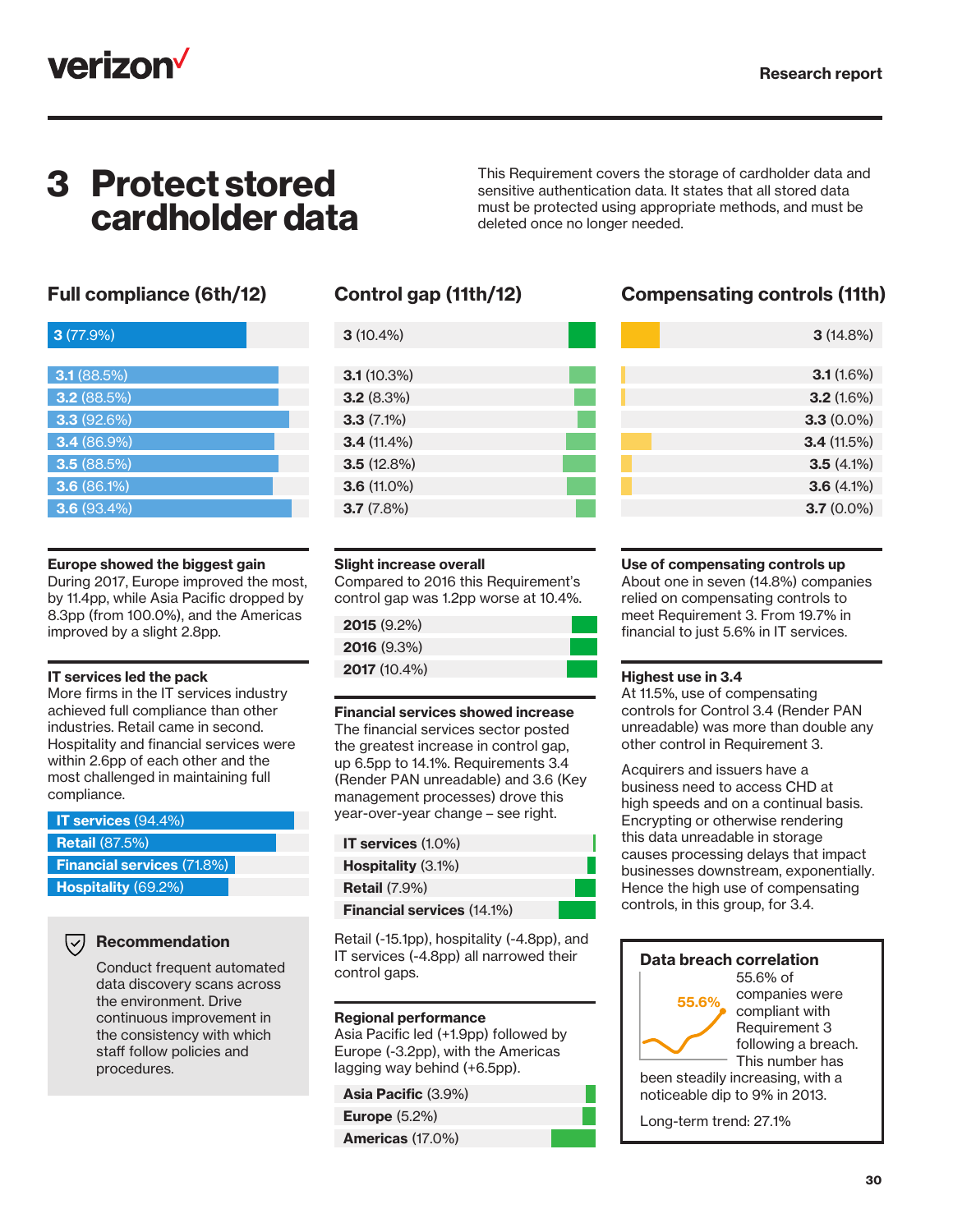

## 4 Protect data in transit

| 4 (86.9%)          |  |
|--------------------|--|
|                    |  |
| 4.1 (89.3%)        |  |
| <b>4.2</b> (97.5%) |  |
| 4.3(94.3%)         |  |

#### Asia Pacific lost its perfect score

The region has to settle for 94.4% full compliance and a control gap of 3.8% a 3.8pp increase over the prior year. Europe came in second at 89.3% full compliance and a control gap of 2.9%. Bringing up the rear was the Americas, with 81.0% full compliance and a 9.1% control gap.

#### IT services led

With a perfect score of 100.0% IT services did best at complying with Requirement 4. Retail and financial services weren't quite as good, but much better than hospitality.

| IT services $(100.0\%)$           |  |
|-----------------------------------|--|
| <b>Retail</b> (87.5%)             |  |
| <b>Financial services (87.3%)</b> |  |
| Hospitality (61.5%)               |  |

#### More adoption of TLS 1.1

The control gap decreased by 4.5pp. This means that the share of noncompliant controls decreased as more companies adjusted to the move away from SSL/TLS 1.0 to TLS version 1.1 and higher.

#### Use of strong cryptography still lacking

Control 4.1 (Use strong cryptography and security protocols) showed an improvement of 1.6pp in full compliance, however, it was still the least compliant at 89.3%.

| $4(6.1\%)$    |  |
|---------------|--|
|               |  |
| 4.1 $(6.6\%)$ |  |
| 4.2 $(3.7%)$  |  |
| $4.3(6.0\%)$  |  |
|               |  |

#### Overall control gap improvements

While full compliance went up just 0.6pp year-on-year, the control gap went down by 4.5pp.

| $2015(13.0\%)$ |  |  |
|----------------|--|--|
| 2016(10.6%)    |  |  |
| $2017(6.1\%)$  |  |  |

#### Region with largest gap

The Americas had the largest control gap, 9.1% (7.8pp better than 2016). All regions except Asia Pacific showed an improvement, with Europe showing the biggest drop.

#### Most significant industry performance

The retail industry posted the largest improvement – a drop of 16.5pp to 8.2%. But it still had the largest control gap among industries. Hospitality settled right behind retail at 7.8%, financial services came in at 6.5%, and IT services had no control gap.

#### Recommendation  $\bigtriangledown$

In addition to policies, training and awareness, you should use technology to detect and prevent insecure transmission and storage of cardholder data on email and other communication systems.

### Full compliance (3rd/12) Control gap (7th/12) Compensating controls (=1st)

This Requirement is designed to protect cardholder data and sensitive authentication data when transmitted over unprotected networks, such as the internet, where it's

vulnerable to being intercepted.

| $4(0.0\%)$    |
|---------------|
|               |
| 4.1 $(0.0\%)$ |
| 4.2 $(0.0\%)$ |
| 4.3 $(0.0\%)$ |

#### Zero use of compensating controls!

Sort of. Appendix A2 of DSS v3.2 which enabled companies to leverage a risk mitigation and migration plan for any use of SSL/early TLS was in force in 2017. Basically a compensating control.

#### Data breach correlation



In 2017, all those assessed post-PCIbreach had this Requirement in place. Since 2010 the trend has been

slightly upward.

Long-term trend: 73.2%

#### Hospitality drops the ball

At 61.5%, hospitality companies saw a 28.5pp drop in compliance. Outdated systems and legacy connections to acquirers often created a gap in 4.1.a (Identify all locations where CHD is transmitted or received over open/public networks). Showing that systems were set to the highest vendor-recommended settings and documenting Appendix A2, for instances of SSL/early TLS, were the greatest hang-ups for hospitality companies. This is a failure of control robustness, the ability to withstand ever-evolving threat landscapes and exploits.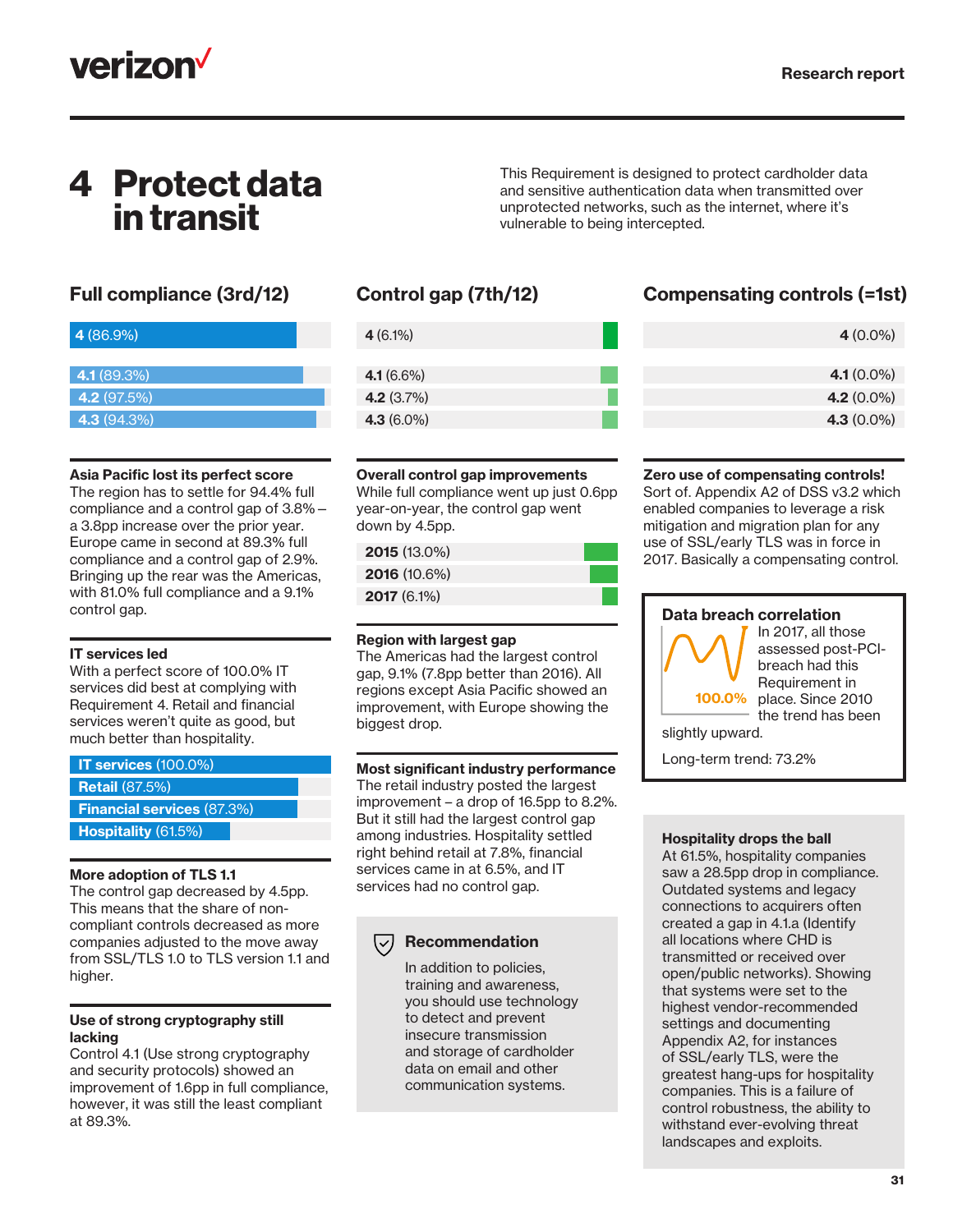

### 5 Protect against malicious software

This Requirement concerns protecting all systems commonly affected by malicious software (malware) against viruses, worms and Trojans.

| 5(87.7%)      |  |  |
|---------------|--|--|
| $5.1(91.0\%)$ |  |  |
| 5.2(89.3%)    |  |  |
| 5.3(94.3%)    |  |  |
| 5.4(97.5%)    |  |  |

#### Full compliance decreased

Full compliance fell from 92.1% in 2016 to 87.7%, a drop of 4.4pp. It was still second best to Requirement 7, the second time in a row.

#### Hospitality dropped significantly

Among industries, the least compliant was the hospitality sector at 76.9%, with a significant drop from 2017 of 18.1pp. The highest compliance was seen in the IT services sector, showing a 94.4% full compliance rate – up 4.1pp from last year.

#### Europe led the pack

Regionally, Europe had the highest full compliance (92.9%), growing by 0.5pp over the past year. Asia Pacific saw the greatest drop in full compliance by 11.1pp, but the Americas still had the lowest compliance rate at 84.5%.

#### Least and most compliant controls

The least compliant control was 5.2 (Maintain all antivirus mechanisms), at 89.3%. The compliance fell by 5.6pp from 2016. The most compliant control was 5.4 (Document policies for malware protection) at 97.5% compliance, an increase of 0.4pp over the past year.

| $5(5.5\%)$   |  |
|--------------|--|
|              |  |
| 5.1(5.6%)    |  |
| $5.2(6.9\%)$ |  |
| 5.3(4.5%)    |  |
| 5.4(2.6%)    |  |

#### Europe the best-performing region

Europe had the lowest control gap, 1.6% (no change). This compares to 3.3% in Asia Pacific (+3.3pp) and 8.6% for the Americas (+3.1pp).

#### Europe (1.6%)

Asia Pacific (3.3%)

Americas (8.6%)

#### Retail back of the pack

The retail sector showed the highest control gap at 10.5% (no change). The lowest control gap was in IT services, at 4.8%.

#### Control highlights

Of the specific controls, 5.2 (Maintain all antivirus mechanisms) had the highest gap at 6.9%. 5.1 showed the greatest increase (3.8pp) from 2016.

#### Recommendation

In addition to the use of updated malware prevention technologies, maintain ongoing training to develop user proficiency in the identification and response to all types of malware, including ransomware. (see page 23 on the difference between awareness and training.)

### Full compliance (2nd/12) Control gap (5th/12) Compensating controls (5th)

| 5(1.6%)      |
|--------------|
|              |
| 5.1(1.6%)    |
| $5.2(0.0\%)$ |
| $5.3(0.0\%)$ |
| $5.4(0.0\%)$ |
|              |

#### Use of compensating controls decreased slightly

The use of compensating controls was down 1.2pp from 2016 to 1.6%. Compensating controls were only used against Control 5.1 (Anti-virus software on operating system types commonly affected by malware).

#### Ranging regional controls

Asia Pacific organizations showed the highest use of compensating controls at 2.8%. None of the European organizations we studied used a compensating control. The Americas region showed the greatest decrease in the use, down 3.4pp to 1.7%.

#### Only used by financial services

2.8% of financial services companies used one or more compensating controls, it was the only industry to do so. IT services and retail maintained zero use. The hospitality industry saw a drop from 5.0%, to 0.0%.

#### Data breach correlation



In 2017, only 55.6% of companies assessed after a data breach were in compliance with Requirement 5.

Long-term trend: 38.3%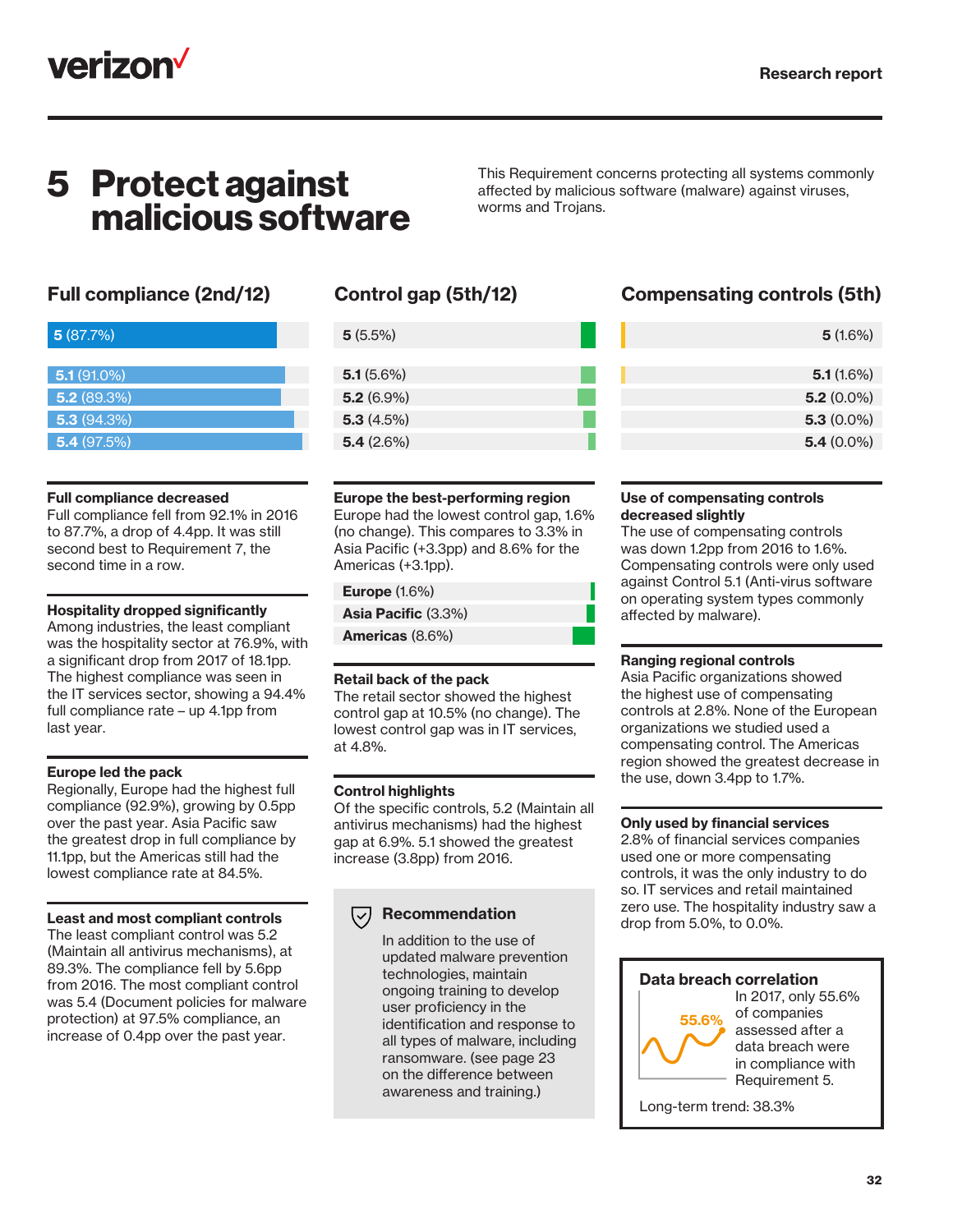

### 6 Develop and maintain secure systems

This Requirement covers the security of applications, particularly change management. It governs how systems and applications are developed and maintained, whether by the organization or third parties.

| $6(77.0\%)$ |
|-------------|
|             |
| 6.1(93.4%)  |
| 6.2(87.7%)  |
| 6.3(93.4%)  |
| 6.4(84.4%)  |
| 6.5(91.8%)  |
| 6.6(92.6%)  |
| 6.7(93.4%)  |

#### Compliance dipped slightly

Full compliance fell slightly, dropping 0.6pp in the past year to 77.0%.

#### Variance among specific controls

The lowest compliance was with Control 6.4 (Examine policies and procedures that ensure the defining of development and test environments) which fell by 2.6pp to 84.4%. Highest compliance was a three-way tie between 6.1, 6.3, and 6.7.

#### IT services improved significantly

The highest compliance was in the IT services sector, 88.9% up 11.5pp from last year. By contrast, the rate in the financial services sector dropped 8.3pp to 73.2%.

#### Asia Pacific dominated

Regionally, Asia Pacific had the highest full compliance at 97.2%, dropping just 0.3pp in the past year. The largest one-year drop regionally was in Europe at 75.0% full compliance, a 7.1pp decline. The Americas had the lowest compliance rate at 65.5%, though this was a slight (4.5pp) improvement over 2016.

| $6(5.3\%)$    |  |
|---------------|--|
|               |  |
| 6.1 $(5.6\%)$ |  |
| 6.2(9.5%)     |  |
| 6.3(3.8%)     |  |
| 6.4(5.5%)     |  |
| 6.5 $(4.6\%)$ |  |
| 6.6(11.5%)    |  |
| 6.7(6.9%)     |  |

### Full compliance (7th/12) Control gap (4th/12) Compensating controls (10th)

| 6(12.3%)      |
|---------------|
|               |
| 6.1(1.6%)     |
| 6.2(11.5%)    |
| $6.3(0.0\%)$  |
| 6.4 $(0.0\%)$ |
| 6.5 $(0.0\%)$ |
| 6.6 $(0.0\%)$ |
| 6.7 $(0.0\%)$ |
|               |

#### Control gap showed little change

In 2017, the control gap barely changed. It was just 0.2pp worse at 5.3%.

#### Only financial services got worse

All sectors, except financial services, cut their control gap. The retail sector had the biggest gap of 8.8% (-8.6pp). IT services had the lowest gap, a mere 0.7%. Financial services had a gap of 6.1%, an increase of 2.3pp.

#### Americas gap more than 3x others

The regional breakdown shows the Americas with the highest gap (9.8%) while Europe and Asia Pacific did much better (2.1% and 1.1%, respectively).

#### Asia Pacific (1.1%)

Europe (2.1%)

Americas (9.8%)

#### $(\vee)$ Recommendation

Most vendors support an email alert service or RSS feed, and many offer tailored feeds based on specific solutions or technologies. Automate monitoring of these alerts, and ensure they are reviewed daily.

#### Use of compensating controls rose

Use almost doubled, rising from 6.5% to 12.3%.

### Highest use in known

vulnerability protection The biggest increase in use, 98%, was in Control 6.2 (Ensure that all system components and software are protected from known vulnerabilities). 11.5%

#### Asia Pacific showed the lowest use

Americas and Europe showed relatively high use of compensating controls (15.5% and 14.3%). Asia Pacific had the lowest at 5.6%. However, this was more than double the year before (2.4%).

#### Data breach correlation



In 2016, only 33.3% of companies 33.3% assessed after a breach were in compliance with Requirement 6.

While a significant decline from previous years, it's still above the eight-year trend.

Long-term trend: 21.8%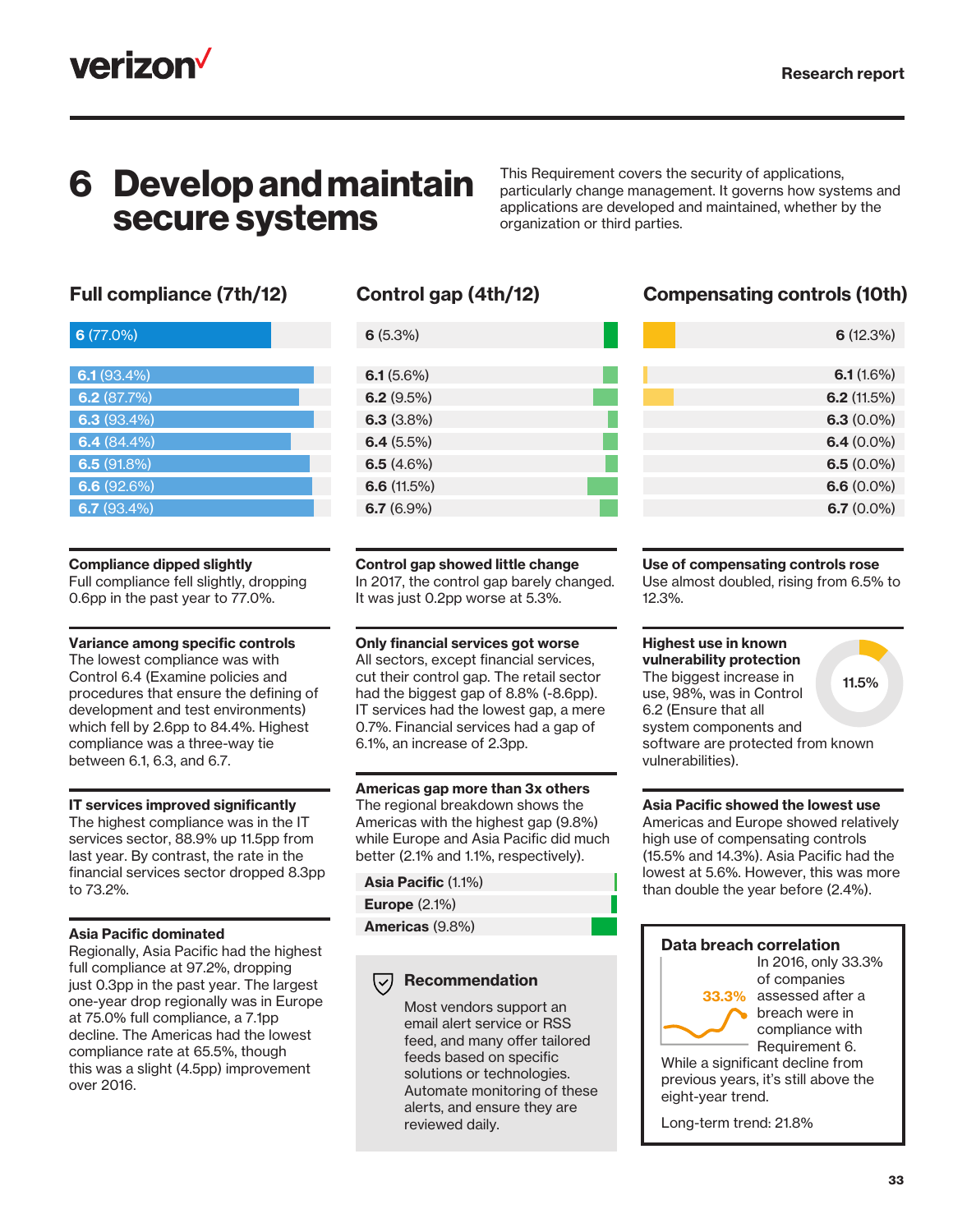

**7 Restrict access** This Requirement specifies the processes and controls that should restrict each user's access rights to the minimum there should restrict each user's access rights to the minimum they need to perform their duties on a "need to know" basis.

| 7(88.5%)      |  |  |
|---------------|--|--|
|               |  |  |
| $7.1(91.0\%)$ |  |  |
| $7.2(93.4\%)$ |  |  |
| $7.3(95.1\%)$ |  |  |

#### Full compliance dropped below 90%

Requirement 7 had the highest level of compliance. However, in 2017 the proportion of companies able to demonstrate full compliance actually fell by 5.0pp to 88.5%.

#### Open hospitality – not restricted

The lowest full compliance among industries was in hospitality at 84.6%. This was 10.4pp lower than the highest full compliance rate, which was found in IT services (94.4%). In the financial and retail industries, compliance levels fell somewhere in between.

#### Large variance between regions

Regionally, Asia Pacific led the field, with 97.2% of companies achieving full compliance at iRoC.

#### Asia Pacific (97.2%)

Europe (96.4%)

#### Americas (79.3%)

After increasing by 6.7pp (the improved of all regions), Europe followed just 0.8% behind this high standard. The Americas region brought up the rear at 79.3%, a 12.2pp drop year over year.

| $7.1(5.8\%)$ |
|--------------|
| $7.2(5.8\%)$ |
| $7.3(5.1\%)$ |

#### Control gap widened significantly

After seeing a significant improvement last year, this Requirement's control gap leapt back up close to its 2015 level.

### 2015 (6.0%)

| <b>2016</b> (1.4%) |  |
|--------------------|--|
| <b>2017</b> (5.7%) |  |
|                    |  |

Financial services had a bad year The financial services sector posted the greatest increase in control gap. It was up 6.6pp from the previous year, resulting in a 7.7% gap.

#### Retail and IT services stagnant

Both retail (4.5%) and IT services (0.6%) showed the same control gap as 2016.

#### Europe had the lowest control gap

Companies in Europe showed a decrease of 1.7pp and the region now has a control gap of just 0.4%. Asia Pacific rose from 0.0% to 2.5%, putting Europe in the lead.

### Full compliance (1st/12) Control gap (6th/12) Compensating controls (=1st)

| $7(0.0\%)$   |
|--------------|
|              |
| $7.1(0.0\%)$ |
| $7.2(0.0\%)$ |
| $7.3(0.0\%)$ |

#### Compensating controls not required

No companies used a compensating control for Requirement 7, giving it an overall perfect score of 0.0%.

#### $(\vee)$ Recommendation

Establish access matrices mapping access requirements to job roles. These form the basis of effective role-based access control. Additional permissions should only be added with appropriate approvals. Any exceptions for temporary escalation of privileges must be managed, recorded and tracked.

#### Data breach correlation



In 2017, just over half of organizations (55.6%) assessed after a data breach were in compliance

with Requirement 7 at the time of the breach. This was an improvement over previous years.

Long-term trend: 30.1%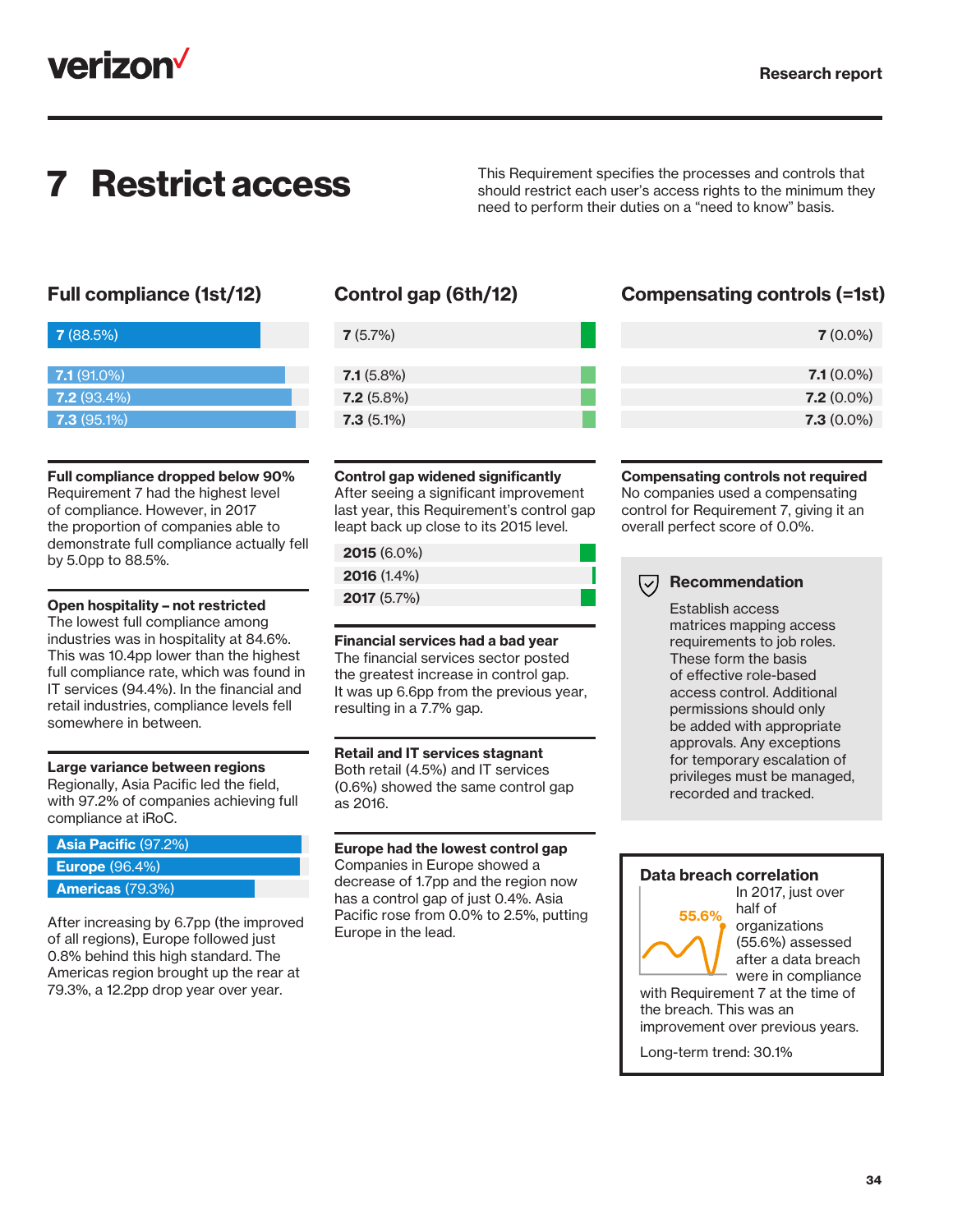

## 8 Authenticate access

This Requirement mandates that access to system components is identified and authenticated, requiring that each user be assigned a unique identification.

| 8(76.2%)      |
|---------------|
|               |
| 8.1(82.8%)    |
| 8.2 (79.5%)   |
| 8.3(91.8%)    |
| 8.4 (95.1%)   |
| 8.5(89.3%)    |
| 8.6(91.8%)    |
| 8.7(94.3%)    |
| $8.8(95.9\%)$ |

| 8(7.8%)       |  |
|---------------|--|
|               |  |
| $8.1(8.4\%)$  |  |
| $8.2(9.2\%)$  |  |
| $8.3(12.1\%)$ |  |
| $8.4(5.2\%)$  |  |
| $8.5(6.1\%)$  |  |
| $8.6(5.3\%)$  |  |
| $8.7(6.1\%)$  |  |
| $8.8(4.2\%)$  |  |
|               |  |

### Full compliance (8th/12) Control gap (8th/12) Compensating controls (12th)

| 8(21.3%)      |
|---------------|
|               |
| 8.1(9.8%)     |
| $8.2(13.9\%)$ |
| 8.3(1.6%)     |
| $8.4(0.0\%)$  |
| 8.5(6.6%)     |
| $8.6(0.0\%)$  |
| 8.7(1.6%)     |
| $8.8(0.0\%)$  |
|               |

#### Full compliance drop

During the past year there was a 7.2pp drop in full compliance, to 76.2% overall.

#### Polices and procedures good

Control 8.8 (Policies and procedures for identification and authentication) saw the highest compliance at 95.9%, a small (1.2pp) decline compared to 2016.

#### Authentication management less so

Control 8.2 (Proper user authentication management) saw the lowest compliance (79.5%), and biggest drop (-9.7pp) in this Requirement.

#### Hospitality plunges

2017 saw compliance with this Requirement in hospitality sector plunge 41.2pp. One of the biggest drops we've seen in all the years doing this report. Full compliance was just 53.8%.

#### Regional leader

Asia Pacific had the highest full compliance at 94.4%. The Americas had the lowest compliance—63.8%, a drop of 9.1pp in the past year. Europe, still falling behind, had 78.6% compliance.

#### Control gap up 77%

In 2017, the control gap increased to 7.8%, a 3.4pp year-on-year increase.

All industries showed an increase

IT services had the lowest gap, 4.5% (+0.8pp). That was a stellar performance compared to the retail industry, 14.0% (+3.8pp). Financial services (7.6%, +4.1pp) and hospitality (8.4%, +4.1pp) came in-between.

#### As did most regions

The Americas had the highest control gap, 13.7% (+7.0pp). Asia Pacific was in the middle with a 3.2% gap, up from 0.0%. Europe was the only region to cut its control gap, down 3.7pp to 1.5%.

### $(\triangledown)$  Recommendation

Implement enhanced security for strong authentication. Incorporate multi-factor authentication for all nonconsole access into the cardholder data environment for personnel with administrative access.

#### More companies using

Compared to 2016, the use of compensating controls went up 4.0pp to 21.3%. The percentage of companies using one went up across all sectors. At 30.8%, companies in the hospitality sector were the most likely to use one.

#### Less use of generic authentication

Control 8.5 (Do not use group, shared, or generic authentication methods) was the only one where fewer companies used a compensating control, down just 0.6pp to 6.6%.

#### Data breach correlation



In 2017, just over half of companies assessed after a data breach (55.6%) were compliant with

Requirement 8 at the time of the breach. This was an improvement over previous years. This is similar to the findings for Requirement 7.

Long-term trend: 31.3%.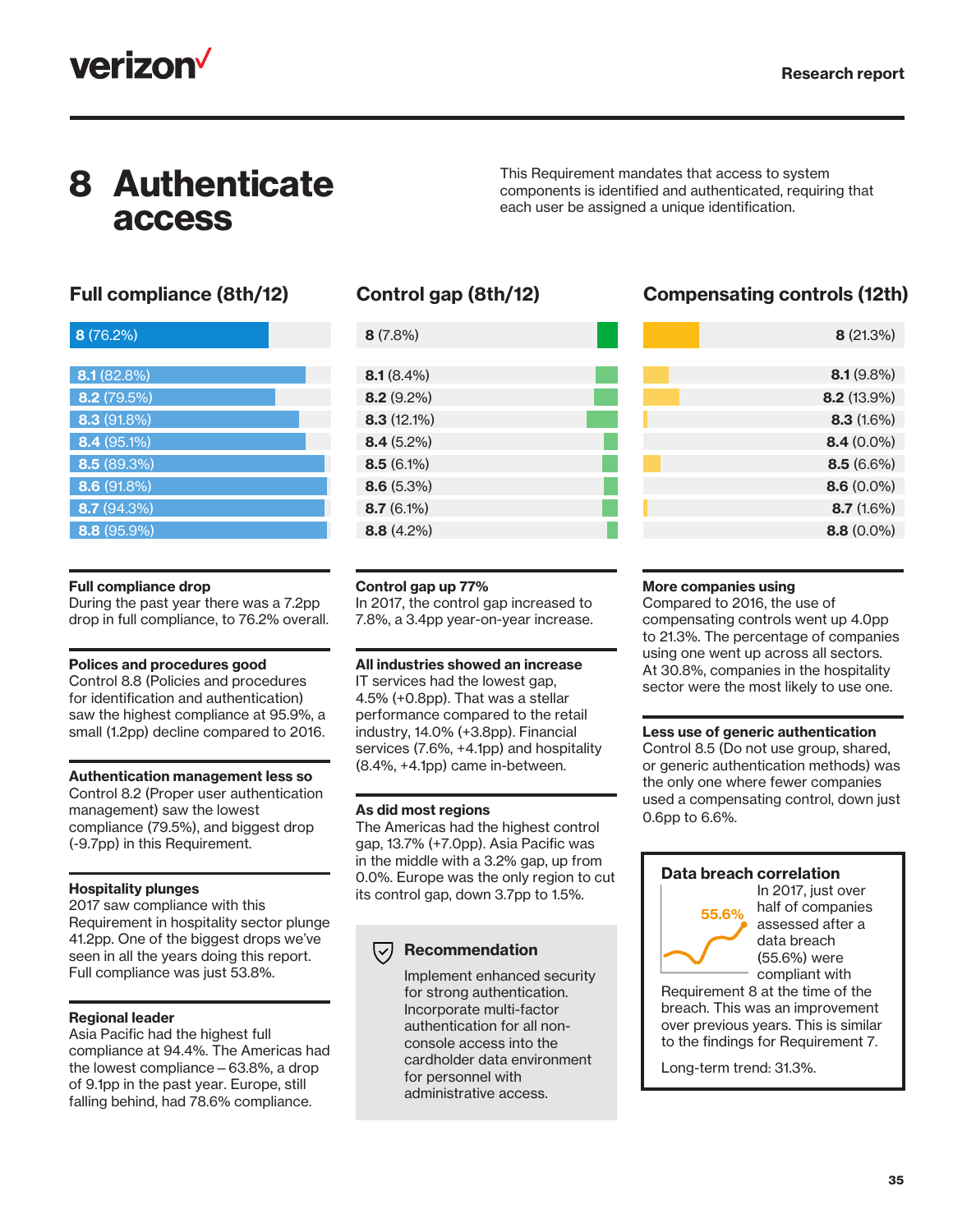

## 9 Control physical access

This Requirement stipulates that organizations must restrict physical access to all systems within the DSS scope and all hard copies of cardholder data.

| 9(82.8%)      |
|---------------|
|               |
| 9.1(91.8%)    |
| $9.2(95.1\%)$ |
| 9.3(92.6%)    |
| $9.4(91.0\%)$ |
| 9.5(97.5%)    |
| 9.6(97.5%)    |
| 9.7(97.5%)    |
| 9.8(97.5%)    |
| $9.9(93.4\%)$ |
| 9.10(91.8%)   |
|               |

#### Minor downward shift

This past year saw a slight drop (2.1pp) in full compliance with this Requirement.

#### Americas saw improvement

The Americas was the only region to show an increase (3.0pp), but it still had the lowest compliance level at 77.6%.

#### Asia Pacific and Europe drop

While Asia Pacific had the highest compliance (91.7%), the region dropped by 5.9pp. Europe, 82.1%, also dropped by 5.0pp over the last year.

#### Visitor authorization and access lag

A couple of years we saw near perfect compliance with Controls 9.3 and 9.4 which govern physical access and procedures to identify visitors. In 2017, both dropped again, falling to 92.6% and 91.0%. Two of the three lowest figures were within this Requirement.

#### Big shifts by industry

Hospitality had the lowest compliance at 53.8%, a drop of 26.2pp from 2016. By contrast, IT services had 94.4% full compliance, a 10.6pp increase.

| $9(4.9\%)$    |  |
|---------------|--|
|               |  |
| $9.1(3.8\%)$  |  |
| 9.2(3.4%)     |  |
| $9.3(5.1\%)$  |  |
| 9.4(4.6%)     |  |
| $9.5(3.8\%)$  |  |
| $9.6(4.1\%)$  |  |
| $9.7(5.1\%)$  |  |
| $9.8(4.1\%)$  |  |
| 9.9(21.8%)    |  |
| $9.10(3.8\%)$ |  |
|               |  |

### Full compliance (4th/12) Control gap (1st/12) Compensating controls (=3rd)

| $9(0.8\%)$    |
|---------------|
|               |
| $9.1(0.8\%)$  |
| $9.2(0.0\%)$  |
| $9.3(0.0\%)$  |
| $9.4(0.0\%)$  |
| $9.5(0.0\%)$  |
| $9.6(0.0\%)$  |
| $9.7(0.0\%)$  |
| $9.8(0.0\%)$  |
| $9.9(0.0\%)$  |
| $9.10(0.8\%)$ |
|               |

#### Best control gap

Despite a small (0.5pp) increase from 2016, at 4.9% this Requirement had the smallest control gap in our study.

#### Retail and IT services cut control gap

Retail reduced its control gap by 1.4pp to 12.6%. IT services had the smallest gap of 0.2%, down from 5.2% in 2016.

#### Other sectors show increase

The hospitality sector saw a 2.9pp increase, in control gap, to 6.7%. The control gap in financial services went up 2.6pp to 4.0%.

#### Europe closed the gap

Europe was the only region to demonstrate a narrower control gap, decreasing by 4.4pp to just 1.1%.

#### Asia Pacific lost top spot

The Asia Pacific region saw a 1.8pp increase in its control gap in 2017, putting it at 1.9%. Combined with Europe's downward trend (-4.4pp), this knocked Asia Pacific off the lead.

#### A niche proposition

The only Controls where they were used were 9.1 (Verify the existence of physical security controls) and 9.10 (Examine documentation and interview personnel to verify security policies). And retailers in the Americas was the only group to rely on compensating controls.

#### $(\overline{\smile})$  Recommendation

Use "Skimming Prevention guidance" to help develop effective training and policies for identifying tampering as part of existing start/end-ofday processes.

#### Data breach correlation



All companies we assessed after a breach in 2017 were compliant with Requirement 9, a big leap from 2016.

Long-term trend: 62.7%.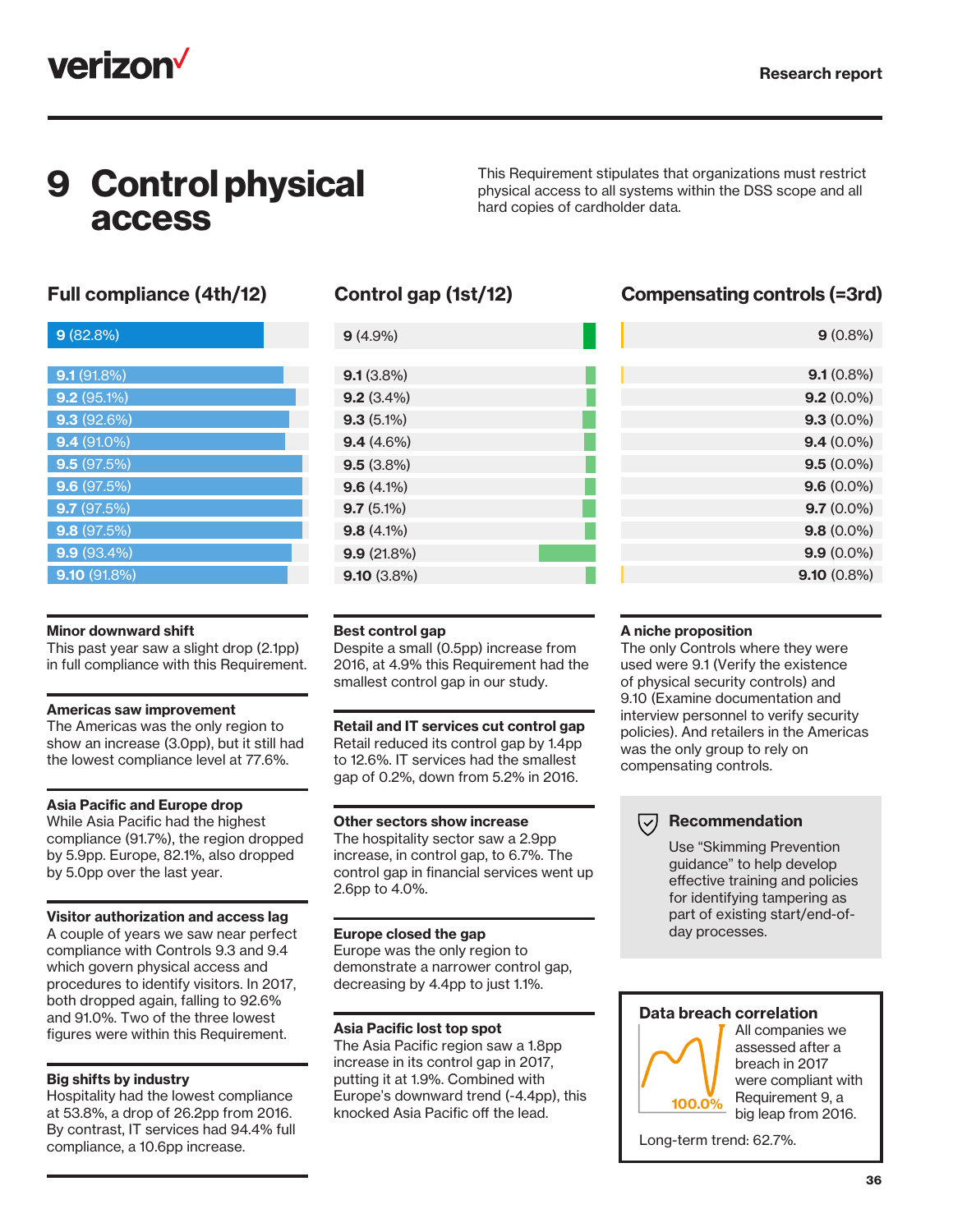

## 10 Track and monitor access

This Requirement covers the creation and protection of information that can be used for the tracking and monitoring of access to all systems in the DSS scope and synchronization of all system clocks.

### Full compliance (10th/12) Control gap (9th/12) Compensating controls (6th)

| 10 (73.0%)            |
|-----------------------|
|                       |
| 10.1(91.8%)           |
| 10.2(80.3%)           |
| 10.3(88.5%)           |
| $10.4(91.0\%)$        |
| 10.5(85.2%)           |
| <b>10.6</b> $(88.5%)$ |
| 10.7 (92.6%)          |
| 10.8(96.7%)           |
| 10.9 (92.6%)          |

### Full compliance dropped significantly

During the past year, there was a 10.5pp decrease, resulting in only 73.0% of companies being compliant with this Requirement.

#### Major fall in Control 10.2 compliance

This year saw significantly lower compliance with Control 10.2 (Automated audit trails to reconstruct events). It fell 11.0pp to 80.3%.

#### Hospitality dipped; IT services rose

The hospitality sector was the least compliant industry at 61.5%—a drop of 28.5pp compared with 2016, implying a decrease in vigilance and attention to access control. IT services, on the other hand, rose 8.2pp to 88.9% full compliance.

#### All regions went backward

No region showed an improvement in compliance this year. Europe saw the greatest decrease, down 14.2pp to 67.9%.

| Asia Pacific (91.7%)       |  |
|----------------------------|--|
| <b>Europe</b> (67.9%)      |  |
| <b>Americas</b> $(63.8\%)$ |  |

| <b>10</b> $(8.5\%)$   |  |
|-----------------------|--|
|                       |  |
| 10.1(8.6%)            |  |
| <b>10.2</b> $(8.5\%)$ |  |
| 10.3(9.7%)            |  |
| 10.4 $(6.6\%)$        |  |
| 10.5 $(8.4\%)$        |  |
| <b>10.6</b> $(8.3\%)$ |  |
| 10.7 $(5.8\%)$        |  |
| 10.8(35.7%)           |  |
| 10.9 $(7.7\%)$        |  |

| 10(5.7%)              |  |
|-----------------------|--|
|                       |  |
| <b>10.1</b> $(0.8\%)$ |  |
| 10.2(1.6%)            |  |
| <b>10.3</b> $(1.6\%)$ |  |
| <b>10.4</b> $(0.0\%)$ |  |
| 10.5 $(4.1\%)$        |  |
| $10.6(0.8\%)$         |  |
| $10.7(0.8\%)$         |  |
|                       |  |

10.9 (0.0%) 10.8 (0.0%)

#### Control gap widens

The control gap increased by 3.2pp from last year's report.

IT services performed best—by far The lowest control gap, just 0.5%, was in IT services. All other sectors saw an increase, each to more than 8.0%.

#### The Americas had the largest gap

At 13.3%, up 3.2pp, the Americas had a much higher control gap than the other regions. Europe and Asia Pacific kept their control gap below 5.0%.

#### Control 10.8 spikes up

There was a huge increase (30.5pp) in Control 10.8 (Timely reporting of control system failures). At 35.7%, this was by far the highest control gap in 2017.

In scope of PCI, companies cannot avoid the fundamental relationship of an always-current asset list/system inventory with the logging, auditing, and monitoring of the critical system components.

#### Use up nearly 60%

The proportion of companies using a compensating control went up 2.1pp.

#### Control 10.5 leads the field

10.5 (Secure audit trails so they cannot be altered) was the most frequently compensated control at 4.1%.

#### Asia Pacific goes cold turkey

From 2.4% in 2016, use in Asia Pacific fell to 0.0%. It was the only region to show a drop in use.

#### Used mainly in retail and hospitality

Use in retail leapt from 0.0% to 18.8%. Hospitality rose 5.4pp to 15.4%.

#### Data breach correlation

In 2017, only 11.1% of companies assessed after a data breach were in compliance with Requirement 10. 11.1%

This is a slight improvement, but overall, the trend is downward.

Long-term trend: 8.4%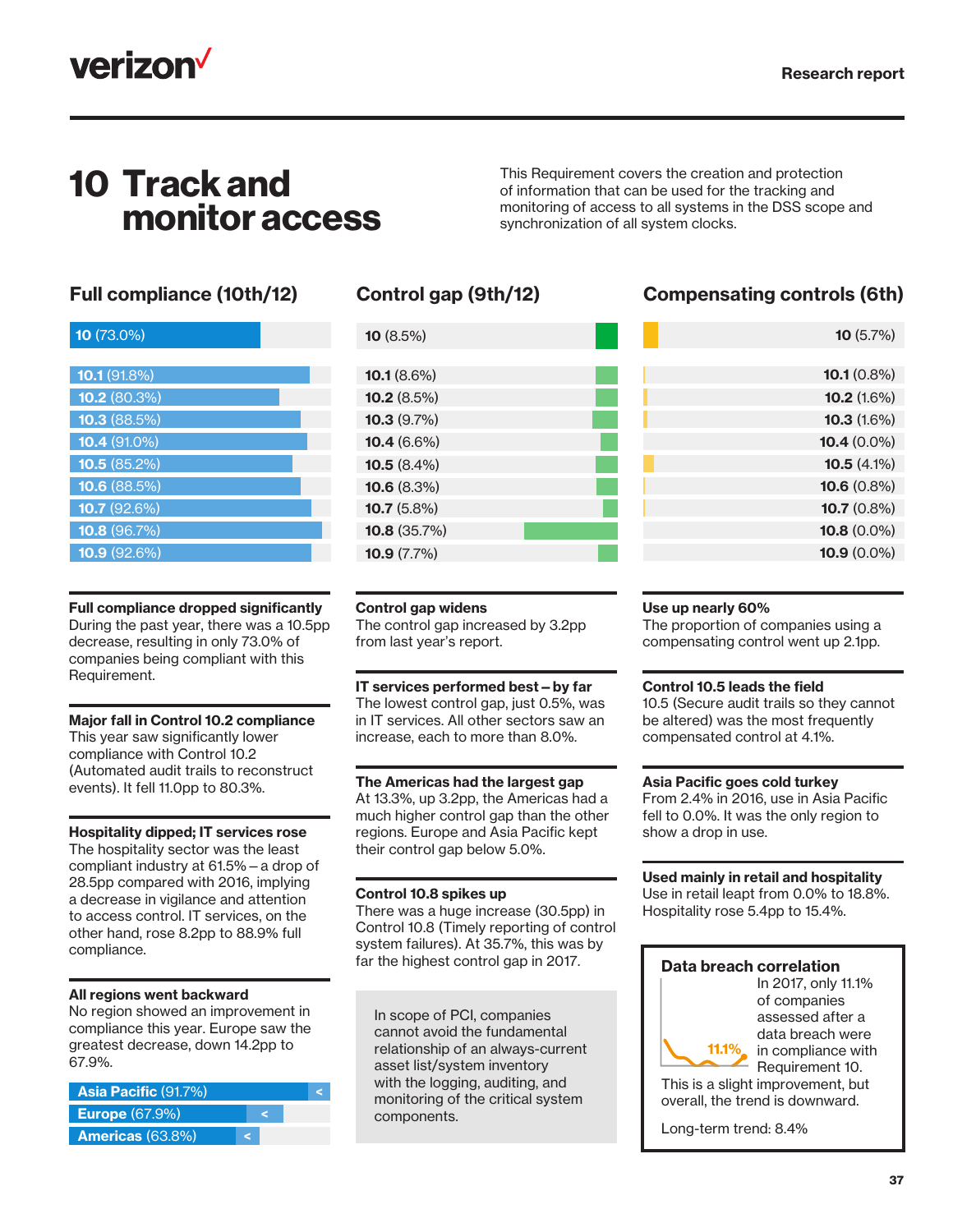

### 11 Test security systems and processes

This Requirement covers the use of vulnerability scanning, penetration testing, file integrity monitoring, and intrusion detection to ensure that weaknesses are identified and addressed.

| 11 (68.0%)             |  |
|------------------------|--|
|                        |  |
| 11.1 $(86.9\%)$        |  |
| 11.2(78.7%)            |  |
| <b>11.3</b> $(72.1\%)$ |  |
| <b>11.4</b> $(92.6%)$  |  |
| <b>11.5</b> $(86.9\%)$ |  |
| <b>11.6 (91.8%)</b>    |  |
|                        |  |

#### Overall compliance declined

The proportion of companies that demonstrated full compliance decreased compared to 2016. Overall, full compliance decreased by 3.9pp.

#### Use of intrusion-detection/prevention systems improved

Control 11.4 (Use of intrusion-detection and prevention systems) showed the highest compliance at 92.6%. The only Control to improve.

#### Problems with penetration-testing methodologies

The least compliant control was 11.3 (Examine penetration-testing methodology), which fell 6.3pp to 72.1%.

#### Big variation by industry

The best-performing industry was IT services with 88.9% compliance, a 17.9pp improvement from 2016. At 62.0%—a drop of 8.8pp from the last report—financial services was the least compliant.

| <b>IT services</b> $(88.9%)$  |  |
|-------------------------------|--|
| <b>Retail (75.0%)</b>         |  |
| <b>Hospitality (69.2%)</b>    |  |
| <b>Financial serv (62.0%)</b> |  |

| <b>11.1</b> $(6.0\%)$  |
|------------------------|
|                        |
|                        |
| <b>11.2</b> $(14.9\%)$ |
| 11.3(17.3%)            |
| <b>11.4</b> $(4.9\%)$  |
| 11.5 $(10.5\%)$        |
| 11.6 $(8.6\%)$         |

#### Control gap continues to grow

The control gap increased by 2.3pp to 11.9%, more than double the average.

#### Financial services saw large increase The financial services sector posted the greatest increase in control gap, up 3.6pp to 13.0%. However, this was not the largest gap. That "honor" goes to retail at 18.3%, an increase of 1.2pp.

#### Sizable variation between regions

Europe had the greatest decrease in control gap, falling 3.5pp to 6.8%. The Americas continued to have the highest control gap of 19.2%. Asia Pacific had the lowest at 3.7%.

#### Recommendation  $(\vee)$

Make monthly, or more, scanning a part of formal role responsibilities to facilitate early identification of vulnerabilities requiring remediation. Measure vulnerability management as an element of the organization's compliance program, as aligned with "The 9 Factors of Control Effectiveness and Sustainability."

### Full compliance (12th/12) Control gap (12th/12) Compensating controls (9th)

| $2(9.0\%)$   |
|--------------|
|              |
| $2.1(0.8\%)$ |
| $2.2(4.1\%)$ |
| 2.3(2.5%)    |
| $2.4(0.8\%)$ |
| $2.5(0.8\%)$ |
| $2.6(0.0\%)$ |
|              |

#### Use of compensating controls up

The use of compensating controls increased by 5.4pp to 9.0% overall.

#### One in four retailers

Retail showed the largest increase (19.7pp) in the use of compensating controls, going up to 25.0%. IT services had the smallest increase, up just 2.3pp to 5.6%.

#### High use in the Americas

The Americas had the greatest increase in use of compensating controls—up 8.7pp from the last report to 13.8%.

#### Data breach correlation

In 2017, one third (33.3%) of organizations that experienced a data breach were found to be compliant 33.3%

with Requirement 11 at the time of the breach. This is a significant improvement over previous years and a slight improvement on the average trend over the past eight years.

Long-term trend: 22.0%.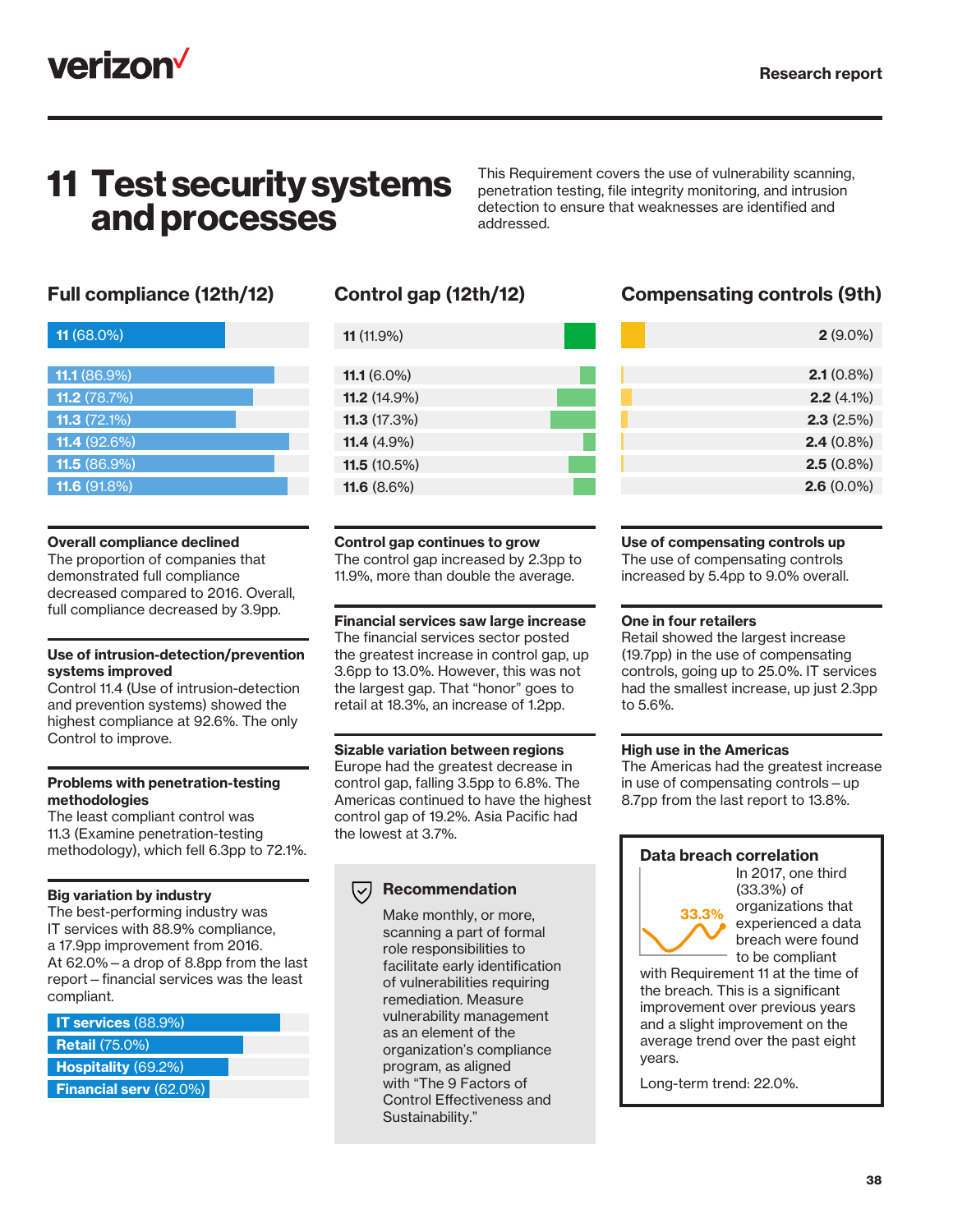12.1 (0.8%)

12 (0.8%)

## verizon<sup>V</sup>

## 12 Security management

This Requirement demands that organizations actively manage their data protection responsibilities by establishing, updating and communicating security policies and procedures aligned with the results of regular risk assessments.

### Full compliance (11th/12) Control gap (=2nd/12) Compensating controls (=3rd)

| 12(69.7%)              |
|------------------------|
|                        |
| 12.1 (83.6%)           |
| <b>12.2</b> (92.6%)    |
| 12.3(92.6%)            |
| 12.4 (94.3%)           |
| 12.5 (95.1%)           |
| 12.6 (91.8%)           |
| 12.7 (95.9%)           |
| <b>12.8</b> $(83.6\%)$ |
| <b>12.9</b> (93.4%)    |
| 12.10 (83.6%)          |
| 12.11 (97.5%)          |
|                        |

|  | <b>Control gap decreased slightly</b> |  |
|--|---------------------------------------|--|

The control gap for Requirement 12 decreased by 0.3pp to 5.1%.

12.5 (3.3%) 12.6 (4.6%)

12.10 (5.5%) 12.11 (26.5%)

12.9 (9.0%) 12.8 (9.6%) 12.7 (4.2%)

12.4 (6.6%) 12.3 (2.7%) 12.2 (5.4%) 12.1 (5.5%)

12 (5.1%)

#### IT maintained a small gap

Across all sectors, IT services retained the lowest control gap, 0.6%, a decrease of 4.2pp from 2016.

#### Gap remained generally low

The Americas had the highest control gap of 7.6%, the same as last year. Europe had the lowest control gap at 1.8%, 5.0pp down on 2016. Asia Pacific had a 3.5% control gap, an increase of 3.0pp.

When it comes to risk assessments, the issue is often a lack of training. Many companies will point to industry standards such as the NIST SP 800—but don't provide training or guidance on how to carry out an effective risk assessment.

#### $12.3$  (0.0%) 12.2 (0.0%)

| <b>12.3</b> (0.0%) |
|--------------------|
| 12.4 $(0.0\%)$     |
| 12.5 $(0.0\%)$     |
| 12.6 (0.0%)        |
| 12.7 $(0.0\%)$     |
| 12.8 $(0.0\%)$     |
| 12.9 $(0.0\%)$     |
| 12.10 $(0.8\%)$    |
| $12.11(0.0\%)$     |

#### Financial services companies in Europe only group to use

Only one group of organizations used a compensating control for this Requirement—European financial services companies. This pushed use up from 0.0% in 2016 to 0.8% in 2017. It used compensating controls to meet Controls 12.1 and 12.10.

### Data breach correlation



In 2017, more than three quarters of organizations (77.8%) were found to be compliant with Requirement

12 at the time of experiencing a confirmed payment card data breach. This is a substantial improvement over previous years.

Long-term trend: 32.9%.

Full compliance dropped significantly The past year saw an 8.0pp decrease in

full compliance to 69.7%.

#### Quarterly reviews fall from 100%

Control 12.11 (Perform quarterly reviews to confirm personnel are following security policies and operational procedures) had the highest compliance levels at 97.5%, but that was a drop of 2.5pp from last year's perfect 100.0%.

### Least followed controls

The lowest compliance, 83.6%, was with Controls 12.1 (Publish and maintain a security policy), 12.8 (Manage service providers with whom cardholder data is shared), and 12.10 (Implement an incident response plan).

#### Considerable drop in Asia Pacific

Asia Pacific had the highest compliance at 86.1%, a considerable (11.4pp) drop from 2016. At 58.6%, a drop of 7.5pp, the Americas had the lowest compliance. Europe showed little change, dropping just 2.9pp to 71.4%.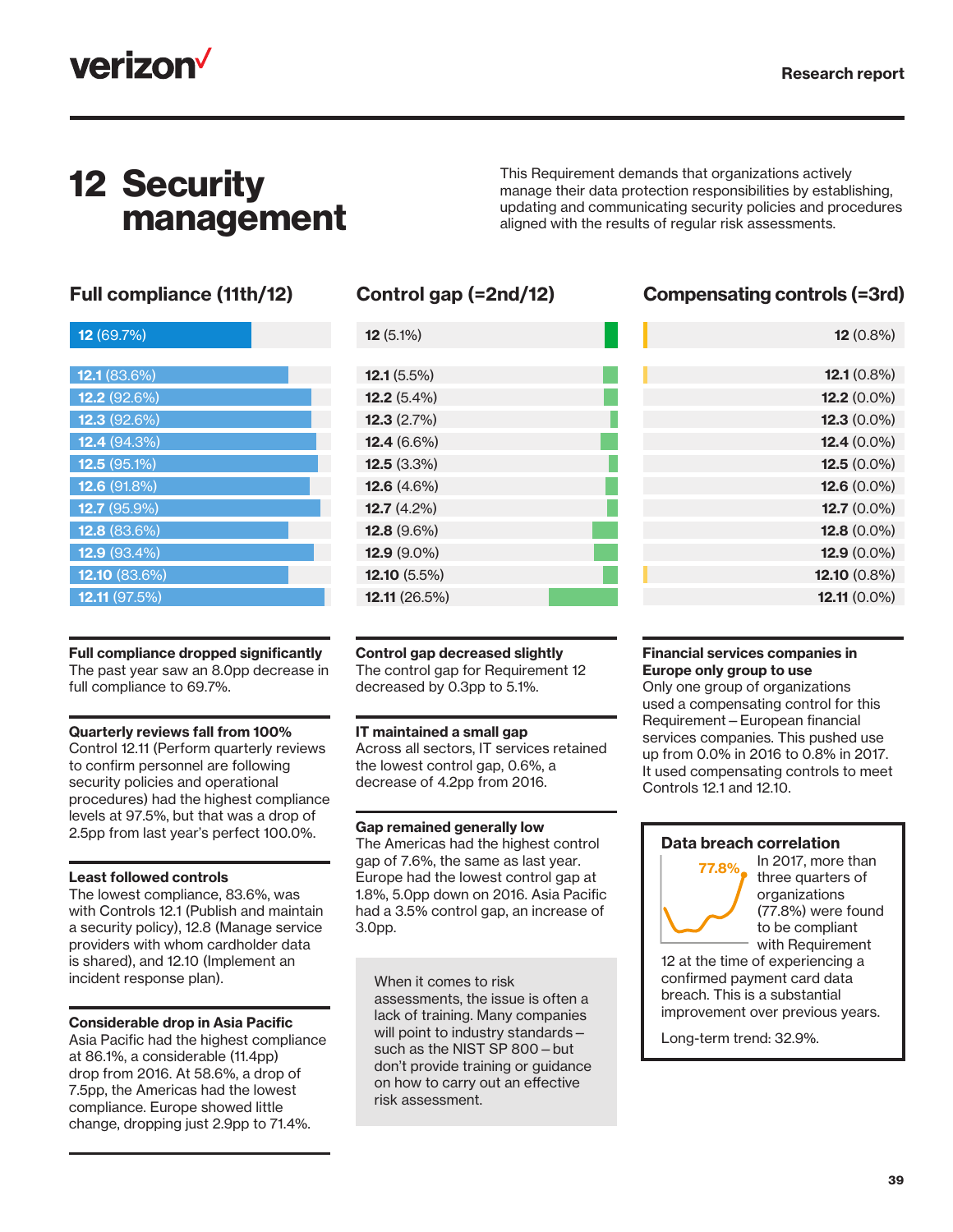

The 20 biggest control gaps

**Bottom 20 lists**<br>the exceptions being 5, 7 and 9. Requirement 2 features the exceptions being 5, 7 and 9. Requirement 2 features most often. The five testing procedures of 2.1.1 all showed a sizeable increase in 2017. But this change is largely due to the small sample size for the this control. Around 90% of organizations have chosen to eliminate wireless from their CDE, making it non-applicable.

#### The 20 largest increases in control gap

| 6.4.6               | 50.0% | Examine change records to verify<br>requirements were implemented       |
|---------------------|-------|-------------------------------------------------------------------------|
| 11.3.4.1a           | 44.4% | Examine results from recent<br>pentest at least every six months        |
| 11.3.4.1.b          | 44.4% | Verify that test is performed by a<br>qualified independent resource    |
| 10.8.1 <sub>b</sub> | 40.0% | Verify documentation details of<br>security control failures causes     |
| 10.8.1.a            | 40.0% | Documentation of control failure<br>policies and procedure details      |
| 2.1.1.a             | 33.3% | Examine encryption key change<br>documents and requirements             |
| 10.8.a              | 33.3% | Policies/procedures for timely<br>detection of control failures         |
| 4.1.1               | 33.3% | Identify all wireless networks<br>connected or transmitting CHD         |
| 10.8 <sub>b</sub>   | 33.3% | Alert generation process for<br>failure of critical security controls   |
| 10.8                | 33.3% | Service Provider requirement for<br>reporting critical control failures |
| 8.3.1.b             | 33.3% | Two of three authentication<br>methods of admin login to CDE            |
| 8.3.1a              | 33.3% | Multi-factor authentication for all<br>non-console admin access         |
| 2.1.1.e             | 33.3% | Verify changed security-related<br>wireless vendor defaults             |
| 2.1.1d              | 33.3% | Verify strong encryption on<br>wireless device firmware                 |
| 2.1.1 <sub>c</sub>  | 33.3% | No default SNMP community<br>strings on wireless devices                |
| 2.1.1 <sub>b</sub>  | 33.3% | Policies to change SNMP<br>community strings upon install               |
| 11.2.3.b            | 28.9% | Scan process includes rescans for<br>internal and external scans        |
| 2.6                 | 28.6% | Shared hosting providers protect<br>entities environment and data.      |
| 12.11               | 27.3% | Service providers: daily log,<br>firewall, config, alert reviews        |
| 12.11.b             | 27.3% | Verify reviews are performed at<br>least quarterly                      |

| 2.6                | $+28.6$ pp | ₹                    | Shared hosting providers protect<br>entities environment and data       |
|--------------------|------------|----------------------|-------------------------------------------------------------------------|
| 10.8               | $+28.1$ pp | k                    | Service provider requirement for<br>reporting critical control failures |
| 2.1.1.e            | +27.8pp    | ≺                    | Verify changed security-related<br>wireless vendor defaults             |
| 2.11 <sub>c</sub>  | $+27.5$ pp | k                    | No default SNMP community<br>strings on wireless devices                |
| 2.1.1 <sub>b</sub> | $+27.5$ pp | ₹                    | Policies to change SNMP<br>community strings upon install               |
| 2.11d              | $+27.5$ pp | k                    | Verify strong encryption on<br>wireless device firmware                 |
| 2.1.1.a            | $+27.1$ pp | ₹                    | Examine encryption key change<br>documents and requirements             |
| 4.1.1              | $+16.7$ pp | <                    | Identify all wireless networks<br>connected or transmitting CHD         |
| 11.2.3.b           | $+13.7$ pp | k                    | Scan process includes rescans for<br>internal and external scans        |
| 11.2.3c            | $+13.7$ pp | k                    | Validate scans are performed by<br>qualified resources                  |
| 8.1.5 b            | +12.8pp    | k                    | Verify that third-party remote<br>access accounts are monitored         |
| 8.1 <sub>b</sub>   | $+11.3$ pp | ₹                    | Procedures implemented for user<br>identification management            |
| 11.3.3             | $+10.5$ pp | k                    | Repeated pentesting to confirm<br>the correction of vulnerabilities     |
| 1.3.7.b            |            | $\prec$<br>$+9.9$ pp | Authorized disclosure of private IP<br>addresses and routing info       |
| 11.2               | $+9.0$ pp  | ₹                    | Verify internal and external<br>vulnerability scans are done            |
| 3.4.1a             |            | $+8.4$ pp<br>₹       | Verify authentication process of<br>encrypted file systems              |
| 8.1.7              |            | $+8.3$ pp<br>$\,<$   | Verify that password parameters<br>for user account is locked out       |
| 2.21a              |            | $+8.3pp$             | Verify only one primary function is<br>implemented per server           |
| 10.5               |            | $+8.1$ pp<br>₹       | Verify that audit trails are secured<br>and cannot be altered           |
| 1.1                | $+8.0pp$   | ₹                    | Inspect the firewall and router<br>configuration standards              |

Figure 18. Base controls with the largest control gaps

Figure 19. Base controls with the largest increases in control gap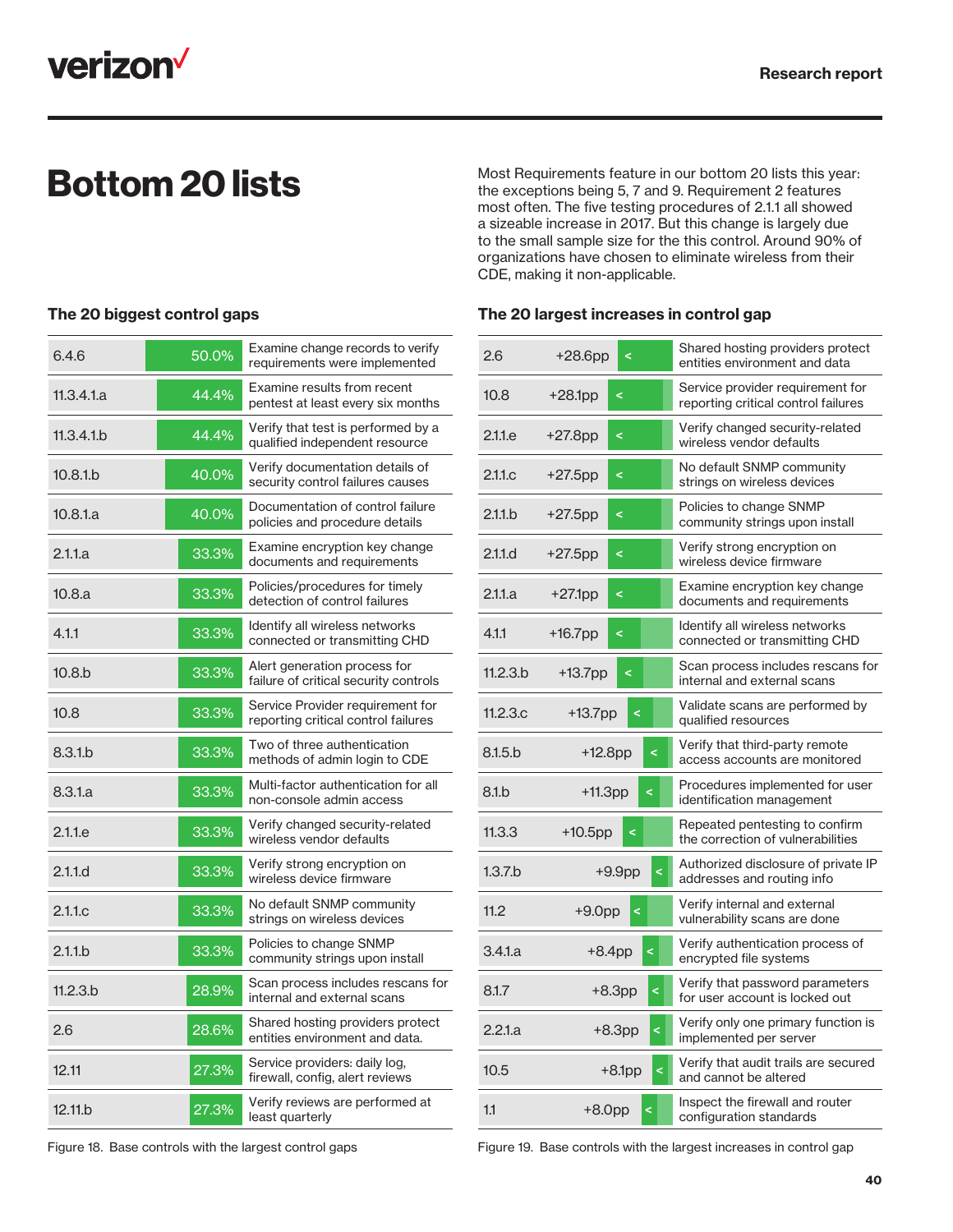## **verizon**

#### Appendix A:

### Maturity models and improving the control environment

Maturity models are not new: many frameworks exist that organizations can adapt to suit their needs. Maturity models generally evaluate processes or controls according to how well defined they are, whether they are followed consistently, and whether monitoring capabilities are in place to identify and respond to weaknesses.

The basic purpose of maturity models is to outline the stages of maturation paths—the degree to which the capabilities are embedded (or "institutionalized") in the culture. Thus, the "levels" in a capability maturity model describe states of organizational maturity relative to process maturity, such as ad hoc -> repeatable -> defined -> managed and measurable -> optimized. This includes the characteristics of each stage and the logical relationship between them.

Effectively communicating the maturity of data protection program components contributes substantially toward cohesion within the organization's meaningful dialog about the state of data protection, its effectiveness, sustainability and areas for improvement.

#### Time to Grow—Using maturity models to create and protect value<sup>28</sup>

"A maturity model is a business planning tool that helps organizations target the right amount of maturity at areas that create or protect value. Using a maturity model also acts as a catalyst for engagement with the wider business through the process of deciding where to target maturity and agreeing on the appropriate maturity level. It provides a framework and common language for discussion and debate on how information security can enable the organization to achieve its goals."

Before you can use frameworks and metrics to measure the maturity of your data protection compliance program, you need to understand what the critical processes are and who is responsible for each. It usually involves many stakeholders: the compliance team, the risk team, audit team, IT management and executive leadership.

Once you have created this list of processes and controls, it's important to understand that not all of them are created equal. Some will have a greater impact on the organization and are deemed "critical", while others are considered to be the routine processes. After identifying all the critical processes and understanding which should be added or remediated, you should also measure their business value.

The baseline score will, over time, provide a measurement that reflects how well the organization is addressing its risk and security postures. You can then track your security program's maturity over a period of time against the established framework you select, present the results in dashboards to monitor the metrics that are collected, and report your program performance.

#### Control effectiveness guide

| <b>Fully</b><br>effective         | Nothing more needs to be done<br>except reviewing and monitoring the<br>existing controls.                                                                |
|-----------------------------------|-----------------------------------------------------------------------------------------------------------------------------------------------------------|
| <b>Substantially</b><br>effective | Most controls are designed correctly, but<br>more work needs to be done on design<br>and control validation.                                              |
| <b>Partially</b><br>effective     | Some controls are designed correctly and<br>operate effectively, but many need work to<br>ensure they address root causes and/or<br>contributing factors. |
| Largely<br>ineffective            | Significant control gaps exist, or controls<br>do not operate effectively at all.                                                                         |
| <b>Totally</b><br>ineffective     | Management has no confidence that any<br>degree of control is being achieved.                                                                             |

Figure 20. HB 158:2018, Delivering assurance based on ISO 31000:2009 Risk management – Principles and guidelines<sup>29</sup>

28. Information Security Forum, securityforum.org/uploads/2015/12/isf\_time-to-grow\_maturity\_model\_es.pdf

29. HB 158:2018 Table 2 and that copyright in HB 158:2018 Table 2 remains vested in Standards Australia Limited and The Crown in right of New Zealand, administered by the New Zealand Standards Executive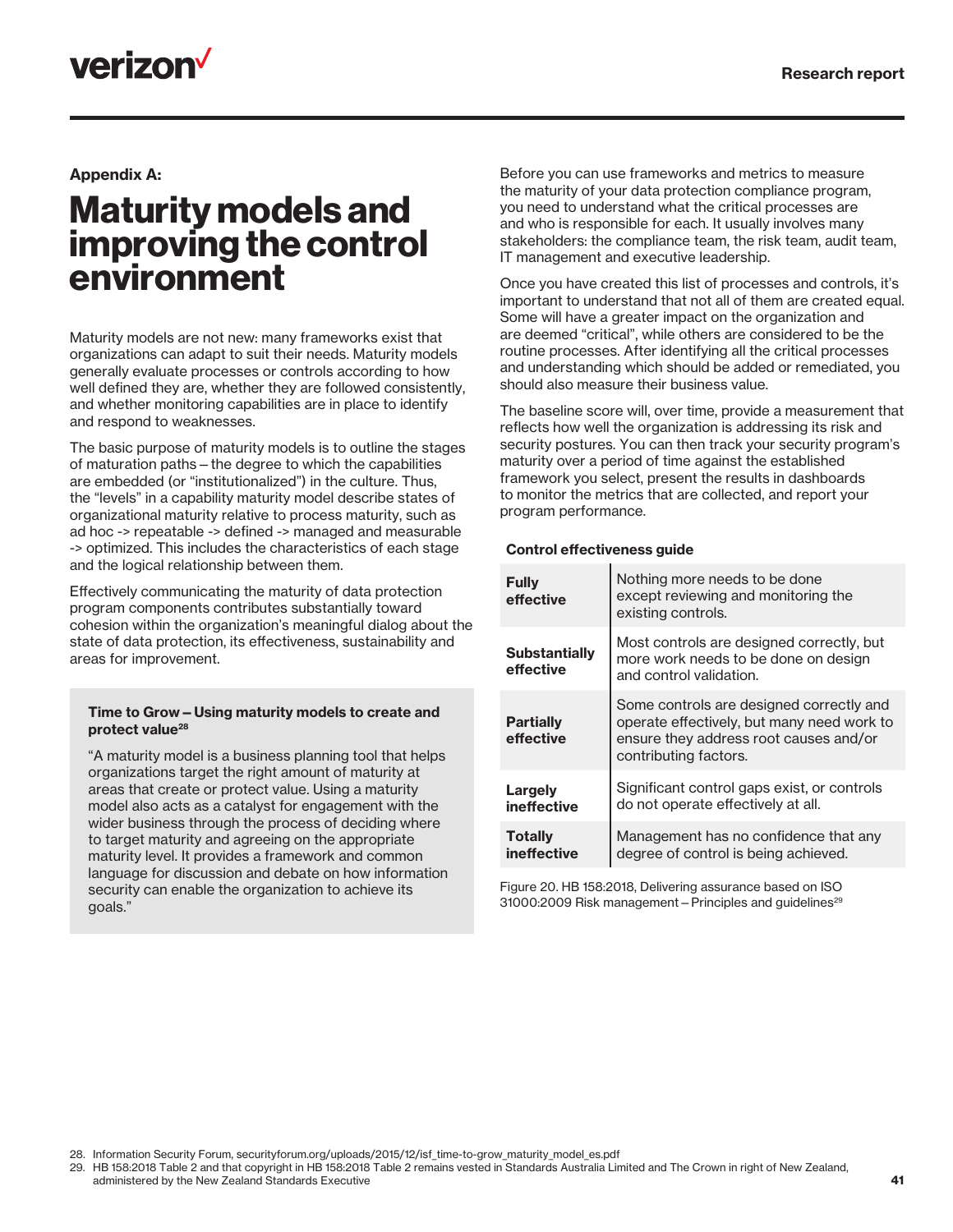

#### Example of how to measure control effectiveness

An example of applying the DIME—"Design, Implementation, Monitoring, Evaluation"—model for scoring the effectiveness of security controls in four steps:<sup>30</sup>

- 1. Measuring control design: How well it should work in theory.
- 2. Measuring control implementation: How well it actually performs in practice.
- 3. Measuring control monitoring: How we know that it's still working.
- 4. Measuring control evaluation: How frequently we evaluate effectiveness and efficiency.

#### Scoring:

#### 1. Measuring control design

How well the control should work, in theory, if it's always applied in the way intended.

| Very limited<br>or badly<br>designed,<br>even where<br>used correctly<br>provides little/<br>no protection | Designed to<br>reduce some<br>areas of risk | Designed to<br>reduce most<br>aspects of risk | Designed to<br>reduce risk<br>aspect entirely |
|------------------------------------------------------------------------------------------------------------|---------------------------------------------|-----------------------------------------------|-----------------------------------------------|
|                                                                                                            |                                             |                                               | З                                             |

#### 2. Measuring control implementation

How well the control performs in practice.

| Control is<br>not applied<br>or applied<br>incorrectly | Control is<br>sometimes<br>correctly<br>applied | Control is<br>generally<br>operational but<br>on occasions<br>is not applied<br>as intended | Control is<br>always applied<br>as intended |
|--------------------------------------------------------|-------------------------------------------------|---------------------------------------------------------------------------------------------|---------------------------------------------|
|                                                        |                                                 |                                                                                             | З                                           |

#### 3. Measuring control monitoring

How we know that the control is continuing to operate.

| Operation is<br>not monitored<br>at all | Operation is<br>monitored<br>on an ad-<br>hoc basis | Operation<br>is usually<br>monitored but<br>not always | Operation<br>is always<br>monitored |
|-----------------------------------------|-----------------------------------------------------|--------------------------------------------------------|-------------------------------------|
|                                         |                                                     |                                                        | З                                   |

#### 4. Measuring control evaluation

How frequently control effectiveness efficiency is evaluated.

| Control<br>is never<br>evaluated | Control is<br>evaluated very<br>infrequently | Control is<br>occasionally<br>evaluated for<br>effectiveness/<br>efficiency | Control is<br>regularly<br>evaluated for<br>effectiveness/<br>efficiency |
|----------------------------------|----------------------------------------------|-----------------------------------------------------------------------------|--------------------------------------------------------------------------|
|                                  |                                              | 2                                                                           | 3                                                                        |

#### Scoring control effectiveness (no weighting)

Apply DIME. If either design or implementation is zero, then the total score should be zero.

| Design                                    | Implementation | Monitoring   | Evaluation     |  |  |  |  |  |  |
|-------------------------------------------|----------------|--------------|----------------|--|--|--|--|--|--|
| $2$ (out of 3)                            | 3 (out of 3)   | 3 (out of 3) | $1$ (out of 3) |  |  |  |  |  |  |
| Total = $9/12 = 75\%$ total effectiveness |                |              |                |  |  |  |  |  |  |

Figure 21. The DIME model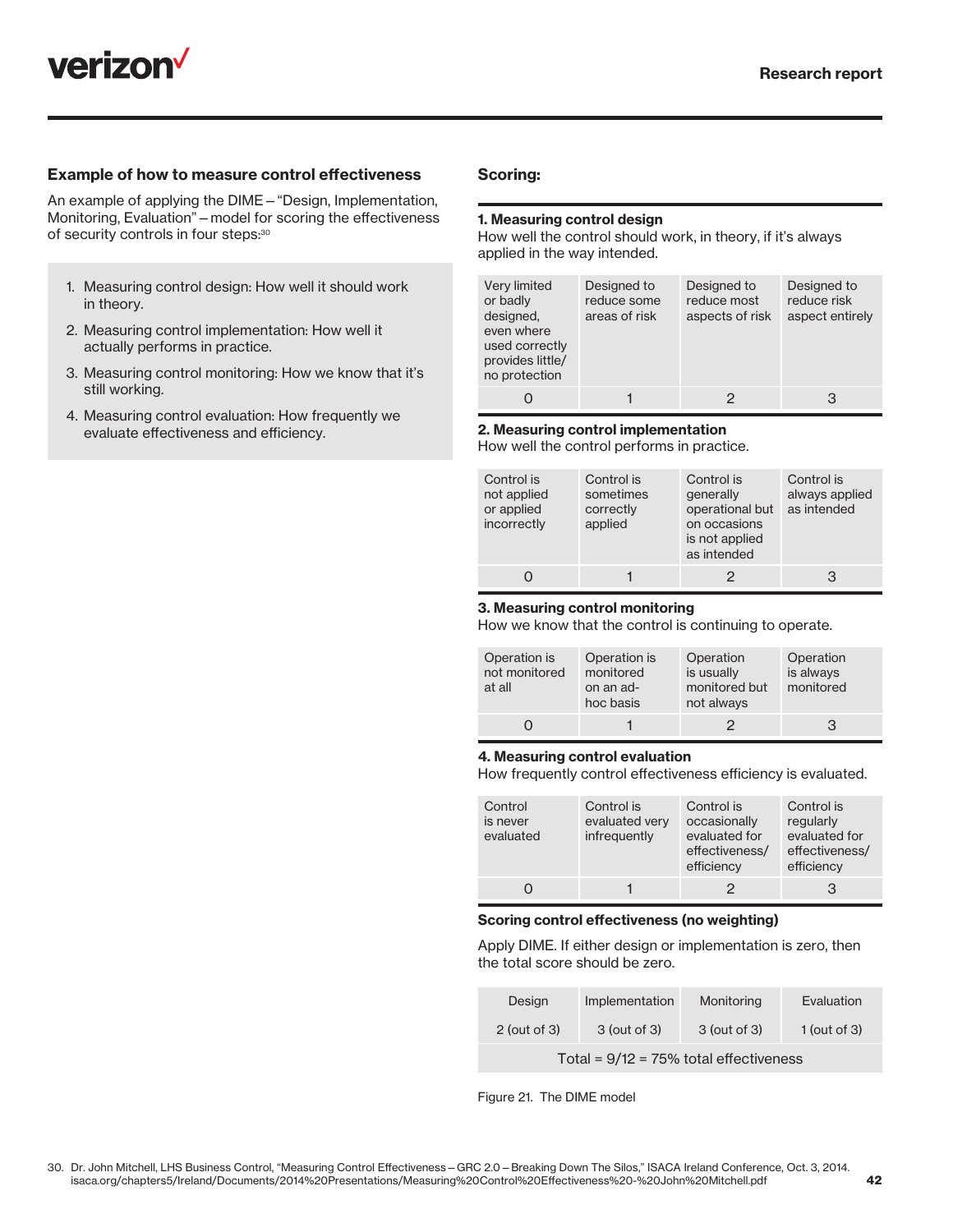

### Appendix B: Control dependency

True compliance cannot be measured or obtained for a specific PCI DSS requirement if elements of associated testing procedures are dependent upon the state of a separate requirement being confirmed as in place.

It's critically important to understand the value of having a framework of control dependency integrated into the processes of control design, control risk, and performance measurement. The potential impact of not understanding, documenting, and incorporating PCI DSS control dependencies into a data protection program may leave gaps in the validation of required controls and may, unknowingly, create windows where data breaches can occur. Even worse, breaches could go undetected for an indefinite period of time.

Nearly three fifths of organizations (59%) do not map PCI DSS control dependencies at all.<sup>31</sup>

For the sake of simplicity, the types of control dependency categorized at a high level are:

#### People

Roles and responsibilities assigned to carry out a set of defined, documented, and approved actions that are followed methodically and can be validated on an ongoing basis to support a functioning control in a compliant manner

#### Process (documentation)

Policies, standards, procedures, diagrams, process flows, asset inventories, service provider agreements, industry publications and other evidence of compliance, such as configuration files, logs, acknowledgment forms etc.

#### **Technology**

Capabilities integrated into hardware, software, databases, encryption, communication protocols

A rudimentary mapping of control dependency among the 12 PCI DSS Key Requirements referencing the PCI DSS v3.2.1 RoC Reporting Instructions was initiated to provide context to how all requirements are at least somehow minimally reliant upon one or more other control subsets.

We concluded that risk assessment and risk management should drive all compliance efforts. The need for measuring risk as an integral process of a compliance program is mostly visible in Control 12.2 of the PCI DSS, however, it's also seen in 6.1, 10.6.2, 10.8.1, 11.5.a, A2.2, and A3.3. 1.1. Further, the importance of a continuous risk assessment process is recognized in the Guidance column of PCI DSS v3.2.1 for Requirements 9.9.2 and 11.3.

#### How does this affect compliance and risk?

An example of how compliance with one requirement can impact the compliance of numerous others is Control 2.4. This mandates maintaining an inventory of all system components considered to be within the scope of PCI DSS. Without this, it would be impossible to validate:

- The scope of the assessment, in general
- Locations of CHD (storage, processing or transmission)
- Whether system configuration standards have been implemented and tested
- Whether AV is enforced for applicable systems
- Whether logging is configured locally on a system, and whether centralized logging is configured for each host
- Whether vulnerability scanning is configured for a system, and whether patching is occurring
- Whether FIM and IDS/IPS is implemented for the system

This list could go on and on.

At the heart of every single requirement in the PCI DSS is the soft-spoken 12.1, which states: "Establish, publish, maintain, and disseminate a security policy." Requirement 12 is literally the pillar for all of the policies required to be reviewed and validated for compliance.

#### Bringing it all together

With PCI, one failed control equates to a "fail" in compliance (aka: non-compliant RoC). For this reason, it's imperative that organizations comprehend how each of the controls implemented in their environments can have a domino effect in creating risk when dependency is not understood and documented appropriately. Mapping control dependency is a technique that should be integrated into organizations' compliance programs.

Requirement 12 serves as the control for Requirements 1 through 11, with establishing policy and risk assessment dominating the two upper tiers of the compliance pyramid. Next, Requirement 11 acts as the resource for validating that Requirements 1 through 10 are in place and functioning as intended. Requirements 1 through 10 are the processes, standards and procedures that work with 11 and 12 to substantiate a stable control environment.

Dependencies interspersed among PCI DSS requirements will always be unique to each and every control environment, which is why it's consequential that organizations map out the functional relationships of the people, processes, and technologies that coexist to generate and sustain stability, security and compliance.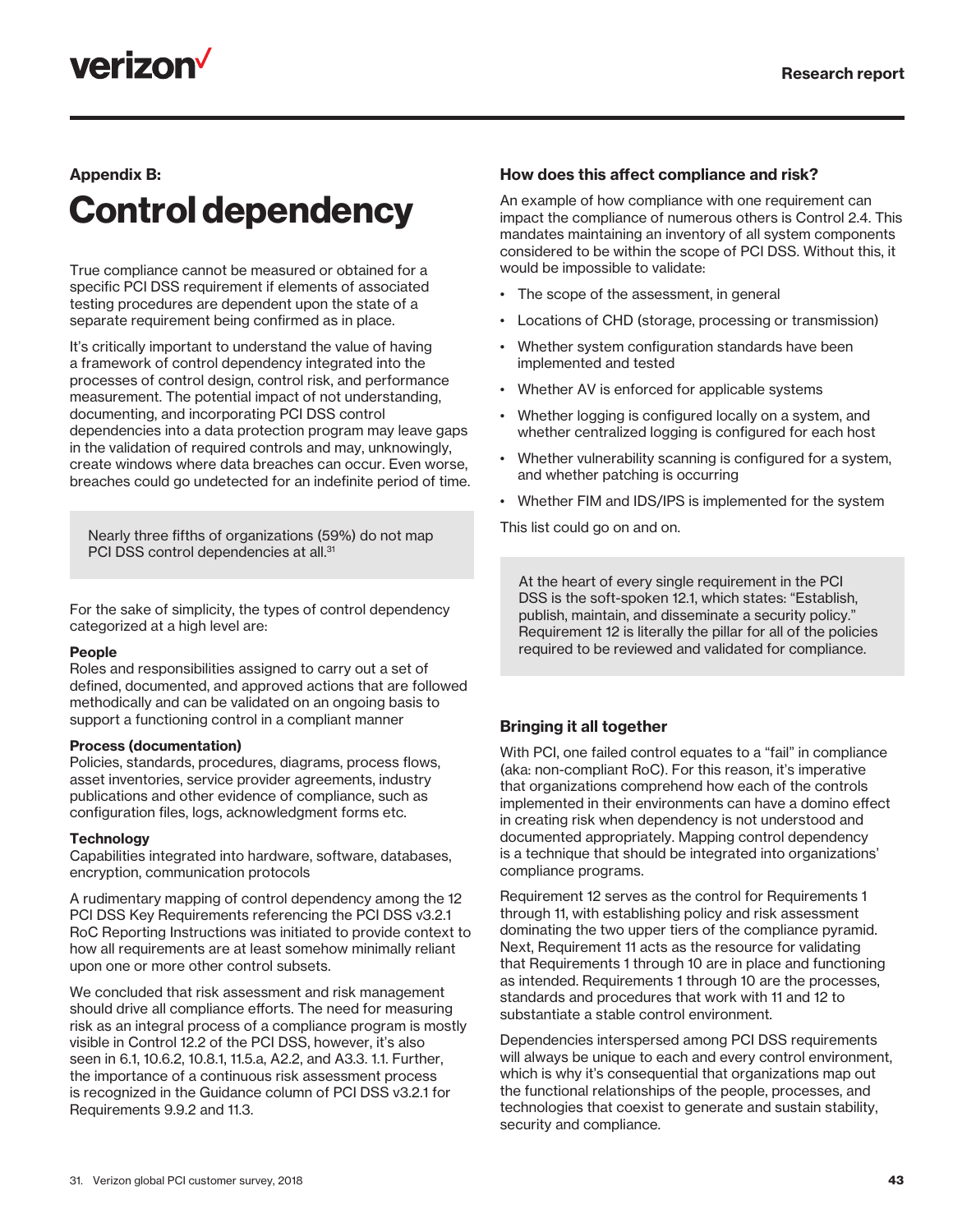

#### Appendix C:

### On downed planes and data breaches

Andi Baritchi, Director, KPMG Cyber Security Services

In his book, Jordan Ellenberg tells the story of Abraham Wald, a Hungarian-Romanian mathematician whose work helped the Allied Forces win World War II (WWII).<sup>32</sup> As a researcher at the elite Statistical Research Group at Columbia University during the war, Wald was tasked to advise the US Air Force where to strengthen the armor on its fighter planes.

The conventional wisdom was to look at planes after they returned from combat and identify the areas with the greatest damage. Surely, it makes sense to further armor those areas, right? If you said yes, you would be wrong.<sup>33</sup> Wald realized that by only looking at the planes that made it back, we have a known unknown: the damage to the downed planes. Thus the field of study known as survivorship bias<sup>34</sup> was born. Since Wald didn't have access to the downed planes, he had to make do with the survivors, so he gave the military an answer contrary to what they expected: Reinforce the planes in the areas with fewer bullet holes. Why? The areas with less damage on returned planes likely means, assuming an equal dispersion of bullets, that a greater percentage of planes with damage in those areas were downed.

#### What does this have to do with cybersecurity?

As an industry, we often forget what Wald taught us and look only at the "control group" data. We've all heard boasts like "look at how well my simulated phishing training is working," or, "check out my RoC, I'm so compliant I'm secure!" As the security versus compliance debate continues to rage in the infosec community, we want to answer the question, where do we want to better armor our payment security?

Luckily for us, in the case of payment security and PCI, we don't have to make inferences from the survivors—we have access to the downed planes in the form of PCI Forensic Investigator (PFI) reports.

First, a primer. When a card data breach occurs, the stolen cards usually show up for sale on the dark web. Criminals purchase blocks of cards and use them to make fraudulent purchases. The card brands and law enforcement also monitor the dark web and sometimes they find the stolen cards quickly enough to flag them for reissuance before fraud is committed. More commonly, the fact that a card has been stolen is first discovered after the fraud event, either via manual chargeback mechanisms or automated fraud detection systems.

At this point, you might be asking yourself, how does any of this trigger a PFI investigation, and how do they know what company to investigate? Big data, that's how. The card brands have sophisticated data mining tools that are always searching for the missing link between fraud-involved cards.

This missing link usually shows up as a common point of purchase (CPP). When a large number of people that all shopped at Joe's Bait & Tackle thereafter have their cards either showing up on the dark web or have fraudulent transactions charged to their cards, we can infer Joe might have had a card data breach. At that point, Joe will receive a CPP notification, through which the card brands and acquiring bank will mandate that Joe engage a PFI to perform a data breach investigation.

A PFI investigation is focused on three key missions:

- Determine whether a PCI data breach occurred
- If yes, determine whether there were significant PCI compliance deficiencies
- If yes, determine which deficiencies if any caused or contributed to the breach.

As a result of being a PFI as well as a QSA, Verizon has almost a decade's worth of "downed planes" to look at from a PCI data breach perspective. In the analysis herein, we look at the aggregate historical analysis of the PCI compliance of organizations that experienced a PCI data breach (item 2 above).

#### The data

If the iRoC compliance data found elsewhere in this report represents the planes that made it home, the graphs across show us the downed planes. Three key themes stand out:

- By and large, most PCI DSS controls show a positive trendline over the years in the PFI dataset
- Some controls don't show up on PFI reports very often, such as Requirement 4 (Secure data transmission) and Requirement 9 (Physical security)
- There's a set of controls what I like to call the "troublemakers"—where breached companies consistently demonstrate deficiencies

Requirement 2 (Configuration standards) showed the largest improvement. Requirement 3 (Cardholder data protection) also showed significant improvement, as did Requirement 8 (Authentication) and Requirement 12 (Security management). Note that some of these, Requirement 8 for example, still had pretty lackluster percentages notwithstanding the upward trend.

44

<sup>32.</sup> "How Not to Be Wrong: The Power of Mathematical Thinking", Jordan Ellenberg, 2014

<sup>33.</sup> "A Method of Estimating Plane Vulnerability Based on Damage of Survivors", Statistical Research Group, Columbia University, Abraham Wald, 1943 34. Survivorship bias: en.wikipedia.org/wiki/Survivorship\_bias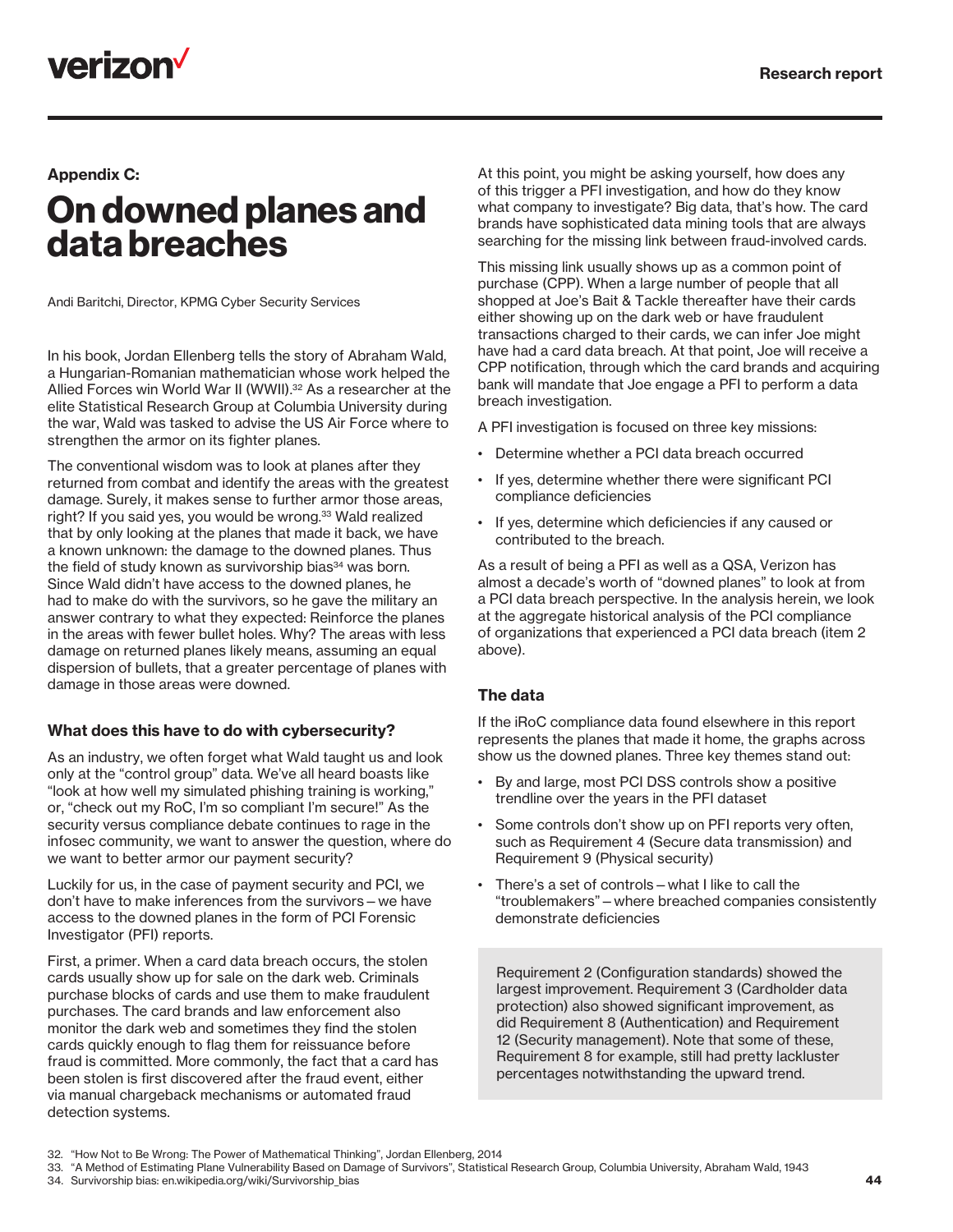

#### The troublemakers

So, which areas of the downed planes show the most damage?

#### Requirement 1 (Network security)



Getting better, but still work to do. Without the 2017 data, this would show a downward trend. The most common failure found in post-breach situations with respect to Requirement 1 is ineffective segmentation leading to improper PCI scoping.

#### Requirement 5 (Malicious software)



While compliance with Requirement 5 (Malicious software) is improving even within the PFI dataset, it is important to continue to keep an eye on this one since so many card data breaches involve the use of malware.

#### Requirement 6 (Secure systems)



This one should serve as a wake-up call: The days of "set it and forget it" are over. Requirement 2 (Configuration standards) is not enough if you forget to keep things secure.

#### Requirement 7 (Access control)



Another one that would actually be trending downward if not for the 2017 dataset. We need to all do a better job managing user access to data and key assets.

#### Requirement 10 (Monitoring)



Not only is compliance with Requirement 10 (Monitoring) a consistent problem across breached organizations, it has the dubious honor of being the only Requirement with a negative trendline across breached organizations.

#### Requirement 11. (Security testing)



While the trendline is positive, the results here are still pretty weak. Depending on the year, anywhere between 60% and 92% of breached organizations hadn't properly tested their defenses. The attackers certainly did, though.



Figure 22. Percentage of companies found compliant with each PCI control area during PFI analysis.

#### **Conclusions**

In the analysis above, we showed how an understanding of survivorship bias helped the Allied Forces win WWII. It can also help us win the war against cybercriminals. PCI DSS compliance has been shown to be an effective measure to mitigate the risk of card data breaches, but it only works if you both treat it as an ongoing activity and, rather than treating all PCI controls as equal, you stay vigilant on what's happening to the downed planes and continually act on that information.

Some or all of the services described herein may not be permissible for KPMG audit clients and their affiliates or related entities. © 2018 KPMG LLP, a Delaware limited liability partnership and the U.S. member firm of the KPMG network of independent member firms affiliated with KPMG International Cooperative ("KPMG International"), a Swiss entity. All rights reserved. The KPMG name and logo are registered trademarks or trademarks of KPMG International. The information contained herein is of a general nature and is not intended to address the circumstances of any<br>name and logo are registered trad particular individual or entity. Although we endeavor to provide accurate and timely information, there can be no guarantee that such information is accurate as of the date it is received or that it will continue to be accurate in the future. No one should act upon such information without appropriate professional advice after a thorough examination of the particular situation.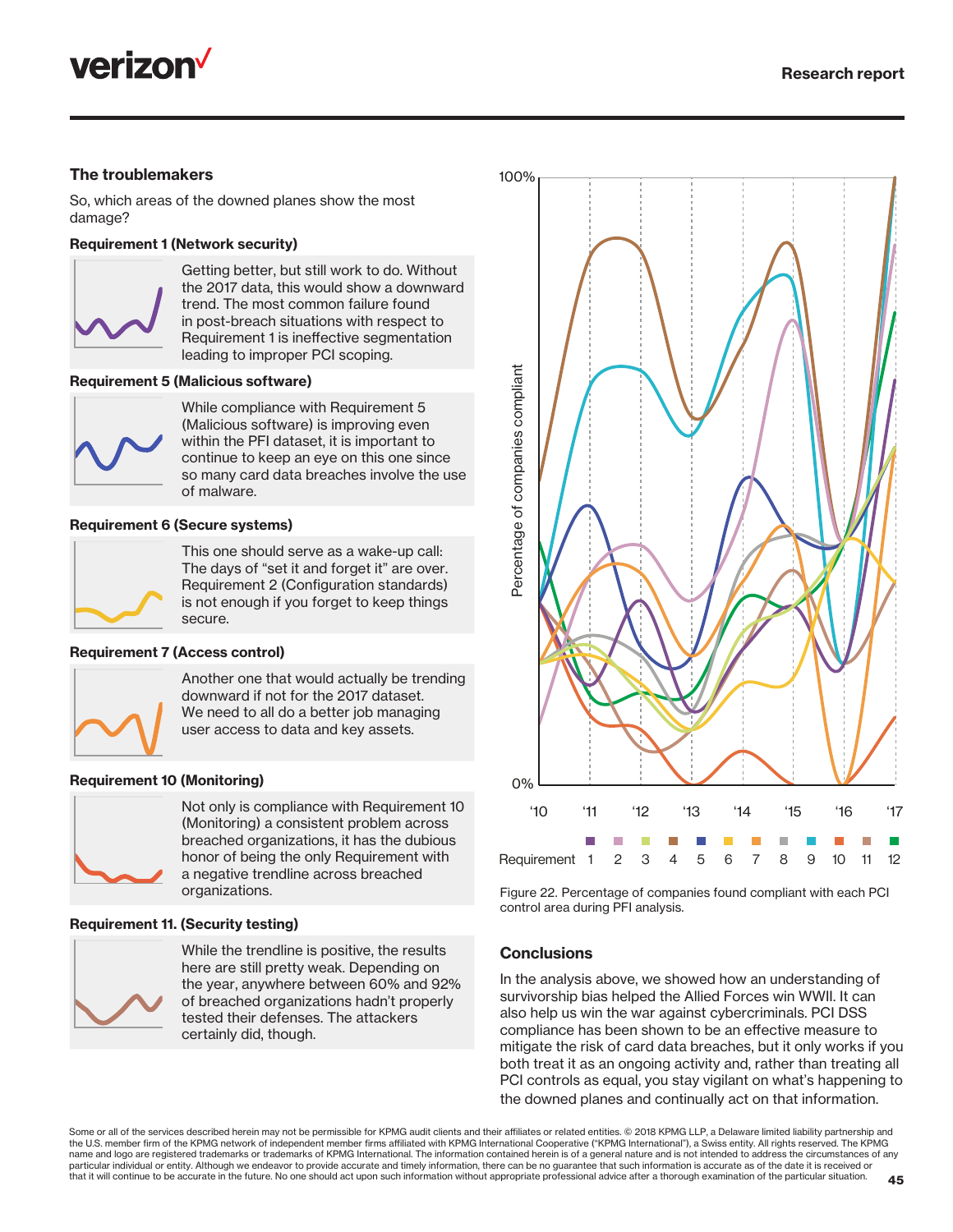

### Appendix D: PCI DSS compliance calendar

Artier changes Daily **Weekly** Quartery Annually Bi-annually

| All | Scope management                                       | Confirm the accuracy of the PCI DSS scope, identifying all locations and flows of cardholder<br>data and ensuring they are included in the PCI DSS scope at least annually. |  |  |  |  |
|-----|--------------------------------------------------------|-----------------------------------------------------------------------------------------------------------------------------------------------------------------------------|--|--|--|--|
|     | Firewall and router rule sets                          | 1.1.7: Review firewall and router rule sets at least every six months.                                                                                                      |  |  |  |  |
| 3   | Data retention                                         | 3.1.b: Perform a review to identify and securely delete stored cardholder data that exceeds<br>defined retention at least quarterly.                                        |  |  |  |  |
|     | Cryptographic architecture<br>[Service providers only] | 3.5.1: *New* Maintain a documented description of the cryptographic architecture.                                                                                           |  |  |  |  |
|     | Cryptographic keys                                     | 3.6.4: Change cryptographic keys that have reached the end of their cryptoperiod.                                                                                           |  |  |  |  |

#### $\langle \cdot | \cdot \rangle$  Stop using SSL/early TLS

Req. Area **Activity** 

Only POS POI terminals (and the SSL/TLS termination points to which they connect) that can be verified as not being susceptible to any known exploits for SSL and early TLS may continue using these as a security control after June 30, 2018.

| 6 | Patch management                        | 6.2: Ensure that all system components and software are protected from known vulnerabilities<br>by installing vendor-supplied patches. Install critical security patches within a month of release.                                     |  |  |  |  |
|---|-----------------------------------------|-----------------------------------------------------------------------------------------------------------------------------------------------------------------------------------------------------------------------------------------|--|--|--|--|
|   |                                         | 6.2: Install all applicable vendor-supplied security patches within an appropriate timeframe – for<br>example, within three months.                                                                                                     |  |  |  |  |
|   | Scope management                        | 6.4.6: *New* Upon completion of a significant change, implement all relevant PCI DSS<br>requirements on all new or changed systems and networks, and update documentation.                                                              |  |  |  |  |
|   | Software development                    | 6.5: Train developers in up-to-date secure coding techniques at least annually, include how to<br>avoid common coding vulnerabilities.                                                                                                  |  |  |  |  |
|   | Application vulnerability<br>assessment | 6.6: Review public-facing web applications via manual or automated application vulnerability<br>security assessment tools or methods, at least annually and after any changes. Not applicable if<br>you use a web application firewall. |  |  |  |  |
| 8 | <b>Terminated users</b>                 | 8.1.3: Revoke access for any terminated users immediately.                                                                                                                                                                              |  |  |  |  |
|   | Inactive accounts                       | 8.1.4: Perform a review of user accounts to remove/disable inactive users at least quarterly.                                                                                                                                           |  |  |  |  |
|   | Passwords                               | 8.2.4: Change user passwords/passphrases at least once every 90 days.                                                                                                                                                                   |  |  |  |  |
|   | Admin access                            | 8.3.1: *New* Incorporate multi-factor authentication for all non-console access into the CDE for<br>personnel with administrative access.                                                                                               |  |  |  |  |
| 9 | Media backups                           | 9.5.1: Review the security of media backup storage at least annually.                                                                                                                                                                   |  |  |  |  |
|   | Review of physical security             | 9.5.1.b: Conduct a review of the security of locations used to store media backups at<br>least annually.                                                                                                                                |  |  |  |  |
|   | Media inventories                       | 9.7.1: Perform a review of the media inventories at least annually.                                                                                                                                                                     |  |  |  |  |
|   | POS POI terminals                       | 9.9.1: Keep an up-to-date list of devices (including make, model and serial number) and where<br>they are supposed to be, and quickly identify if a device is missing or lost.                                                          |  |  |  |  |
|   |                                         | 9.9.2: Inspect device surfaces for tampering or substitution.                                                                                                                                                                           |  |  |  |  |
|   |                                         |                                                                                                                                                                                                                                         |  |  |  |  |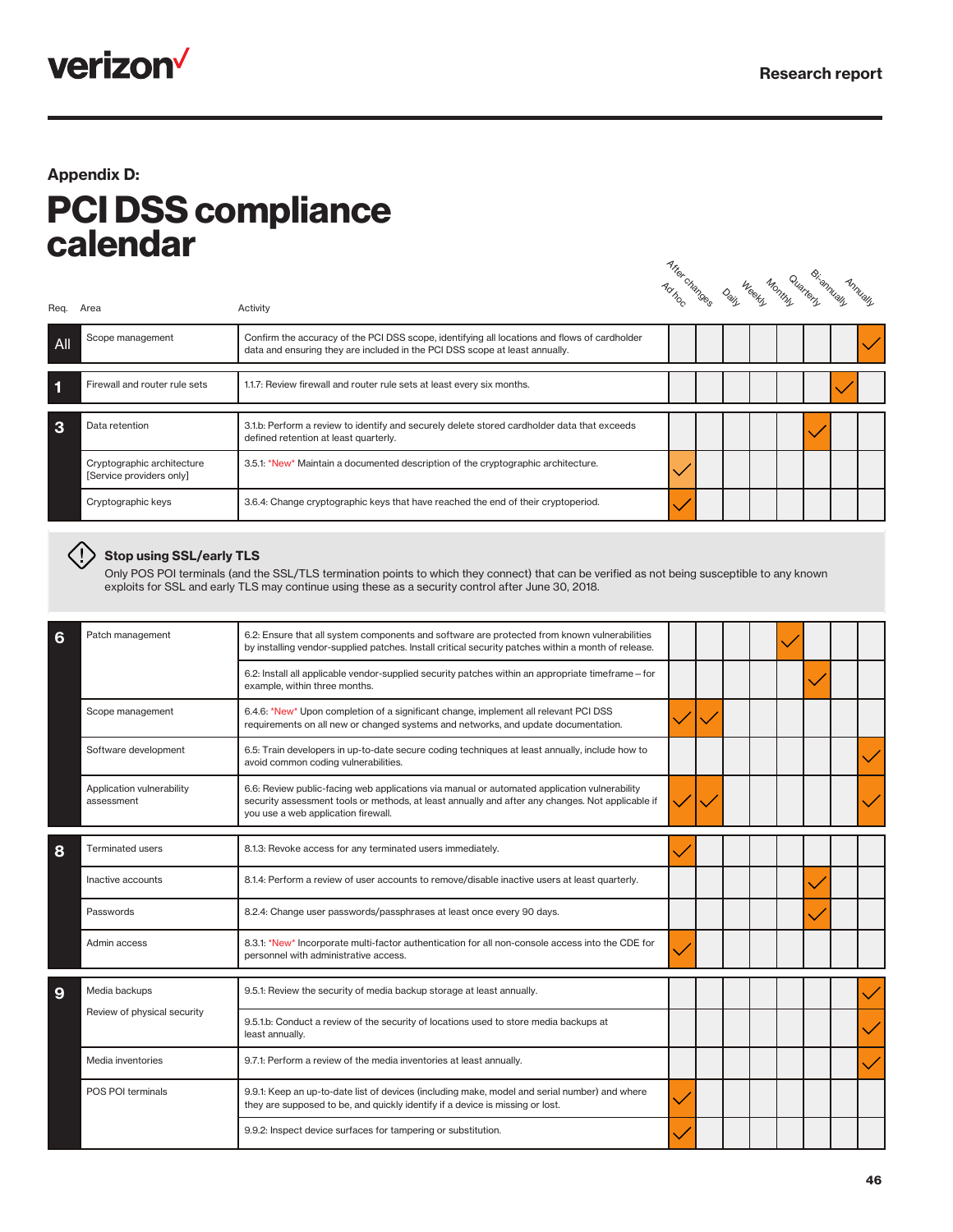

| Req. Area |                                                                                  | Activity                                                                                                                                                                                         | A free-blandes | Dain | weekli uwa gelenguaran di |  | Annually |
|-----------|----------------------------------------------------------------------------------|--------------------------------------------------------------------------------------------------------------------------------------------------------------------------------------------------|----------------|------|---------------------------|--|----------|
| 10        | Review of logs                                                                   | 10.6: Review logs and security events for all system components to identify anomalies or<br>suspicious activity.                                                                                 |                |      |                           |  |          |
|           |                                                                                  | 10.6.2: Review logs of other systems components -as set by annual risk assessment.                                                                                                               |                |      |                           |  |          |
|           | Failures within critical security<br>control systems<br>[Service providers only] | 10.8: *New* Detect and report on failures within critical security control systems.                                                                                                              |                |      |                           |  |          |
| 11        | Rogue wireless access points                                                     | 11.1: Test for the presence of all authorized and unauthorized wireless access points on a<br>quarterly basis.                                                                                   |                |      |                           |  |          |
|           | Authorized wireless networks                                                     | 11.1.1 Maintain inventory of authorized wireless access points.                                                                                                                                  |                |      |                           |  |          |
|           | Vulnerability scans                                                              | 11.1.1: Perform quarterly internal vulnerability scans and rescans as needed, until all "high risk"<br>vulnerabilities (as identified in Requirement 6.1) are resolved.                          |                |      |                           |  |          |
|           |                                                                                  | 11.2.2: Perform quarterly external vulnerability scans, via an approved scanning vendor (ASV)<br>approved by the PCI SSC. Perform rescans as needed, until passing scans are achieved.           |                |      |                           |  |          |
|           |                                                                                  | 11.2.3: Conduct scans of the internal and external networks after any significant change.                                                                                                        |                |      |                           |  |          |
|           | <b>Penetration tests</b>                                                         | 11.3: Review and consider threats and vulnerabilities experienced in the last 12 months.                                                                                                         |                |      |                           |  |          |
|           |                                                                                  | 11.3.1: Conduct an external penetration test after any significant change.                                                                                                                       |                |      |                           |  |          |
|           |                                                                                  | 11.3.2: Conduct an internal penetration test after any significant change.                                                                                                                       |                |      |                           |  |          |
|           | Scope management                                                                 | 11.3.4.1: *New* Confirm PCI DSS scope by performing penetration testing on segmentation<br>controls at least every six months and after any changes to segmentation controls/methods.            |                |      |                           |  |          |
|           | Changes to critical files                                                        | 11.5: Perform a comparison of critical files using change-detection mechanisms, such as file<br>integrity monitoring software, at least weekly.                                                  |                |      |                           |  |          |
| 12        | Policy review                                                                    | 12.1.1: Perform a review of the organization's security policies at least annually.                                                                                                              |                |      |                           |  |          |
|           | Risk assessment                                                                  | 12.2: Conduct a formal risk assessment at least annually. Risk assessment process must result in<br>a formal, "documented analysis of risk".                                                     |                |      |                           |  |          |
|           | Remote access for third parties                                                  | 12.3.9: Activate remote-access technologies for vendors and business partners only when<br>needed by vendors and business partners, with immediate deactivation after use.                       |                |      |                           |  |          |
|           | PCI DSS compliance program<br>[Service providers only]                           | 12.4: *New* Executive management to establish responsibilities for the protection of cardholder<br>data and a PCI DSS compliance program.                                                        |                |      |                           |  |          |
|           | Security awareness                                                               | 12.6.1: Re-educate individuals on the organization's policies at least annually. Individuals must<br>formally acknowledge that they have read and understood the security policy and procedures. |                |      |                           |  |          |
|           |                                                                                  | 12.6.1: Educate personnel upon hire and at least annually.                                                                                                                                       |                |      |                           |  |          |
|           | Compliance of service providers                                                  | 12.8.4: Monitor the compliance status of service providers at least annually.                                                                                                                    |                |      |                           |  |          |
|           | Incident response plan                                                           | 12.10.2: Review and test the organization's incident response plan/s at least annually.                                                                                                          |                |      |                           |  |          |
|           | Incident response responsibilities                                               | 12.10.3: Designate specific personnel to be available on a 24/7 basis to respond to alerts.                                                                                                      |                |      |                           |  |          |
|           | Security policies and operational<br>procedures                                  | 12.11: *New* Perform reviews at least quarterly to confirm personnel are following security<br>policies and operational procedures.                                                              |                |      |                           |  |          |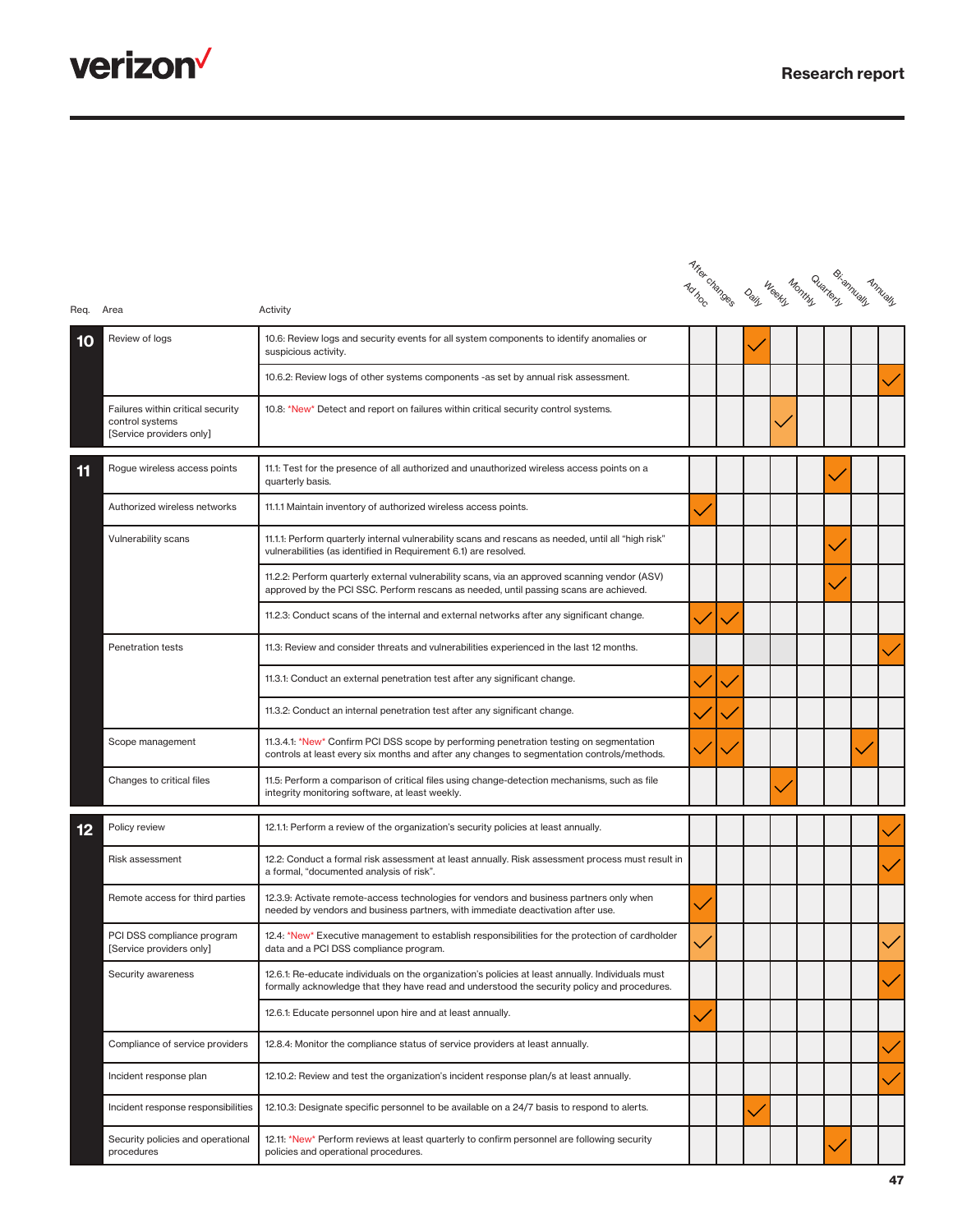## <u>verizon<sup>v</sup></u>

### Appendix E: **Methodology**

### State of compliance

This research is based on analysis of quantitative data gathered by our qualified security assessors (QSAs) while performing assessments of PCI DSS compliance between 2016 and 2017. The assessments carried out for this report covered both DSS 3.1 and 3.2. Unless explicitly stated otherwise, all the references to controls and test procedures refer to DSS 3.2. The charts below show how the organizations from which we gathered interim PCI DSS assessment data to create this report break down by industry and region.





Figure 24. Distribution of iRoC data by industry

#### Global PCI compliance management survey

Verizon conducted an opt-in survey of PCI DSS compliant organizations to determine how they approach compliance program management to obtain insights on compliance program governance, performance measurement, continuous improvement and capability maturity. There were 44 respondents spread almost equally across the Americas, Europe and Asia-Pacific. 81% were services providers and 19% were merchants.



Figure 25. Distribution of survey respondents by region



Figure 26. Distribution of survey respondents by industry

#### Data breach correlation

Data for the data breach correlation section (see page 44) is separate from our PCI DSS assessment dataset. It comes from investigations into organizations following a breach of payment card data. These investigations, 237 across 35 countries, were carried out by the VTRAC team between 2010 and 2017. Data analysis was performed by Andi Baritchi - Director, KPMG Cyber Security Services.

The datasets of organizations undergoing regular compliance validation and those that had been breached do not overlap. None of Verizon's PCI DSS customers experienced a data breach.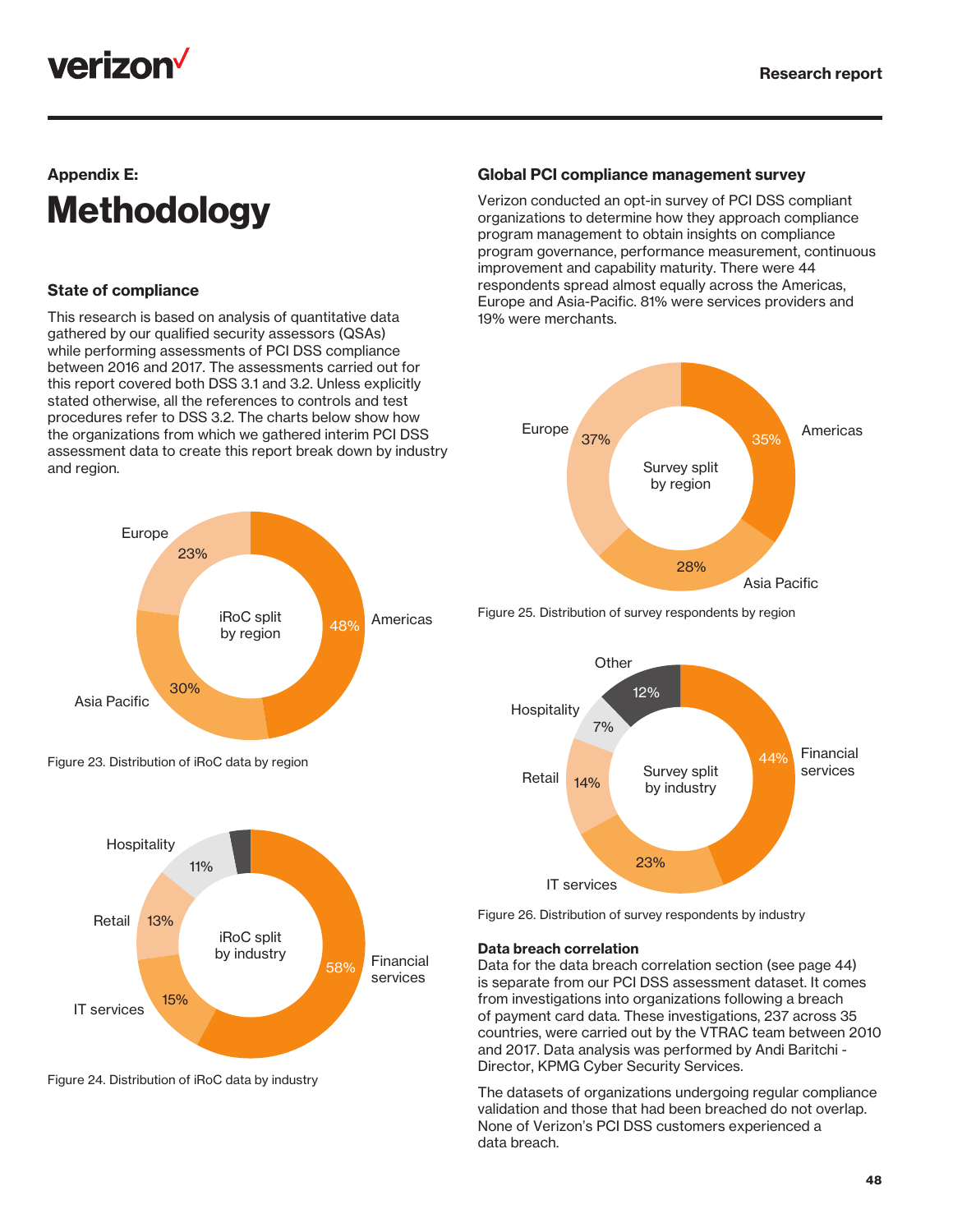

## Professional security services

#### Security assurance





Payment card industry (PCI)

Threat and vulnerability (T&V)



Cyber risk program (CRP)



Governance, risk and compliance (GRC)



Product and solutions testing and certification (ICSA Labs)

#### Payment card industry and payment security (PCI) Our services

- PCI DSS Audits
- PCI DSS Readiness Assessments
- PCI Consulting Services
- PCI Payment Application Data Security Standard (PA-DSS)
- PCI Point-to-Point Encryption (P2PE)
- PCI PIN Transaction Security (PTS)
- EI3PA
- SWIFT

#### Threat and vulnerability (T&V)

To bolster your security, you need to understand where your weakest points lie. Our team can help you to prioritize your defenses.

- Application/Network Vulnerability Assessment
- Penetration Testing
- Secure Source Code Review
- Wireless Vulnerability Assessment
- Data Discovery
- Development and Penetration Testing Training

#### Cyber risk programs (CRP)

Managing compliance and risk is challenging in today's connected world and regulatory environment. Although you may not be able to plan for every possibility, you can use historical trends and continual analysis as a guide to help you improve your security posture.

- Security Management Program (SMP)
- Cyber Risk Programs (CRP)
- Verizon Risk Report (VRR) Level 3: Culture & Process
- Application Security Certification Program (AppCert)

#### Governance, risk and compliance (GRC)

Our GRC team will guide you through assessments, programs and advisory services that can strengthen your security.

- Business Security Assessment BSA (NIST CSF, ISO 2700X, GDPR)
- Healthcare Security (HIPAA,HITRUST)
- Fed/Gov (FedRAMP, FISMA)
- OTACS (SCADA, ICS, IoT)
- Risk Assessment
- Security Architecture Review (SAR) Assessments

#### Product and solutions testing and certification (ICSA Labs)

You want to assure customers that your security products and services will help keep their business running smoothly. Verizon's ICSA Labs can help.

- Device security certifications: Anti-Malware, IPSec, Network (firewall, IPS…), SSL-TLS VPN, WAF, IoT
- Mobility and custom: IoT, mobile device, app
- Advance threat defense: Periodic testing
- Health IT testing, certification and maintenance

#### Verizon Threat Response Advisory Center (VTRAC)

VTRAC uses cyber intelligence to enable Verizon, its security services, and their customers to prevent, detect and respond to security incidents.

#### Our security assurance team has:

- Over 180 consultants in 30 countries
- Provided security consulting services since 1999
- Offered PCI compliance services since 2003
- Conducted over 16,000 assessments since 2009